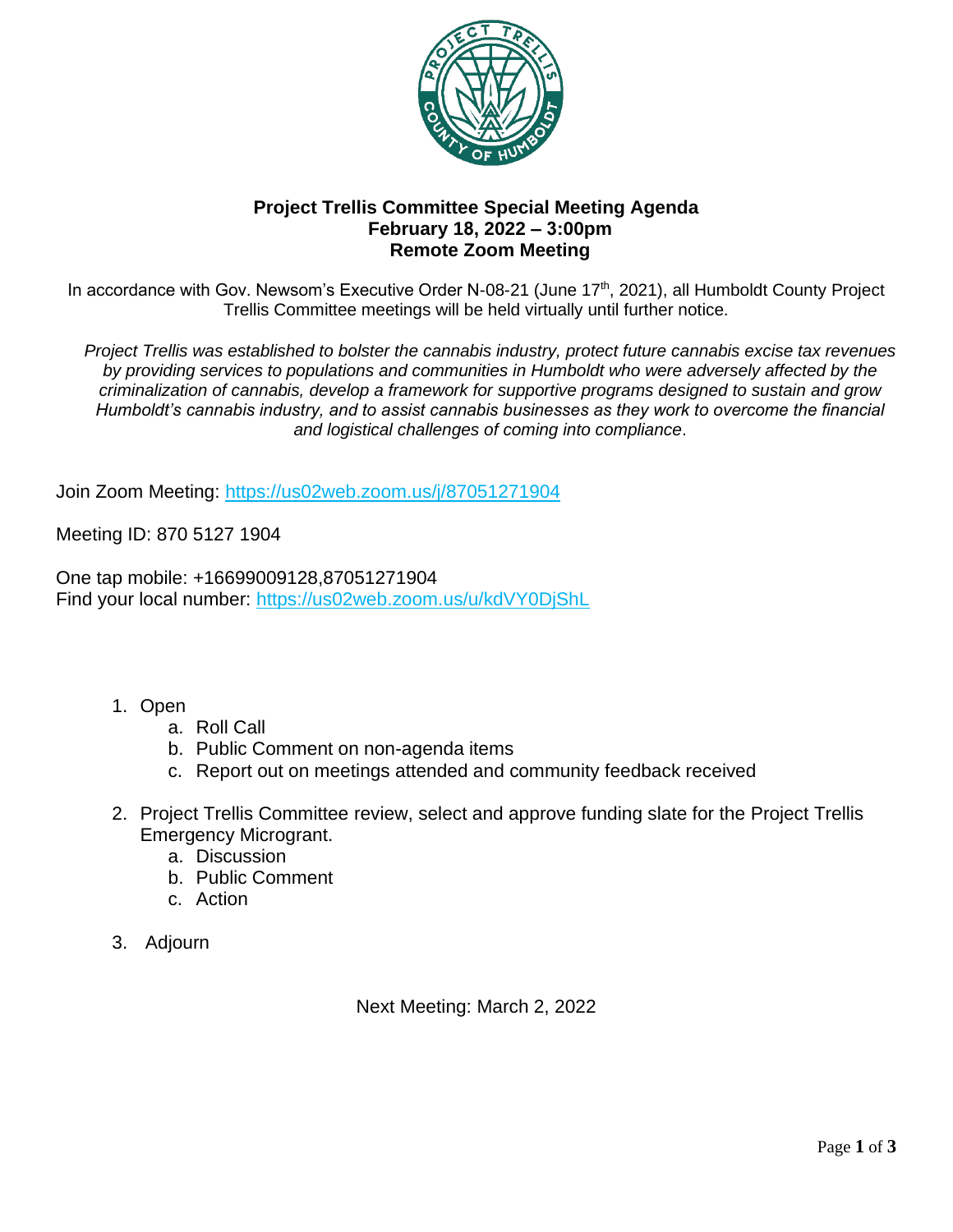## **AGENDA DETAIL**

#### **AGENDA ITEM 2**

#### **DISCUSSION**

Committee to receive report from staff on funding slate options for selection. There are four primary funding slate options for the Committee to choose from. Those are:

- 1) all eligible applicants
- 2) all eligible minus those in FTB suspension
- 3) all eligible minus those in with no reported revenue
- 4) all eligible minus those in FTB suspension and those with no reported revenue

After selecting one of the above options, the committee shall select one of three secondary funding options: Those are:

a) "reported" total profits (revenue) and losses (debts) reported

b) "checked" total profits (revenue) and losses (debts) calculated from backup provided

c) "average" average of total reported profits (revenue) and losses (debts) reported and calculated from backup.

Action: Select and approve one primary and one secondary Emergency Micro-grant funding slate option for remittal to the Board of Supervisors.

- Email Public Comment: To submit public comment to the Project Trellis Committee please email ProjectTrellis@co.humboldt.ca.us, provide your name and the agenda item number(s) on which you wish to comment. All public comment submitted after the agenda has been published will be included with the administrative record after the fact.
- Zoom Public Comment: When it is time for public comment on the item you wish to speak on, the Project Trellis Committee Chair will ask for public comment. You may virtually raise your hand using the raise hand function on Zoom and staff will unmute your phone. Staff will then ask you to state your name and begin your comment. You will have 3 minutes to comment.
- Phone Public Comment: You may call into the meeting by dialing 1-669-900-9128 and entering using meeting ID 825 2976 5151. When it is time for public comment on the item you wish to speak on, the Project Trellis Committee Chair will ask for public comment. Staff will unmute phone lines and you may introduce yourself and express your desire to speak. Staff will then ask you to state your name and begin your comment. You will have 3 minutes to comment.

You may access the live stream of the meeting by using the following link: <https://us02web.zoom.us/j/87051271904>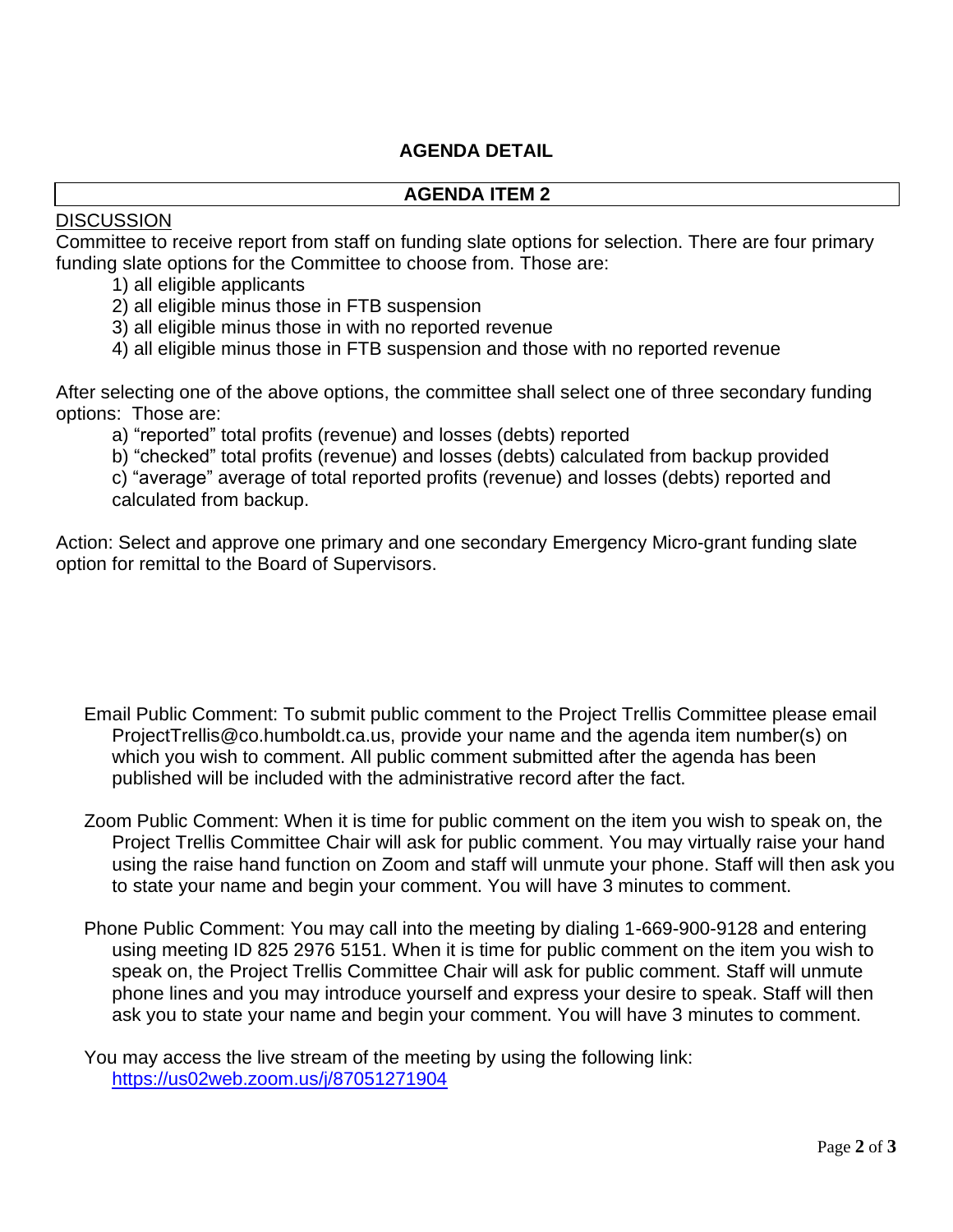The County of Humboldt is committed to providing equal access to all county programs, services and activities through the provision of accommodations for individuals with disabilities as required under the Americans with Disabilities Act (ADA). With 72 hours prior notice, a request for reasonable accommodation or modification can be made. Please contact the CAO's office of Economic Development at 707-445-7745 or by email ProjectTrellis@co.humboldt.ca.us or the ADA Coordinator at 844-365-0352 or by email at ada@co.humboldt.ca.us.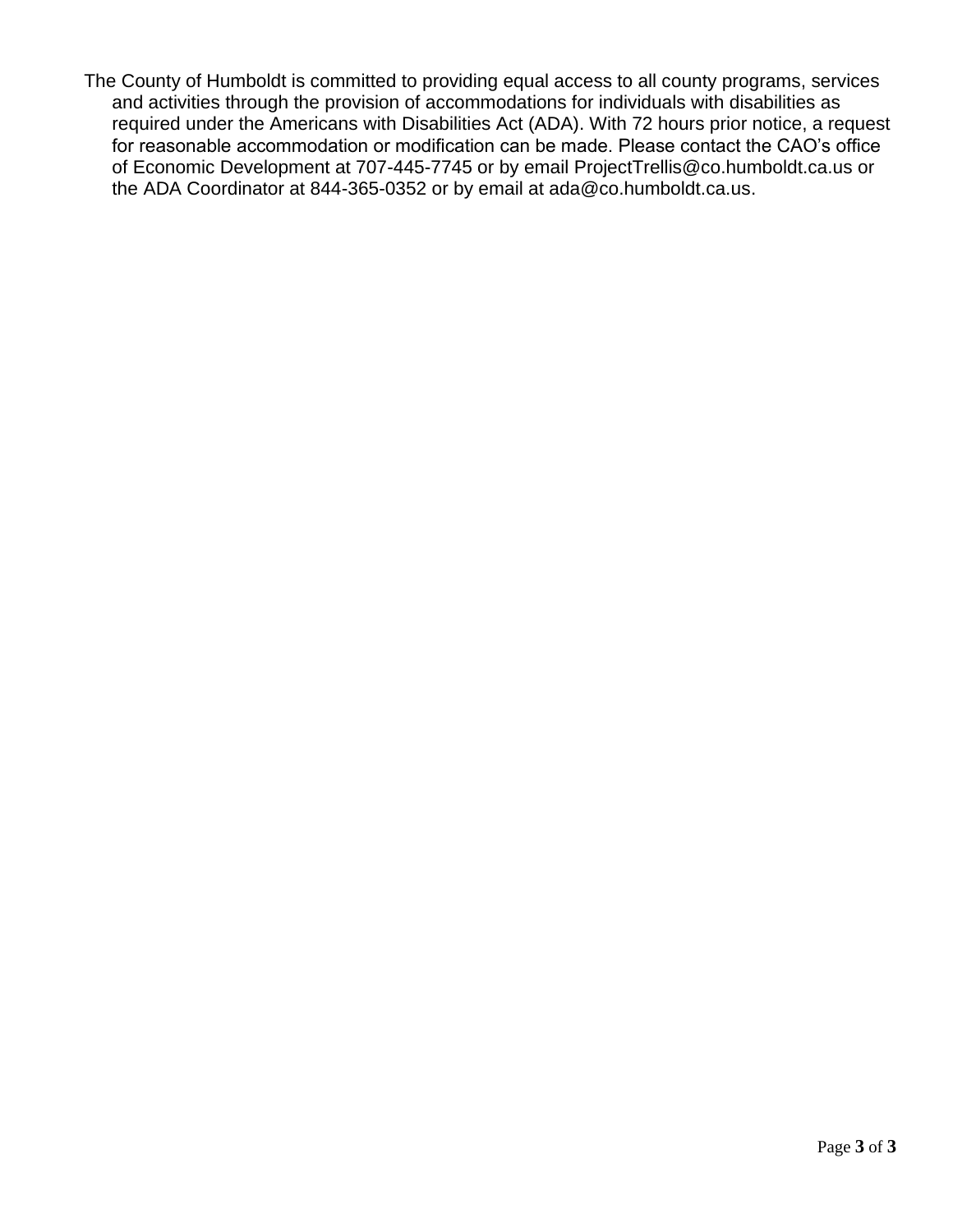To provide further detail each potential funding slate is presented in two orders:

1) using Z score derived from the scoring rubric to show funding allocation

2) using proportion of expense to revenue to illustrate how an applicant may move through funding amounts based on the "report" "checked" or "average" options.

#### **1) All Eligible Slate**

|            | a)<br>Reported     |    |                |
|------------|--------------------|----|----------------|
| ID         | Z Score            |    | <b>Funding</b> |
| 21-EMG-543 | $-0.638954031$     | \$ | 11,578.25      |
| 21-EMG-554 | -0.398035894       | \$ | 11,578.25      |
| 21-EMG-526 | $-0.197576649$     | \$ | 11,578.25      |
| 21-EMG-570 | $-0.065401466$     | \$ | 11,578.25      |
| 21-EMG-701 | $-0.05282453$      | \$ | 11,578.25      |
| 21-EMG-520 | $-0.050037406$     | \$ | 11,578.25      |
| 21-EMG-577 | $-0.04803849$      | \$ | 11,578.25      |
| 21-EMG-579 | $-0.041117962$     | \$ | 11,578.25      |
| 21-EMG-587 | $-0.038730448$     | \$ | 11,578.25      |
| 21-EMG-581 | $-0.037248025$     | \$ | 11,578.25      |
| 21-EMG-603 | $-0.036846005$     | \$ | 11,578.25      |
| 21-EMG-550 | $-0.036518416$     | \$ | 11,578.25      |
| 21-EMG-594 | $-0.035484448$     | \$ | 11,578.25      |
| 21-EMG-548 | $-0.034883851$     | \$ | 11,578.25      |
| 21-EMG-561 | $-0.033962628$     | \$ | 11,578.25      |
| 21-EMG-601 | $-0.032766318$     | \$ | 11,578.25      |
| 21-EMG-567 | $-0.032598$        | \$ | 11,578.25      |
| 21-EMG-534 | $-0.030310058$     | \$ | 11,578.25      |
| 21-EMG-573 | $-0.030073692$     | \$ | 11,578.25      |
| 21-EMG-545 | $-0.028718337$     | \$ | 11,578.25      |
| 21-EMG-596 | $-0.027691358$     | \$ | 11,578.25      |
| 21-EMG-611 | $-0.02317835$      | \$ | 11,578.25      |
| 21-EMG-555 | $-0.021337577$     | \$ |                |
| 21-EMG-574 | $-0.020779065$     | \$ | 11,578.25      |
|            |                    |    | 11,578.25      |
| 21-EMG-563 | $-0.019063618$     | \$ | 25,000.00      |
| 21-EMG-591 | $-0.018726902$     | \$ | 25,000.00      |
| 21-EMG-522 | $-0.011874498$     | \$ | 25,000.00      |
| 21-EMG-578 | $-0.010634034$     | \$ | 25,000.00      |
| 21-EMG-559 | $-0.009494565$     | \$ | 25,000.00      |
| 21-EMG-608 | $-0.008443677$     | \$ | 25,000.00      |
| 21-EMG-541 | $-0.005001217$     | \$ | 25,000.00      |
| 21-EMG-586 | $-0.00236418$      | \$ | 25,000.00      |
| 21-EMG-568 | 0.00236418         | \$ | 25,000.00      |
| 21-EMG-602 | 0.004090159        | \$ | 25,000.00      |
| 21-EMG-547 | 0.008930129        | \$ | 25,000.00      |
| 21-EMG-572 | 0.012100707        | \$ | 25,000.00      |
| 21-EMG-546 | 0.019796885        | \$ | 25,000.00      |
| 21-EMG-607 | 0.024657829        | \$ | 14,708.23      |
| 21-EMG-597 | 0.030460605        | \$ | 14,708.23      |
| 21-EMG-537 | 0.030840241        | \$ | 14,708.23      |
| 21-EMG-564 | 0.041718749        | \$ | 14,708.23      |
| 21-EMG-552 | 0.044540576        | \$ | 14,708.23      |
| 21-EMG-562 | 0.048864141        | \$ | 14,708.23      |
| 21-EMG-599 | 0.05316677         | \$ | 14,708.23      |
| 21-EMG-523 | 0.061147699        | \$ | 14,708.23      |
| 21-EMG-610 | 0.072737829        | \$ | 14,708.23      |
| 21-EMG-604 | 0.081647163        | \$ | 14,708.23      |
| 21-EMG-542 | 0.082210342        | \$ | 14,708.23      |
| 21-EMG-532 | 0.083014947        | \$ | 14,708.23      |
| 21-EMG-598 | 0.109104296        | \$ | 14,708.23      |
| 21-EMG-583 | 0.138061256        | \$ | 14,708.23      |
| 21-EMG-605 | 0.159871834        | \$ | 14,708.23      |
| 21-EMG-580 | 0.163633562        | \$ | 14,708.23      |
| 21-EMG-595 | 0.171963312        | Ş  | 14,708.23      |
| 21-EMG-551 | 0.181126803        | \$ | 14,708.23      |
| 21-EMG-519 | 0.222831498        | \$ | 14,708.23      |
| 21-EMG-613 | 0.278309906        | \$ | 14,708.23      |
| 21-EMG-536 | 2.817484632        | \$ | 14,708.23      |
| 21-EMG-612 | 2.834076893        | \$ | 14,708.23      |
| 21-EMG-540 | 3.098436381        | \$ | 14,708.23      |
| 21-EMG-527 | 3.299166944        |    | 14,708.23      |
| 21-EMG-588 |                    | \$ |                |
| 21-EMG-535 | 3.309027284        | \$ | 14,708.23      |
|            | 3.32750422         | \$ | 14,708.23      |
| 21-EMG-582 | 3.345031747        | \$ | 14,708.23      |
|            | \$<br>1.000.000.00 |    |                |

| a) Reported                                                                | b) Checked                                                         | c) Average                                                               |
|----------------------------------------------------------------------------|--------------------------------------------------------------------|--------------------------------------------------------------------------|
|                                                                            |                                                                    |                                                                          |
| Z Score<br>ID<br><b>Funding</b>                                            | ID<br>Z Score<br><b>Funding</b>                                    | Z Score<br>ID<br>Funding                                                 |
| 21-EMG-543<br>$-0.638954031$ \$<br>11,578.25                               | 21-EMG-554<br>$-0.254051252$ \$<br>10,000.00                       | 21-EMG-608<br>$-0.776105946$<br>$\frac{1}{2}$<br>10,                     |
| \$<br>21-EMG-554<br>$-0.398035894$<br>11,578.25                            | 21-EMG-543<br>\$<br>$-0.115265871$<br>10,000.00                    | 21-EMG-596<br>$\mathsf{S}$<br>10,<br>$-0.514318923$                      |
| 11,578.25<br>21-EMG-526<br>$-0.197576649$<br>\$                            | 21-EMG-526<br>$-0.060815138$<br>10,000.00<br>\$                    | 21-EMG-563<br>$-0.193508631$<br>$\zeta$<br>10,                           |
| $-0.065401466$<br>\$<br>11,578.25<br>21-EMG-570                            | \$<br>21-EMG-567<br>$-0.022564976$<br>10,000.00                    | \$<br>21-EMG-579<br>$-0.055942628$<br>10,                                |
| $-0.05282453$ \$<br>21-EMG-701<br>11,578.25                                | 21-EMG-586<br>$-0.018119069$<br>$\zeta$<br>10,000.00               | 21-EMG-580<br>10,<br>$-0.04767546$<br>\$                                 |
| 11,578.25<br>-0.050037406<br>\$<br>21-EMG-520                              | 10,000.00<br>21-EMG-570<br>$-0.01633846$<br>\$                     | 21-EMG-561<br>10,<br>$-0.047669545$<br>\$                                |
| $-0.04803849$ \$<br>21-EMG-577<br>11,578.25                                | 21-EMG-701<br>$-0.014998892$<br>$\ddot{\varsigma}$<br>10,000.00    | 21-EMG-598<br>$-0.043392142$<br>$\zeta$<br>10,                           |
| \$<br>11,578.25<br>$-0.041117962$<br>21-EMG-579                            | $\zeta$<br>21-EMG-578<br>$-0.014021827$<br>10,000.00               | \$<br>10,<br>21-EMG-586<br>$-0.036273572$                                |
| 21-EMG-587<br>$-0.038730448$ \$<br>11,578.25                               | $\ddot{\varsigma}$<br>21-EMG-577<br>$-0.013700678$<br>10,000.00    | 21-EMG-594<br>10,<br>$-0.035574729$<br>\$.                               |
| $-0.037248025$<br>21-EMG-581<br>\$<br>11,578.25                            | 21-EMG-611<br>$-0.013221077$<br>-\$<br>10,000.00                   | 21-EMG-605<br>\$<br>10,<br>$-0.034448513$                                |
| $-0.036846005$ \$<br>21-EMG-603<br>11,578.25                               | 21-EMG-550<br>-\$<br>$-0.012332413$<br>10,000.00                   | 21-EMG-607<br>$\mathsf{\$}$<br>10,<br>$-0.034251791$                     |
| $\ddot{\mathsf{S}}$<br>11,578.25<br>21-EMG-550<br>$-0.036518416$           | 21-EMG-548<br>$-0.011986411$<br>\$<br>10,000.00                    | 21-EMG-564<br>$-0.033259173$<br>\$<br>10,                                |
| 21-EMG-594<br>$-0.035484448$<br>\$<br>11,578.25                            | 21-EMG-603<br>$-0.011402465$<br>\$<br>10,000.00                    | 21-EMG-581<br>10,<br>$-0.030946641$<br>\$                                |
| 21-EMG-548<br>$-0.034883851$<br>\$<br>11,578.25                            | 21-EMG-581<br>$-0.010401229$<br>\$<br>10,000.00                    | $\mathsf{\$}$<br>10,<br>21-EMG-604<br>$-0.029848413$                     |
| $-0.033962628$ \$<br>11,578.25<br>21-EMG-561                               | $\frac{1}{2}$<br>$-0.009386029$<br>21-EMG-594<br>10,000.00         | 21-EMG-570<br>\$<br>10,<br>$-0.028188191$                                |
| $-0.032766318$ \$<br>21-EMG-601<br>11,578.25                               | $-0.008879884$<br>\$<br>10,000.00<br>21-EMG-534                    | 21-EMG-526<br>$-0.027601775$<br>\$<br>10,                                |
| $-0.032598$ \$<br>21-EMG-567<br>11,578.25                                  | 21-EMG-520<br>$-0.007975178$<br>\$<br>10,000.00                    | 21-EMG-555<br>$-0.027563281$ \$<br>10,                                   |
| $-0.030310058$ \$<br>21-EMG-534<br>11,578.25                               | \$<br>21-EMG-601<br>$-0.007738708$<br>10,000.00                    | \$<br>21-EMG-550<br>$-0.027277126$<br>10,                                |
| $-0.030073692$ \$<br>11,578.25<br>21-EMG-573                               | 21-EMG-561<br>$-0.007507354$<br>-\$<br>10,000.00                   | 21-EMG-522<br>$-0.025158373$<br>$\zeta$<br>10,                           |
| 11,578.25<br>21-EMG-545<br>$-0.028718337$ \$                               | 21-EMG-545<br>$-0.007260042$<br>-\$<br>10,000.00                   | \$<br>25,<br>21-EMG-554<br>$-0.024554771$                                |
| $-0.027691358$ \$<br>11,578.25<br>21-EMG-596                               | 21-EMG-597<br>$-0.00708062$<br>$\zeta$<br>10,000.00                | 21-EMG-601<br>$-0.024245198$<br>25,<br>\$                                |
| $\ddot{\mathsf{S}}$<br>$-0.02317835$<br>11,578.25<br>21-EMG-611            | 21-EMG-522<br>$-0.005683018$<br>\$<br>25,000.00                    | \$<br>21-EMG-568<br>$-0.022397213$<br>25,                                |
| $-0.021337577$ \$<br>11,578.25<br>21-EMG-555                               | 21-EMG-579<br>$-0.005383376$<br>\$<br>25,000.00                    | 21-EMG-547<br>$-0.019432662$<br>\$<br>25,                                |
| $-0.020779065$<br>11,578.25<br>21-EMG-574<br>\$                            | 21-EMG-573<br>25,000.00<br>$-0.005196841$<br>\$                    | 21-EMG-573<br>25,<br>$-0.017014217$<br>\$                                |
| $-0.019063618$<br>25,000.00<br>21-EMG-563<br>-\$                           | 21-EMG-574<br>$-0.00471459$<br>\$<br>25,000.00                     | 21-EMG-535<br>$-0.016568309$<br>\$<br>25,                                |
| $-0.018726902$<br>\$<br>25,000.00<br>21-EMG-591                            | 21-EMG-563<br>$\ddot{\varsigma}$<br>25,000.00<br>$-0.004607339$    | 21-EMG-534<br>\$<br>25,<br>$-0.015990643$                                |
| 25,000.00<br>21-EMG-522<br>$-0.011874498$<br>-\$                           | 21-EMG-523<br>$-0.004299447$<br>-\$<br>25,000.00                   | 21-EMG-536<br>25,<br>$-0.013840823$<br>\$                                |
| $-0.010634034$<br>25,000.00                                                | 21-EMG-591<br>$-0.003151437$ \$<br>25,000.00                       | 21-EMG-545<br>25,                                                        |
| 21-EMG-578<br>\$<br>$-0.009494565$ \$                                      | 21-EMG-595<br>$-0.002513058$                                       | $-0.013733483$<br>\$<br>21-EMG-578                                       |
| 25,000.00<br>21-EMG-559<br>$-0.008443677$<br>\$<br>25,000.00<br>21-EMG-608 | \$<br>25,000.00<br>21-EMG-519<br>$-0.002158686$<br>\$<br>25,000.00 | \$<br>$-0.005433767$<br>25,<br>25,<br>21-EMG-588<br>$-0.004374853$<br>\$ |
| 25,000.00<br>21-EMG-541<br>$-0.005001217$ \$                               | 21-EMG-596<br>$-0.001838284$<br>-\$<br>25,000.00                   | 21-EMG-527<br>25,<br>$-0.002064563$<br>\$                                |
| 25,000.00<br>21-EMG-586<br>$-0.00236418$                                   | 21-EMG-608<br>$-2.30505E-05$<br>25,000.00                          | 21-EMG-613                                                               |
| \$<br>$0.00236418$ \$<br>25,000.00                                         | \$<br>2.30505E-05<br>-\$<br>25,000.00                              | 0.005694653<br>\$<br>25,<br>21-EMG-552<br>\$<br>25,                      |
| 21-EMG-568<br>0.004090159<br>25,000.00                                     | 21-EMG-587<br>\$<br>25,000.00<br>21-EMG-559                        | 0.007217098<br>21-EMG-541<br>\$<br>25,                                   |
| 21-EMG-602<br>\$<br>$0.008930129$ \$<br>25,000.00<br>21-EMG-547            | 0.002098931<br>21-EMG-537<br>0.003166778<br>25,000.00<br>\$        | 0.011998103<br>21-EMG-532<br>0.017165929<br>25,<br>\$                    |
| 25,000.00<br>21-EMG-572<br>0.012100707<br>\$                               | 21-EMG-555<br>0.003978428<br>-\$<br>25,000.00                      | \$<br>21-EMG-546<br>0.017936695<br>25,                                   |
| $0.019796885$ \$<br>25,000.00<br>21-EMG-546                                | 21-EMG-546<br>$0.005876177$ \$<br>25,000.00                        | 21-EMG-540<br>\$<br>25,<br>0.018771347                                   |
| \$<br>14,708.23<br>21-EMG-607<br>0.024657829                               | 21-EMG-541<br>0.006205452<br>-\$<br>25,000.00                      | 21-EMG-603<br>25,<br>0.020316216<br>\$                                   |
| 21-EMG-597<br>0.030460605<br>-\$<br>14,708.23                              | 21-EMG-568<br>0.008167321<br>-\$<br>14,038.47                      | 21-EMG-572<br>0.027939974<br>\$<br>12,                                   |
| $\ddot{\mathsf{S}}$<br>14,708.23<br>0.030840241<br>21-EMG-537              | $\ddot{\mathsf{S}}$<br>21-EMG-572<br>0.008347081<br>14,038.47      | \$<br>21-EMG-567<br>0.038422102<br>12,                                   |
| 0.041718749 \$<br>14,708.23<br>21-EMG-564                                  | 21-EMG-547<br>0.010806097<br>-\$<br>14,038.47                      | 21-EMG-597<br>0.039304557<br>\$<br>12,                                   |
| 14,708.23<br>0.044540576<br>\$<br>21-EMG-552                               | 21-EMG-564<br>0.018311435<br>\$<br>14,038.47                       | 21-EMG-537<br>\$<br>12,<br>0.045041726                                   |
| 21-EMG-562<br>$0.048864141 \pm$<br>14,708.23                               | $\ddot{\mathsf{S}}$<br>21-EMG-607<br>0.019894889<br>14,038.47      | 21-EMG-574<br>0.051492712<br>\$<br>12,                                   |
| $0.05316677$ \$<br>21-EMG-599<br>14,708.23                                 | 21-EMG-610<br>0.022207966<br>-\$<br>14,038.47                      | 21-EMG-612<br>$\ddot{\mathsf{S}}$<br>0.054617613<br>12,                  |
| 14,708.23<br>21-EMG-523<br>$0.061147699$ \$                                | 21-EMG-552<br>0.022322026<br>-\$<br>14,038.47                      | 21-EMG-548<br>12,<br>0.065995961 \$                                      |
| $\ddot{\mathsf{S}}$<br>14,708.23<br>21-EMG-610<br>0.072737829              | 21-EMG-562<br>0.023064283<br>\$<br>14,038.47                       | 21-EMG-520<br>0.0686286<br>\$<br>12,                                     |
| 0.081647163 \$<br>14,708.23<br>21-EMG-604                                  | \$<br>21-EMG-602<br>0.028166569<br>14,038.47                       | \$<br>21-EMG-583<br>0.09395792<br>12,                                    |
| 14,708.23<br>21-EMG-542<br>0.082210342 \$                                  | \$<br>21-EMG-599<br>0.032629565<br>14,038.47                       | 21-EMG-519<br>0.097796455<br>\$.<br>12,                                  |
| 21-EMG-532<br>$0.083014947$ \$<br>14,708.23                                | 21-EMG-605<br>0.038464729<br>\$<br>14,038.47                       | 21-EMG-562<br>12,<br>0.108882492<br>S.                                   |
| 21-EMG-598<br>0.109104296<br>-\$<br>14,708.23                              | 21-EMG-542<br>0.041559931<br>\$<br>14,038.47                       | \$<br>12,<br>21-EMG-701<br>0.113181128                                   |
| $0.138061256$ \$<br>14,708.23<br>21-EMG-583                                | 21-EMG-598<br>$\ddot{\varsigma}$<br>0.042555583<br>14,038.47       | 21-EMG-595<br>$0.13203804$ \$<br>12,                                     |
| 0.159871834 \$ 14,708.23<br>21-EMG-605                                     | 21-EMG-604<br>\$14,038.47<br>0.057878259                           | 21-EMG-523<br>$0.132171374$ \$<br>12,                                    |
| 21-EMG-580<br>$0.163633562$ \$ 14,708.23                                   | 21-EMG-580<br>0.074228008 \$ 14,038.47                             | 21-EMG-587<br>$0.136300514$ \$ 12,                                       |
| 21-EMG-595<br>0.171963312 \$ 14,708.23                                     | 21-EMG-532<br>$0.076593125$ \$ 14,038.47                           | 21-EMG-543<br>$0.172045086$ \$ 12,                                       |
| 21-EMG-551<br>$0.181126803$ \$ 14,708.23                                   | 21-EMG-551<br>0.081819915 \$ 14,038.47                             | 21-EMG-559<br>$0.186056964$ \$ 12,                                       |
| 0.222831498 \$ 14,708.23<br>21-EMG-519                                     | 21-EMG-613<br>0.084287901<br>\$14,038.47                           | 21-EMG-591<br>$0.189032128$ \$ 12,                                       |
| 0.278309906 \$ 14,708.23<br>21-EMG-613                                     | 21-EMG-583<br>$0.09813842 \div 14,038.47$                          | $0.244551602$ \$ 12,<br>21-EMG-610                                       |
| 21-EMG-536<br>2.817484632 \$<br>14,708.23                                  | 21-EMG-527<br>0.30257486<br>\$14,038.47                            | 21-EMG-551<br>$2.837398954$ \$ 12,                                       |
| 2.834076893 \$<br>14,708.23<br>21-EMG-612                                  | 2.781468079 \$ 14,038.47<br>21-EMG-582                             | 21-EMG-577<br>$2.896841464$ \$ 12,                                       |
| 3.098436381 \$<br>14,708.23<br>21-EMG-540                                  | 3.023143832<br>21-EMG-536<br>\$<br>14,038.47                       | 21-EMG-599<br>3.138070853<br>\$<br>12,                                   |
| 21-EMG-527<br>3.299166944 \$<br>14,708.23                                  | 21-EMG-612<br>3.188494028 \$<br>14,038.47                          | 21-EMG-542<br>$3.21569956$ \$ 12,                                        |
| 14,708.23<br>21-EMG-588<br>3.309027284 \$                                  | 21-EMG-535<br>3.745086221 \$ 14,038.47                             | 21-EMG-602<br>3.219857019<br>\$12,                                       |
| 21-EMG-535<br>$3.32750422$ \$<br>14,708.23                                 | 21-EMG-540<br>3.759573991 \$<br>14,038.47                          | 21-EMG-582<br>3.333506464 \$ 12,                                         |
| 21-EMG-582<br>3.345031747 \$<br>14,708.23                                  | 21-EMG-588<br>3.777783052 \$<br>14,038.47                          | 21-EMG-611<br>3.336069435 \$ 12,                                         |
| \$1,000,000.00                                                             | \$1,000,000                                                        | \$1,000,000                                                              |

|                          | a) Reported                         |                                      |                          | b) Checked                                           |                    |                        |                          | c) Average                                           |                                            |                        |
|--------------------------|-------------------------------------|--------------------------------------|--------------------------|------------------------------------------------------|--------------------|------------------------|--------------------------|------------------------------------------------------|--------------------------------------------|------------------------|
| ID                       | Z Score                             | <b>Funding</b>                       | ID                       | Z Score                                              | <b>Funding</b>     |                        | ID                       | Z Score                                              |                                            | <b>Funding</b>         |
| 21-EMG-543               | $-0.638954031$ \$                   | 11,578.25                            | 21-EMG-554               | $-0.254051252$ \$                                    |                    | 10,000.00              | 21-EMG-608               | $-0.776105946$ \$                                    |                                            | 10,000.00              |
| 21-EMG-554               | $-0.398035894$ \$                   | 11,578.25                            | 21-EMG-543               | $-0.115265871$                                       | \$                 | 10,000.00              | 21-EMG-596               | $-0.514318923$                                       | $\ddot{\varsigma}$                         | 10,000.00              |
| 21-EMG-526               | $-0.197576649$ \$                   | 11,578.25                            | 21-EMG-526               | $-0.060815138$                                       | \$                 | 10,000.00              | 21-EMG-563               | $-0.193508631$                                       | $\ddot{\varsigma}$                         | 10,000.00              |
| 21-EMG-570               | $-0.065401466$                      | \$<br>11,578.25                      | 21-EMG-567               | $-0.022564976$                                       | \$                 | 10,000.00              | 21-EMG-579               | $-0.055942628$                                       | \$                                         | 10,000.00              |
| 21-EMG-701               | $-0.05282453$ \$                    | 11,578.25                            | 21-EMG-586               | $-0.018119069$                                       | \$                 | 10,000.00              | 21-EMG-580               | $-0.04767546$                                        | $\ddot{\mathsf{S}}$                        | 10,000.00              |
| 21-EMG-520               | $-0.050037406$ \$                   | 11,578.25                            | 21-EMG-570               | $-0.01633846$                                        | \$                 | 10,000.00              | 21-EMG-561               | $-0.047669545$                                       | $\ddot{\mathsf{S}}$                        | 10,000.00              |
| 21-EMG-577               | $-0.04803849$                       | \$<br>11,578.25                      | 21-EMG-701               | $-0.014998892$                                       | \$                 | 10,000.00              | 21-EMG-598               | $-0.043392142$                                       | $\ddot{\mathsf{S}}$                        | 10,000.00              |
| 21-EMG-579               | $-0.041117962$ \$                   | 11,578.25                            | 21-EMG-578               | $-0.014021827$                                       | \$                 | 10,000.00              | 21-EMG-586               | $-0.036273572$                                       | $\ddot{\mathsf{S}}$                        | 10,000.00              |
| 21-EMG-587               | $-0.038730448$ \$                   | 11,578.25                            | 21-EMG-577               | $-0.013700678$                                       | $\ddot{\varsigma}$ | 10,000.00              | 21-EMG-594               | $-0.035574729$                                       | -\$                                        | 10,000.00              |
| 21-EMG-581               | $-0.037248025$ \$                   | 11,578.25                            | 21-EMG-611               | $-0.013221077$                                       | $\ddot{\varsigma}$ | 10,000.00              | 21-EMG-605               | $-0.034448513$ \$                                    |                                            | 10,000.00              |
| 21-EMG-603<br>21-EMG-550 | $-0.036846005$ \$<br>$-0.036518416$ | 11,578.25<br>11,578.25               | 21-EMG-550<br>21-EMG-548 | $-0.012332413$<br>$-0.011986411$                     | -\$<br>\$          | 10,000.00<br>10,000.00 | 21-EMG-607<br>21-EMG-564 | $-0.034251791$ \$<br>$-0.033259173$                  | $\ddot{\mathsf{S}}$                        | 10,000.00<br>10,000,00 |
| 21-EMG-594               | $-0.035484448$ \$                   | \$<br>11,578.25                      | 21-EMG-603               | $-0.011402465$                                       | \$                 | 10,000.00              | 21-EMG-581               | $-0.030946641$                                       | $\sqrt{5}$                                 | 10,000.00              |
| 21-EMG-548               | $-0.034883851$                      | $\ddot{\mathsf{S}}$<br>11,578.25     | 21-EMG-581               | $-0.010401229$                                       | \$                 | 10,000.00              | 21-EMG-604               | -0.029848413                                         | $\varsigma$                                | 10,000.00              |
| 21-EMG-561               | $-0.033962628$ \$                   | 11,578.25                            | 21-EMG-594               | $-0.009386029$                                       | \$                 | 10,000.00              | 21-EMG-570               | $-0.028188191$ \$                                    |                                            | 10,000.00              |
| 21-EMG-601               | $-0.032766318$ \$                   | 11,578.25                            | 21-EMG-534               | $-0.008879884$                                       | \$                 | 10,000.00              | 21-EMG-526               | $-0.027601775$                                       | $\varsigma$                                | 10,000.00              |
| 21-EMG-567               | $-0.032598$ \$                      | 11,578.25                            | 21-EMG-520               | $-0.007975178$                                       | \$                 | 10,000.00              | 21-EMG-555               | $-0.027563281$ \$                                    |                                            | 10,000.00              |
| 21-EMG-534               | $-0.030310058$ \$                   | 11,578.25                            | 21-EMG-601               | $-0.007738708$                                       | \$                 | 10,000.00              | 21-EMG-550               | $-0.027277126$                                       | $\ddot{\mathsf{S}}$                        | 10,000.00              |
| 21-EMG-573               | $-0.030073692$ \$                   | 11,578.25                            | 21-EMG-561               | $-0.007507354$                                       | \$                 | 10,000.00              | 21-EMG-522               | $-0.025158373$                                       | $\ddot{\mathsf{S}}$                        | 10,000.00              |
| 21-EMG-545               | $-0.028718337$ \$                   | 11,578.25                            | 21-EMG-545               | $-0.007260042$                                       | \$                 | 10,000.00              | 21-EMG-554               | $-0.024554771$ \$                                    |                                            | 25,000.00              |
| 21-EMG-596               | $-0.027691358$ \$                   | 11,578.25                            | 21-EMG-597               | $-0.00708062$                                        | \$                 | 10,000.00              | 21-EMG-601               | $-0.024245198$                                       | $\ddot{\mathsf{S}}$                        | 25,000.00              |
| 21-EMG-611               | $-0.02317835$ \$                    | 11,578.25                            | 21-EMG-522               | $-0.005683018$                                       | \$                 | 25,000.00              | 21-EMG-568               | $-0.022397213$                                       | $\ddot{\varsigma}$                         | 25,000.00              |
| 21-EMG-555               | $-0.021337577$ \$                   | 11,578.25                            | 21-EMG-579               | $-0.005383376$                                       | \$                 | 25,000.00              | 21-EMG-547               | $-0.019432662$                                       | $\ddot{\varsigma}$                         | 25,000.00              |
| 21-EMG-574               | $-0.020779065$                      | $\sqrt{5}$<br>11,578.25              | 21-EMG-573               | $-0.005196841$                                       | \$                 | 25,000.00              | 21-EMG-573               | $-0.017014217$ \$                                    |                                            | 25,000.00              |
| 21-EMG-563               | $-0.019063618$ \$                   | 25,000.00                            | 21-EMG-574               | $-0.00471459$                                        | \$                 | 25,000.00              | 21-EMG-535               | $-0.016568309$                                       | $\ddot{\varsigma}$                         | 25,000.00              |
| 21-EMG-591               | $-0.018726902$                      | \$<br>25,000.00                      | 21-EMG-563               | $-0.004607339$                                       | \$                 | 25,000.00              | 21-EMG-534               | $-0.015990643$                                       | $\ddot{\mathsf{S}}$                        | 25,000.00              |
| 21-EMG-522               | $-0.011874498$ \$                   | 25,000.00                            | 21-EMG-523               | $-0.004299447$                                       | \$                 | 25,000.00              | 21-EMG-536               | $-0.013840823$                                       | -\$                                        | 25,000.00              |
| 21-EMG-578               | $-0.010634034$ \$                   | 25,000.00                            | 21-EMG-591               | $-0.003151437$                                       | $\ddot{\varsigma}$ | 25,000.00              | 21-EMG-545               | $-0.013733483$ \$                                    |                                            | 25,000.00              |
| 21-EMG-559               | $-0.009494565$                      | -\$<br>25,000.00                     | 21-EMG-595               | $-0.002513058$                                       | \$                 | 25,000.00              | 21-EMG-578               | $-0.005433767$                                       | -\$                                        | 25,000.00<br>25,000.00 |
| 21-EMG-608               | $-0.008443677$ \$                   | 25,000.00                            | 21-EMG-519               | $-0.002158686$                                       | \$                 | 25,000.00              | 21-EMG-588               | $-0.004374853$                                       | $\ddot{\mathsf{S}}$                        |                        |
| 21-EMG-541<br>21-EMG-586 | $-0.005001217$ \$<br>$-0.00236418$  | 25,000.00<br>25,000.00<br>\$         | 21-EMG-596<br>21-EMG-608 | $-0.001838284$<br>$-2.30505E-05$                     | \$<br>\$           | 25,000.00<br>25,000.00 | 21-EMG-527<br>21-EMG-613 | $-0.002064563$<br>0.005694653                        | $\ddot{\varsigma}$<br>-\$                  | 25,000.00<br>25,000.00 |
| 21-EMG-568               | $0.00236418$ \$                     | 25,000.00                            | 21-EMG-587               | 2.30505E-05                                          | \$                 | 25,000.00              | 21-EMG-552               | 0.007217098                                          | $\ddot{\varsigma}$                         | 25,000.00              |
| 21-EMG-602               | 0.004090159                         | $\ddot{\mathsf{S}}$<br>25,000.00     | 21-EMG-559               | 0.002098931                                          | \$                 | 25,000.00              | 21-EMG-541               | 0.011998103                                          | $\ddot{\mathsf{S}}$                        | 25,000.00              |
| 21-EMG-547               | 0.008930129                         | -\$<br>25,000.00                     | 21-EMG-537               | 0.003166778                                          | \$                 | 25,000.00              | 21-EMG-532               | 0.017165929                                          | -\$                                        | 25,000.00              |
| 21-EMG-572               | 0.012100707 \$                      | 25,000.00                            | 21-EMG-555               | 0.003978428                                          | \$                 | 25,000.00              | 21-EMG-546               | 0.017936695                                          | $\ddot{\mathsf{S}}$                        | 25,000.00              |
| 21-EMG-546               | 0.019796885                         | -\$<br>25,000.00                     | 21-EMG-546               | 0.005876177                                          | \$                 | 25,000.00              | 21-EMG-540               | 0.018771347                                          | -\$                                        | 25,000.00              |
| 21-EMG-607               | 0.024657829                         | $\ddot{\mathsf{S}}$<br>14,708.23     | 21-EMG-541               | $0.006205452$ \$                                     |                    | 25,000.00              | 21-EMG-603               | $0.020316216$ \$                                     |                                            | 25,000.00              |
| 21-EMG-597               | $0.030460605$ \$                    | 14,708.23                            | 21-EMG-568               | 0.008167321                                          | \$                 | 14,038.47              | 21-EMG-572               | $0.027939974$ \$                                     |                                            | 12,884.62              |
| 21-EMG-537               | 0.030840241                         | \$<br>14,708.23                      | 21-EMG-572               | 0.008347081                                          | \$                 | 14,038.47              | 21-EMG-567               | 0.038422102                                          | $\ddot{\mathsf{S}}$                        | 12,884.62              |
| 21-EMG-564               | $0.041718749$ \$                    | 14,708.23                            | 21-EMG-547               | 0.010806097                                          | \$                 | 14,038.47              | 21-EMG-597               | $0.039304557$ \$                                     |                                            | 12,884.62              |
| 21-EMG-552               | 0.044540576                         | $\ddot{\mathsf{S}}$<br>14,708.23     | 21-EMG-564               | 0.018311435                                          | \$                 | 14,038.47              | 21-EMG-537               | 0.045041726                                          | $\ddot{\mathsf{S}}$                        | 12,884.62              |
| 21-EMG-562               | $0.048864141$ \$                    | 14,708.23                            | 21-EMG-607               | 0.019894889                                          | \$                 | 14,038.47              | 21-EMG-574               | 0.051492712                                          | \$                                         | 12,884.62              |
| 21-EMG-599               | $0.05316677$ \$                     | 14,708.23                            | 21-EMG-610               | 0.022207966                                          | \$                 | 14,038.47              | 21-EMG-612               | $0.054617613$ \$                                     |                                            | 12,884.62              |
| 21-EMG-523               | $0.061147699$ \$                    | 14,708.23                            | 21-EMG-552               | 0.022322026                                          | \$                 | 14,038.47              | 21-EMG-548               | $0.065995961$ \$                                     |                                            | 12,884.62              |
| 21-EMG-610               | 0.072737829                         | -\$<br>14,708.23                     | 21-EMG-562               | 0.023064283                                          | \$                 | 14,038.47              | 21-EMG-520<br>21-EMG-583 | 0.0686286                                            | -\$                                        | 12,884.62              |
| 21-EMG-604<br>21-EMG-542 | 0.081647163<br>0.082210342          | 14,708.23<br>-\$<br>\$<br>14,708.23  | 21-EMG-602<br>21-EMG-599 | 0.028166569<br>0.032629565                           | \$<br>\$           | 14,038.47<br>14,038.47 | 21-EMG-519               | 0.09395792<br>0.097796455                            | $\ddot{\mathsf{S}}$<br>$\ddot{\mathsf{S}}$ | 12,884.62<br>12,884.62 |
| 21-EMG-532               | $0.083014947$ \$                    | 14,708.23                            | 21-EMG-605               | 0.038464729                                          | \$                 | 14,038.47              | 21-EMG-562               | 0.108882492                                          | -\$                                        | 12,884.62              |
| 21-EMG-598               | 0.109104296                         | -\$<br>14,708.23                     | 21-EMG-542               | 0.041559931                                          | \$                 | 14,038.47              | 21-EMG-701               | 0.113181128                                          | \$                                         | 12,884.62              |
| 21-EMG-583               | $0.138061256$ \$                    | 14,708.23                            | 21-EMG-598               | 0.042555583                                          | \$                 | 14,038.47              | 21-EMG-595               | $0.13203804$ \$                                      |                                            | 12,884.62              |
| 21-EMG-605               | $0.159871834$ \$                    | 14,708.23                            | 21-EMG-604               | 0.057878259 \$ 14,038.47                             |                    |                        | 21-EMG-523               | 0.132171374 \$ 12,884.62                             |                                            |                        |
| 21-EMG-580               | $0.163633562$ \$                    | 14,708.23                            | 21-EMG-580               | 0.074228008 \$ 14,038.47                             |                    |                        | 21-EMG-587               | $0.136300514$ \$ 12,884.62                           |                                            |                        |
| 21-EMG-595               | $0.171963312$ \$                    | 14,708.23                            | 21-EMG-532               | $0.076593125$ \$ 14,038.47                           |                    |                        | 21-EMG-543               | $0.172045086$ \$ 12,884.62                           |                                            |                        |
| 21-EMG-551               | $0.181126803$ \$                    | 14,708.23                            | 21-EMG-551               | $0.081819915$ \$                                     |                    | 14,038.47              | 21-EMG-559               | $0.186056964$ \$                                     |                                            | 12,884.62              |
| 21-EMG-519               | $0.222831498$ \$                    | 14,708.23                            | 21-EMG-613               | $0.084287901$ \$ 14,038.47                           |                    |                        | 21-EMG-591               | $0.189032128$ \$ 12,884.62                           |                                            |                        |
| 21-EMG-613               | $0.278309906$ \$                    | 14,708.23                            | 21-EMG-583               | $0.09813842 \frac{1}{5}$                             |                    | 14,038.47              | 21-EMG-610               | $0.244551602$ \$ 12,884.62                           |                                            |                        |
| 21-EMG-536               | 2.817484632 \$                      | 14,708.23                            | 21-EMG-527               | 0.30257486 \$ 14,038.47                              |                    |                        | 21-EMG-551               | 2.837398954 \$ 12,884.62                             |                                            |                        |
| 21-EMG-612               | 2.834076893 \$                      | 14,708.23                            | 21-EMG-582               | 2.781468079 \$ 14,038.47                             |                    |                        | 21-EMG-577               | 2.896841464 \$ 12,884.62                             |                                            |                        |
| 21-EMG-540               | 3.098436381 \$                      | 14,708.23                            | 21-EMG-536               | 3.023143832 \$ 14,038.47                             |                    |                        | 21-EMG-599               | 3.138070853 \$ 12,884.62                             |                                            |                        |
| 21-EMG-527               | 3.299166944 \$                      | 14,708.23                            | 21-EMG-612               | 3.188494028 \$ 14,038.47                             |                    |                        | 21-EMG-542               | 3.21569956 \$ 12,884.62                              |                                            |                        |
| 21-EMG-588<br>21-EMG-535 | 3.309027284 \$                      | 14,708.23<br>3.32750422 \$ 14,708.23 | 21-EMG-535<br>21-EMG-540 | 3.745086221 \$ 14,038.47                             |                    |                        | 21-EMG-602<br>21-EMG-582 | 3.219857019 \$ 12,884.62                             |                                            |                        |
| 21-EMG-582               | 3.345031747 \$ 14,708.23            |                                      | 21-EMG-588               | 3.759573991 \$ 14,038.47<br>3.777783052 \$ 14,038.47 |                    |                        | 21-EMG-611               | 3.333506464 \$ 12,884.62<br>3.336069435 \$ 12,884.62 |                                            |                        |
|                          | \$1,000,000.00                      |                                      |                          | \$1,000,000                                          |                    |                        |                          | \$1,000,000                                          |                                            |                        |
|                          |                                     |                                      |                          |                                                      |                    |                        |                          |                                                      |                                            |                        |

**a) Reported b) Checked c) Average**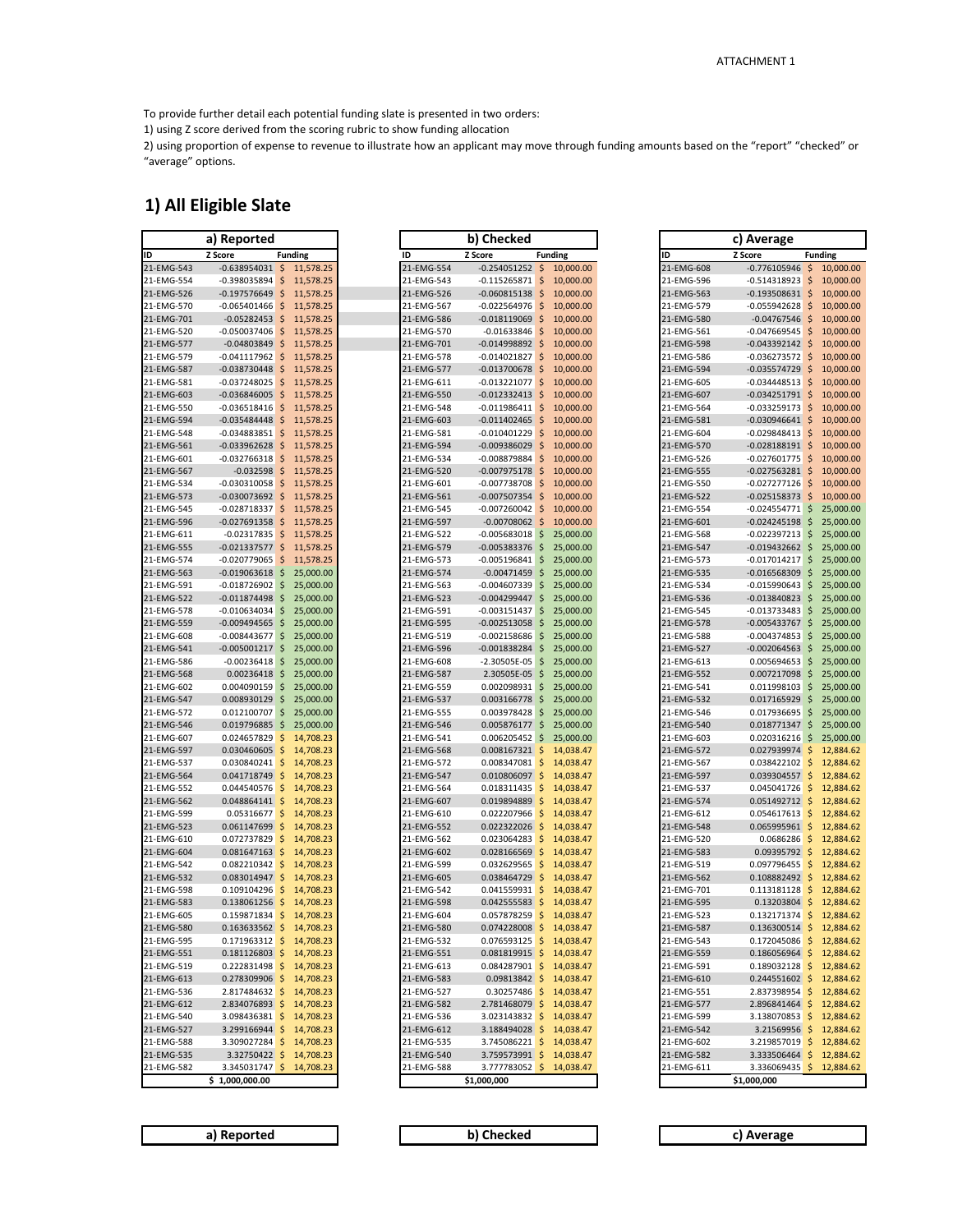If proportion (p) =  $0 < p < 1$ , then business expense>revenue = loss  $0 < p < 1$  = loss <br>If proportion (p) =  $p > 1$ , then business expense<revenue = profit  $p > 1$  = profitable If proportion  $(p) = p > 1$ , then business expense<revenue = profit

| <b>Funding</b>           |          |                        |                  |  |  |  |  |  |  |  |
|--------------------------|----------|------------------------|------------------|--|--|--|--|--|--|--|
| Column1                  |          | Amount                 | Proportion       |  |  |  |  |  |  |  |
| 21-EMG-519               | \$       | 14,708.23              | 1.4              |  |  |  |  |  |  |  |
| 21-EMG-520               | \$       | 11,578.25              | 1.2              |  |  |  |  |  |  |  |
| 21-EMG-522               | \$       | 25,000.00              | 0.6              |  |  |  |  |  |  |  |
| 21-EMG-523<br>21-EMG-526 | \$<br>\$ | 14,708.23<br>11,578.25 | 0.3<br>0.7       |  |  |  |  |  |  |  |
| 21-EMG-527               | \$       | 14,708.23              | 0.0              |  |  |  |  |  |  |  |
| 21-EMG-532               | \$       | 14,708.23              | $0.\overline{0}$ |  |  |  |  |  |  |  |
| 21-EMG-534               | \$       | 11,578.25              | 0.7              |  |  |  |  |  |  |  |
| 21-EMG-535               | \$       | 14,708.23              | 0.0              |  |  |  |  |  |  |  |
| 21-EMG-536               | \$       | 14,708.23              | 0.0              |  |  |  |  |  |  |  |
| 21-EMG-537               | \$       | 14,708.23              | 0.6              |  |  |  |  |  |  |  |
| 21-EMG-540               | \$       | 14,708.23              | 0.0              |  |  |  |  |  |  |  |
| 21-EMG-541               | \$       | 25,000.00              | 0.3              |  |  |  |  |  |  |  |
| 21-EMG-542               | \$       | 14,708.23              | 0.2              |  |  |  |  |  |  |  |
| 21-EMG-543               | \$       | 11,578.25              | 0.2              |  |  |  |  |  |  |  |
| 21-EMG-545               | \$       | 11,578.25              | 0.7<br>0.5       |  |  |  |  |  |  |  |
| 21-EMG-546<br>21-EMG-547 | \$<br>\$ | 25,000.00              | 0.5              |  |  |  |  |  |  |  |
| 21-EMG-548               | \$       | 25,000.00<br>11,578.25 | $0.\delta$       |  |  |  |  |  |  |  |
| 21-EMG-550               | \$       | 11,578.25              | 1.(              |  |  |  |  |  |  |  |
| 21-EMG-551               | \$       | 14,708.23              | 0.0              |  |  |  |  |  |  |  |
| 21-EMG-552               | \$       | 14,708.23              | 0.2              |  |  |  |  |  |  |  |
| 21-EMG-554               | \$       | 11,578.25              | 0.2              |  |  |  |  |  |  |  |
| 21-EMG-555               | \$       | 11,578.25              | 1.0              |  |  |  |  |  |  |  |
| 21-EMG-559               | \$       | 25,000.00              | $0.\delta$       |  |  |  |  |  |  |  |
| 21-EMG-561               | \$       | 11,578.25              | 0.6              |  |  |  |  |  |  |  |
| 21-EMG-562               | \$       | 14,708.23              | 0.3              |  |  |  |  |  |  |  |
| 21-EMG-563               | \$       | 25,000.00              | 2.1              |  |  |  |  |  |  |  |
| 21-EMG-564               | \$       | 14,708.23              | 0.2              |  |  |  |  |  |  |  |
| 21-EMG-567               | \$       | 11,578.25              | 0.8              |  |  |  |  |  |  |  |
| 21-EMG-568               | \$       | 25,000.00              | 0.7<br>1.3       |  |  |  |  |  |  |  |
| 21-EMG-570<br>21-EMG-572 | \$<br>\$ | 11,578.25<br>25,000.00 | 0.7              |  |  |  |  |  |  |  |
| 21-EMG-573               | \$       | 11,578.25              | 0.8              |  |  |  |  |  |  |  |
| 21-EMG-574               | \$       | 11,578.25              | 0.9              |  |  |  |  |  |  |  |
| 21-EMG-577               | \$       | 11,578.25              | 1.9              |  |  |  |  |  |  |  |
| 21-EMG-578               | \$       | 25,000.00              | 0.6              |  |  |  |  |  |  |  |
| 21-EMG-579               | \$       | 11,578.25              | 0.3              |  |  |  |  |  |  |  |
| 21-EMG-580               | \$       | 14,708.23              | 0.2              |  |  |  |  |  |  |  |
| 21-EMG-581               | \$       | 11,578.25              | 0.9              |  |  |  |  |  |  |  |
| 21-EMG-582               | \$       | 14,708.23              | 0.0              |  |  |  |  |  |  |  |
| 21-EMG-583               | \$       | 14,708.23              | 0.2              |  |  |  |  |  |  |  |
| 21-EMG-586               | \$       | 25,000.00              | 0.5              |  |  |  |  |  |  |  |
| 21-EMG-587               | \$       | 11,578.25              | 1.0              |  |  |  |  |  |  |  |
| 21-EMG-588<br>21-EMG-591 | \$<br>\$ | 14,708.23              | 0.0              |  |  |  |  |  |  |  |
| 21-EMG-594               | \$       | 25,000.00<br>11,578.25 | 1.1<br>0.9       |  |  |  |  |  |  |  |
| 21-EMG-595               | \$       | 14,708.23              | 0.1              |  |  |  |  |  |  |  |
| 21-EMG-596               | \$       | 11,578.25              | $0.\delta$       |  |  |  |  |  |  |  |
| 21-EMG-597               | \$       | 14,708.23              | 1.0              |  |  |  |  |  |  |  |
| 21-EMG-598               | \$       | 14,708.23              | 0.3              |  |  |  |  |  |  |  |
| 21-EMG-599               | \$       | 14,708.23              | 0.4              |  |  |  |  |  |  |  |
| 21-EMG-601               | \$       | 11,578.25              | $0.\delta$       |  |  |  |  |  |  |  |
| 21-EMG-602               | \$       | 25,000.00              | 0.5              |  |  |  |  |  |  |  |
| 21-EMG-603               | \$       | 11,578.25              | 1.0              |  |  |  |  |  |  |  |
| 21-EMG-604               | \$       | 14,708.23              | 0.2              |  |  |  |  |  |  |  |
| 21-EMG-605               | \$       | 14,708.23              | 0.2              |  |  |  |  |  |  |  |
| 21-EMG-607               | \$       | 14,708.23              | 0.4              |  |  |  |  |  |  |  |
| 21-EMG-608               | \$       | 25,000.00              | 0.9              |  |  |  |  |  |  |  |
| 21-EMG-610               | \$<br>\$ | 14,708.23<br>11,578.25 | 0.4<br>0.9       |  |  |  |  |  |  |  |
| 21-EMG-611<br>21-EMG-612 | \$       | 14,708.23              | 0.0              |  |  |  |  |  |  |  |
| 21-EMG-613               | \$       | 14,708.23              | 0.1              |  |  |  |  |  |  |  |
| 21-EMG-701               | \$       | 11,578.25              | 1.6              |  |  |  |  |  |  |  |
|                          |          |                        |                  |  |  |  |  |  |  |  |
|                          | \$       | 1,000,000.00           |                  |  |  |  |  |  |  |  |
|                          |          |                        |                  |  |  |  |  |  |  |  |

|          | <b>Funding</b> |            |
|----------|----------------|------------|
|          | Amount         | Proportion |
|          | 14,708.23      | 1.46       |
|          | 11,578.25      | 1.24       |
|          | 25,000.00      | 0.66       |
|          | 14,708.23      | 0.30       |
|          | 11,578.25      | 0.73       |
|          | 14,708.23      | 0.00       |
|          | 14,708.23      | 0.21       |
|          | 11,578.25      | 0.76       |
|          | 14,708.23      | 0.00       |
|          | 14,708.23      | 0.00       |
| \$<br>\$ | 14,708.23      | 0.61       |
|          | 14,708.23      | 0.00       |
|          | 25,000.00      | 0.37       |
|          | 14,708.23      | 0.16       |
|          | 11,578.25      | 0.29       |
|          | 11,578.25      | 0.73       |
|          | 25,000.00      | 0.55       |
|          | 25,000.00      | 0.53       |
|          | 11,578.25      | 0.86       |
|          | 11,578.25      | 1.07       |
|          | 14,708.23      | 0.09       |
|          |                | 0.23       |
|          | 14,708.23      | 0.25       |
|          | 11,578.25      |            |
|          | 11,578.25      | 1.02       |
|          | 25,000.00      | 0.81       |
|          | 11,578.25      | 0.68       |
|          | 14,708.23      | 0.33       |
|          | 25,000.00      | 2.16       |
|          | 14,708.23      | 0.28       |
|          | 11,578.25      | 0.80       |
|          | 25,000.00      | 0.79       |
|          | 11,578.25      | 1.38       |
|          | 25,000.00      | 0.74       |
|          | 11,578.25      | 0.80       |
|          | 11,578.25      | 0.91       |
|          |                | 1.91       |
|          | 11,578.25      |            |
|          | 25,000.00      | 0.61       |
|          | 11,578.25      | 0.38       |
|          | 14,708.23      | 0.10       |
|          | 11,578.25      | 0.92       |
|          | 14,708.23      | 0.00       |
|          | 14,708.23      | 0.23       |
| \$       | 25,000.00      | 0.55       |
|          | 11,578.25      | 1.00       |
|          | 14,708.23      | 0.00       |
|          | 25,000.00      | 1.16       |
|          | 11,578.25      | 0.94       |
|          | 14,708.23      | 0.10       |
|          |                | 0.81       |
| \$       | 11,578.25      |            |
| \$       | 14,708.23      | 1.00       |
|          | 14,708.23      | 0.39       |
|          | 14,708.23      | 0.41       |
|          | 11,578.25      | 0.80       |
| \$       | 25,000.00      | 0.58       |
| \$       | 11,578.25      | 1.01       |
| \$       | 14,708.23      | 0.21       |
|          | 14,708.23      | 0.16       |
|          | 14,708.23      | 0.48       |
| \$       | 25,000.00      | 0.97       |
| \$       | 14,708.23      | 0.42       |
| \$       | 11,578.25      | 0.93       |
|          |                |            |
| \$       | 14,708.23      | 0.00       |
|          | 14,708.23      | 0.12       |
| \$       | 11,578.25      | 1.61       |
|          |                |            |
|          | \$1,000,000.00 |            |

e de la provincia de la provincia de la provincia de la provincia de la provincia de la provincia de la provincia de la provincia de la provincia de la provincia de la provincia de la provincia de la provincia de la provin

| Column1<br>21-EMG-519<br>21-EMG-520<br>21-EMG-522<br>21-EMG-523<br>21-EMG-526<br>21-EMG-527 | \$<br>Ś | Amount<br>14,708.23 | Proportion<br>1.46 | ID         |    | <b>Funding Amount</b> | Proportion  | ID         |    | <b>Funding Amount</b> | Proportion |
|---------------------------------------------------------------------------------------------|---------|---------------------|--------------------|------------|----|-----------------------|-------------|------------|----|-----------------------|------------|
|                                                                                             |         |                     |                    |            |    |                       |             |            |    |                       |            |
|                                                                                             |         |                     |                    | 21-EMG-519 | \$ | 25,000.00             | 1.08        | 21-EMG-519 | \$ | 12,884.62             |            |
|                                                                                             |         | 11,578.25           | 1.24               | 21-EMG-520 | \$ | 10,000.00             | 1.14        | 21-EMG-520 | \$ | 12,884.62             |            |
|                                                                                             | Ś       | 25,000.00           | 0.66               | 21-EMG-522 | \$ | 25,000.00             | 0.66        | 21-EMG-522 | \$ | 10,000.00             |            |
|                                                                                             | \$      | 14,708.23           | 0.30               | 21-EMG-523 | \$ | 25,000.00             | 0.91        | 21-EMG-523 | \$ | 12,884.62             |            |
|                                                                                             |         | 11,578.25           | 0.73               | 21-EMG-526 | Ś  | 10,000.00             | 0.62        | 21-EMG-526 | \$ | 10,000.00             |            |
|                                                                                             | Ś       | 14,708.23           | 0.00               | 21-EMG-527 | \$ | 14,038.47             | 0.02        | 21-EMG-527 | \$ | 25,000.00             |            |
| 21-EMG-532                                                                                  | \$      | 14,708.23           | 0.21               | 21-EMG-532 | \$ | 14,038.47             | 0.09        | 21-EMG-532 | \$ | 25,000.00             |            |
| 21-EMG-534                                                                                  | S       | 11,578.25           | 0.76               | 21-EMG-534 | \$ | 10,000.00             | 0.82        | 21-EMG-534 | \$ | 25,000.00             |            |
|                                                                                             |         |                     | 0.00               |            |    |                       | 0.00        |            |    |                       |            |
| 21-EMG-535                                                                                  | \$      | 14,708.23           |                    | 21-EMG-535 | \$ | 14,038.47             |             | 21-EMG-535 | \$ | 25,000.00             |            |
| 21-EMG-536                                                                                  |         | 14,708.23           | 0.00               | 21-EMG-536 | Ś  | 14,038.47             | 0.00        | 21-EMG-536 | \$ | 25,000.00             |            |
| 21-EMG-537                                                                                  | Ś       | 14,708.23           | 0.61               | 21-EMG-537 | \$ | 25,000.00             | 0.63        | 21-EMG-537 | \$ | 12,884.62             |            |
| 21-EMG-540                                                                                  |         | 14,708.23           | 0.00               | 21-EMG-540 | \$ | 14,038.47             | 0.00        | 21-EMG-540 | \$ | 25,000.00             |            |
| 21-EMG-541                                                                                  |         | 25,000.00           | 0.37               | 21-EMG-541 | \$ | 25,000.00             | 0.37        | 21-EMG-541 | \$ | 25,000.00             |            |
| 21-EMG-542                                                                                  | \$      | 14,708.23           | 0.16               | 21-EMG-542 | \$ | 14,038.47             | 0.16        | 21-EMG-542 | \$ | 12,884.62             |            |
| 21-EMG-543                                                                                  | \$      | 11,578.25           | 0.29               | 21-EMG-543 | \$ | 10,000.00             | 0.31        | 21-EMG-543 | \$ | 12,884.62             |            |
| 21-EMG-545                                                                                  | \$      | 11,578.25           | 0.73               | 21-EMG-545 | \$ | 10,000.00             | 0.73        | 21-EMG-545 | \$ | 25,000.00             |            |
| 21-EMG-546                                                                                  | Ś       | 25,000.00           | 0.55               | 21-EMG-546 | \$ | 25,000.00             | 0.66        | 21-EMG-546 | \$ | 25,000.00             |            |
|                                                                                             |         |                     |                    |            |    |                       |             |            |    |                       |            |
| 21-EMG-547                                                                                  | \$      | 25,000.00           | 0.53               | 21-EMG-547 | \$ | 14,038.47             | 0.56        | 21-EMG-547 | \$ | 25,000.00             |            |
| 21-EMG-548                                                                                  | Ś       | 11,578.25           | 0.86               | 21-EMG-548 | Ś  | 10,000.00             | 1.06        | 21-EMG-548 | \$ | 12,884.62             |            |
| 21-EMG-550                                                                                  | \$      | 11,578.25           | 1.07               | 21-EMG-550 | \$ | 10,000.00             | 1.10        | 21-EMG-550 | \$ | 10,000.00             |            |
| 21-EMG-551                                                                                  | Ś       | 14,708.23           | 0.09               | 21-EMG-551 | \$ | 14,038.47             | 0.09        | 21-EMG-551 | \$ | 12,884.62             |            |
| 21-EMG-552                                                                                  | S       | 14,708.23           | 0.23               | 21-EMG-552 | Ś  | 14,038.47             | 0.23        | 21-EMG-552 | \$ | 25,000.00             |            |
| 21-EMG-554                                                                                  | Ś       | 11,578.25           | 0.25               | 21-EMG-554 | \$ | 10,000.00             | 0.16        | 21-EMG-554 | \$ | 25,000.00             |            |
| 21-EMG-555                                                                                  |         | 11,578.25           | 1.02               | 21-EMG-555 | \$ | 25,000.00             | 0.41        | 21-EMG-555 | \$ | 10,000.00             |            |
| 21-EMG-559                                                                                  | \$      | 25,000.00           | 0.81               | 21-EMG-559 | \$ | 25,000.00             | 0.74        | 21-EMG-559 | \$ | 12,884.62             |            |
|                                                                                             |         |                     |                    |            |    |                       |             |            |    |                       |            |
| 21-EMG-561                                                                                  | \$      | 11,578.25           | 0.68               | 21-EMG-561 | \$ | 10,000.00             | 0.74        | 21-EMG-561 | \$ | 10,000.00             |            |
| 21-EMG-562                                                                                  |         | 14,708.23           | 0.33               | 21-EMG-562 | \$ | 14,038.47             | 0.23        | 21-EMG-562 | \$ | 12,884.62             |            |
| 21-EMG-563                                                                                  | \$      | 25,000.00           | 2.16               | 21-EMG-563 | \$ | 25,000.00             | 0.62        | 21-EMG-563 | \$ | 10,000.00             |            |
| 21-EMG-564                                                                                  | \$      | 14,708.23           | 0.28               | 21-EMG-564 | \$ | 14,038.47             | 0.26        | 21-EMG-564 | \$ | 10,000.00             |            |
| 21-EMG-567                                                                                  |         | 11,578.25           | 0.80               | 21-EMG-567 | \$ | 10,000.00             | 1196328.00  | 21-EMG-567 | \$ | 12,884.62             | 598164.40  |
| 21-EMG-568                                                                                  | \$      | 25,000.00           | 0.79               | 21-EMG-568 | \$ | 14,038.47             | 0.52        | 21-EMG-568 | \$ | 25,000.00             |            |
| 21-EMG-570                                                                                  | S       | 11,578.25           | 1.38               | 21-EMG-570 | Ś  | 10,000.00             | 1.82        | 21-EMG-570 | \$ | 10,000.00             |            |
| 21-EMG-572                                                                                  |         | 25,000.00           | 0.74               | 21-EMG-572 | \$ | 14,038.47             | 0.52        | 21-EMG-572 | \$ | 12,884.62             |            |
| 21-EMG-573                                                                                  |         |                     | 0.80               |            |    | 25,000.00             |             |            | \$ |                       |            |
|                                                                                             | \$      | 11,578.25           |                    | 21-EMG-573 | \$ |                       | 0.64        | 21-EMG-573 |    | 25,000.00             |            |
| 21-EMG-574                                                                                  | Ś       | 11,578.25           | 0.91               | 21-EMG-574 | \$ | 25,000.00             | 0.93        | 21-EMG-574 | \$ | 12,884.62             |            |
| 21-EMG-577                                                                                  | \$      | 11,578.25           | 1.91               | 21-EMG-577 | \$ | 10,000.00             | 1.91        | 21-EMG-577 | \$ | 12,884.62             |            |
| 21-EMG-578                                                                                  | \$      | 25,000.00           | 0.61               | 21-EMG-578 | \$ | 10,000.00             | 1.32        | 21-EMG-578 | \$ | 25,000.00             |            |
| 21-EMG-579                                                                                  | \$      | 11,578.25           | 0.38               | 21-EMG-579 | \$ | 25,000.00             | 0.64        | 21-EMG-579 | \$ | 10,000.00             |            |
| 21-EMG-580                                                                                  | \$      | 14,708.23           | 0.10               | 21-EMG-580 | \$ | 14,038.47             | 0.10        | 21-EMG-580 | \$ | 10,000.00             |            |
| 21-EMG-581                                                                                  | \$      | 11,578.25           | 0.92               | 21-EMG-581 | \$ | 10,000.00             | 0.92        | 21-EMG-581 | \$ | 10,000.00             |            |
| 21-EMG-582                                                                                  | S       | 14,708.23           | 0.00               | 21-EMG-582 | \$ | 14,038.47             | 0.00        | 21-EMG-582 | \$ | 12,884.62             |            |
| 21-EMG-583                                                                                  | \$      | 14,708.23           | 0.23               | 21-EMG-583 | Ś  | 14,038.47             | 0.15        | 21-EMG-583 | \$ | 12,884.62             |            |
|                                                                                             |         |                     |                    |            |    |                       |             |            |    |                       |            |
| 21-EMG-586                                                                                  | \$      | 25,000.00           | 0.55               | 21-EMG-586 | \$ | 10,000.00             | 2.56        | 21-EMG-586 | \$ | 10,000.00             |            |
| 21-EMG-587                                                                                  | S       | 11,578.25           | 1.00               | 21-EMG-587 | \$ | 25,000.00             | 0.48        | 21-EMG-587 | \$ | 12,884.62             |            |
| 21-EMG-588                                                                                  | \$      | 14,708.23           | 0.00               | 21-EMG-588 | \$ | 14,038.47             | 0.00        | 21-EMG-588 | \$ | 25,000.00             |            |
| 21-EMG-591                                                                                  | Ś       | 25,000.00           | 1.16               | 21-EMG-591 | \$ | 25,000.00             | 1.13        | 21-EMG-591 | \$ | 12,884.62             |            |
| 21-EMG-594                                                                                  | \$      | 11,578.25           | 0.94               | 21-EMG-594 | Ś  | 10,000.00             | 0.85        | 21-EMG-594 | \$ | 10,000.00             |            |
| 21-EMG-595                                                                                  | S       | 14,708.23           | 0.10               | 21-EMG-595 | \$ | 25,000.00             | 0.55        | 21-EMG-595 | \$ | 12,884.62             |            |
| 21-EMG-596                                                                                  | \$      | 11,578.25           | 0.81               | 21-EMG-596 | \$ | 25,000.00             | 0.53        | 21-EMG-596 | \$ | 10,000.00             |            |
| 21-EMG-597                                                                                  | \$      | 14,708.23           | 1.00               | 21-EMG-597 | \$ | 10,000.00             | 1.08        | 21-EMG-597 | \$ | 12,884.62             |            |
| 21-EMG-598                                                                                  |         | 14,708.23           | 0.39               | 21-EMG-598 | \$ | 14,038.47             | 0.31        | 21-EMG-598 | \$ | 10,000.00             |            |
| 21-EMG-599                                                                                  |         |                     | 0.41               |            |    |                       |             |            |    |                       |            |
|                                                                                             |         | 14,708.23           |                    | 21-EMG-599 |    | 14,038.47             | 0.18        | 21-EMG-599 | \$ | 12,884.62             |            |
| 21-EMG-601                                                                                  |         | 11,578.25           | 0.80               | 21-EMG-601 | \$ | 10,000.00             | 0.75        | 21-EMG-601 | \$ | 25,000.00             |            |
| 21-EMG-602                                                                                  | Ş       | 25,000.00           | U.58               | 21-EMG-602 | 5  | 14,038.47             | <b>0.30</b> | 21-EMG-602 | S  | 12,884.62             |            |
| 21-EMG-603                                                                                  | Ş       | 11,578.25           | 1.01               | 21-EMG-603 | Ş  | 10,000.00             | 1.01        | 21-EMG-603 | \$ | 25,000.00             |            |
| 21-EMG-604                                                                                  | S       | 14,708.23           | 0.21               | 21-EMG-604 | \$ | 14,038.47             | 0.12        | 21-EMG-604 | \$ | 10,000.00             |            |
| 21-EMG-605                                                                                  |         | 14,708.23           | 0.16               | 21-EMG-605 | \$ | 14,038.47             | 0.16        | 21-EMG-605 | \$ | 10,000.00             |            |
| 21-EMG-607                                                                                  |         | 14,708.23           | 0.48               | 21-EMG-607 | S  | 14,038.47             | 0.43        | 21-EMG-607 | \$ | 10,000.00             |            |
| 21-EMG-608                                                                                  |         | 25,000.00           | 0.97               | 21-EMG-608 | \$ | 25,000.00             | 0.97        | 21-EMG-608 | \$ | 10,000.00             |            |
|                                                                                             | S       |                     | 0.42               | 21-EMG-610 | S  |                       |             | 21-EMG-610 |    |                       |            |
| 21-EMG-610                                                                                  |         | 14,708.23           |                    |            |    | 14,038.47             | 0.35        |            | Ş  | 12,884.62             |            |
| 21-EMG-611                                                                                  | Ş       | 11,578.25           | 0.93               | 21-EMG-611 | \$ | 10,000.00             | 1.21        | 21-EMG-611 | \$ | 12,884.62             |            |
| 21-EMG-612                                                                                  | S       | 14,708.23           | 0.00               | 21-EMG-612 | \$ | 14,038.47             | 0.00        | 21-EMG-612 | Ş  | 12,884.62             |            |
| 21-EMG-613                                                                                  | Ś       | 14,708.23           | 0.12               | 21-EMG-613 | \$ | 14,038.47             | 0.17        | 21-EMG-613 | \$ | 25,000.00             |            |
| 21-EMG-701                                                                                  | S       | 11,578.25           | 1.61               | 21-EMG-701 | Ś  | 10,000.00             | 1.50        | 21-EMG-701 | \$ | 12,884.62             |            |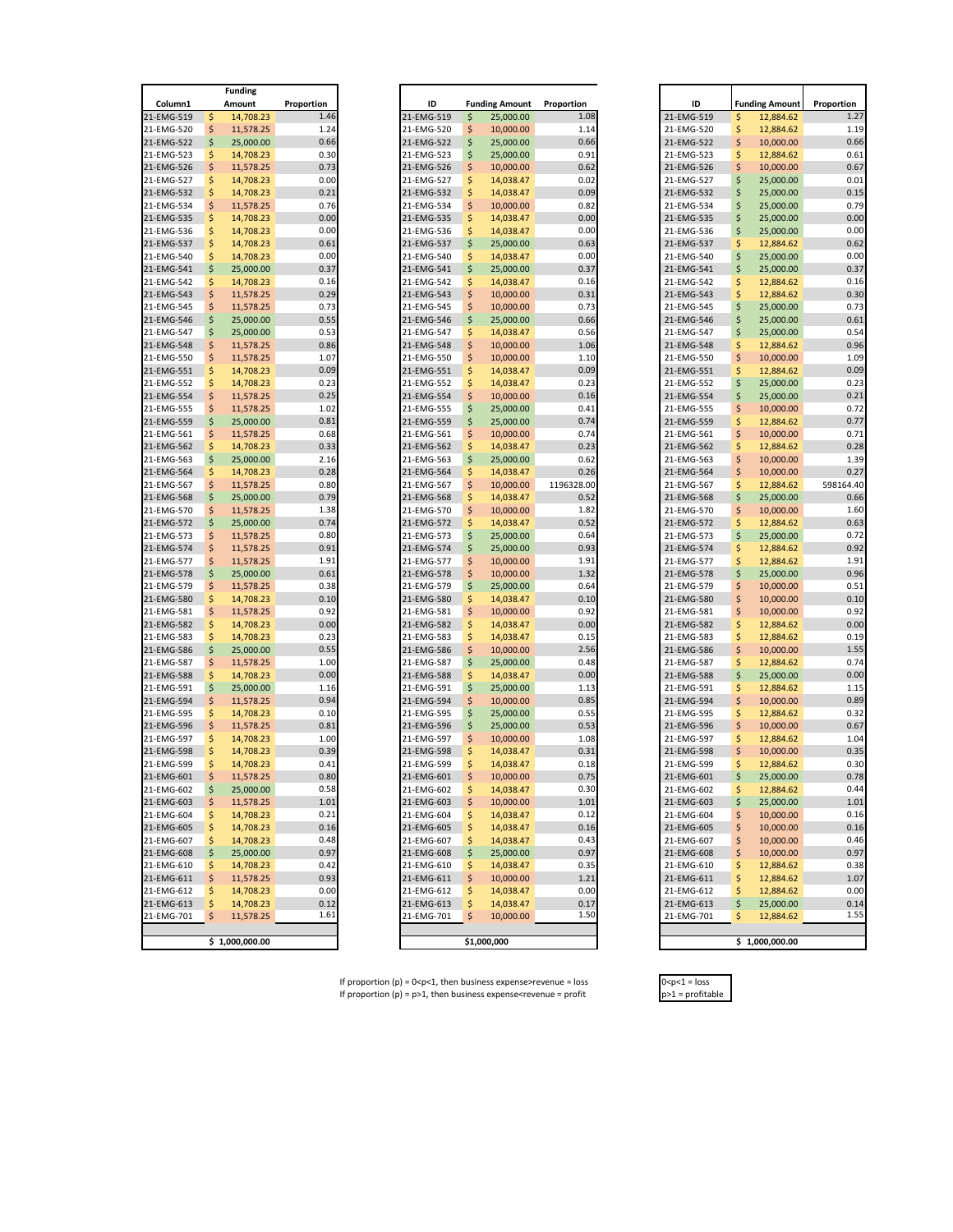#### **2) FTB Suspended Slate**

|            |    | a) Reported                   |         |
|------------|----|-------------------------------|---------|
| ID         |    | <b>Funding Amoun Z Score2</b> |         |
| 21-EMG-543 | \$ | 12,000.00                     | $-0.67$ |
| 21-EMG-554 | \$ | 12,000.00                     | $-0.42$ |
| 21-EMG-526 | \$ | 12,000.00                     | $-0.21$ |
| 21-EMG-570 | \$ | 12,000.00                     | $-0.07$ |
| 21-EMG-701 | \$ | 12,000.00                     | $-0.05$ |
| 21-EMG-577 | \$ | 12,000.00                     | $-0.05$ |
| 21-EMG-579 | \$ | 12,000.00                     | $-0.04$ |
| 21-EMG-587 | \$ | 12,000.00                     | $-0.04$ |
| 21-EMG-581 | \$ | 12,000.00                     | $-0.04$ |
| 21-EMG-603 | \$ | 12,000.00                     | $-0.04$ |
| 21-EMG-550 | \$ | 12,000.00                     | $-0.04$ |
| 21-EMG-594 | \$ | 12,000.00                     | $-0.03$ |
| 21-EMG-548 | \$ | 12,000.00                     | $-0.03$ |
| 21-EMG-561 | \$ | 12,000.00                     | $-0.03$ |
| 21-EMG-601 | \$ | 12,000.00                     | $-0.03$ |
| 21-EMG-534 | \$ | 25,000.00                     | $-0.03$ |
| 21-EMG-545 | \$ | 25,000.00                     | $-0.03$ |
| 21-EMG-596 | \$ | 25,000.00                     | $-0.03$ |
| 21-EMG-611 | \$ | 25,000.00                     | $-0.02$ |
| 21-EMG-555 | \$ | 25,000.00                     | $-0.02$ |
| 21-EMG-574 | \$ | 25,000.00                     | $-0.02$ |
| 21-EMG-563 | \$ | 25,000.00                     | $-0.02$ |
| 21-EMG-591 | \$ | 25,000.00                     | $-0.02$ |
| 21-EMG-578 | \$ | 25,000.00                     | $-0.01$ |
| 21-EMG-559 | \$ | 25,000.00                     | $-0.01$ |
| 21-EMG-541 | \$ | 25,000.00                     | 0.00    |
| 21-EMG-586 | \$ | 25,000.00                     | 0.00    |
| 21-EMG-568 | \$ | 25,000.00                     | 0.00    |
| 21-EMG-602 | \$ | 25,000.00                     | 0.01    |
| 21-EMG-547 | \$ | 25,000.00                     | 0.01    |
| 21-EMG-572 | \$ | 25,000.00                     | 0.02    |
| 21-EMG-546 | ş  | 25,000.00                     | 0.02    |
| 21-EMG-607 | \$ | 25,000.00                     | 0.03    |
| 21-EMG-597 | \$ | 18,500.00                     | 0.03    |
| 21-EMG-564 | \$ | 18,500.00                     | 0.05    |
| 21-EMG-552 | \$ | 18,500.00                     | 0.05    |
| 21-EMG-599 | \$ | 18,500.00                     | 0.06    |
| 21-EMG-523 | \$ | 18,500.00                     | 0.07    |
| 21-EMG-610 | \$ | 18,500.00                     | 0.08    |
| 21-EMG-604 | \$ | 18,500.00                     | 0.09    |
| 21-EMG-542 | \$ | 18,500.00                     | 0.09    |
| 21-EMG-532 | \$ | 18,500.00                     | 0.09    |
| 21-EMG-583 | \$ | 18,500.00                     | 0.15    |
| 21-EMG-580 | \$ | 18,500.00                     | 0.17    |
| 21-EMG-595 | \$ | 18,500.00                     | 0.18    |
| 21-EMG-551 | \$ | 18,500.00                     | 0.19    |
| 21-EMG-519 | \$ | 18,500.00                     | 0.24    |
| 21-EMG-613 | \$ | 18,500.00                     | 0.30    |
| 21-EMG-612 | \$ | 18,500.00                     | 2.98    |
| 21-EMG-540 |    | 18,500.00                     | 3.26    |
| 21-EMG-527 | \$ | 18,500.00                     | 3.47    |
| 21-EMG-535 | \$ | 18,500.00                     | 3.50    |
| 21-EMG-582 | \$ | 18,500.00                     | 3.52    |

|                          |          | a) Reported                   |              |                          |        | b) Checked                     |              |                          |          | c) Average                     |
|--------------------------|----------|-------------------------------|--------------|--------------------------|--------|--------------------------------|--------------|--------------------------|----------|--------------------------------|
| ID                       |          | <b>Funding Amoun Z Score2</b> |              | ID                       |        | <b>Funding Amount Z Score2</b> |              | Column1                  |          | <b>Funding Amount Z Score2</b> |
| 21-EMG-543               | Ś        | 12,000.00                     | $-0.67$      | 21-EMG-554               | Ś      | 13,000.00                      | $-1.22$      | 21-EMG-554               | Ś        | 13,000.00                      |
| 21-EMG-554               | \$       | 12,000.00                     | $-0.42$      | 21-EMG-543               | Ś      | 13,000.00                      | $-0.38$      | 21-EMG-543               | \$       | 13,000,00                      |
| 21-EMG-526               | \$       | 12,000.00                     | $-0.21$      | 21-EMG-526               | \$     | 13,000.00                      | $-0.18$      | 21-EMG-526               | \$       | 13,000.00                      |
| 21-EMG-570               | \$       | 12,000.00                     | $-0.07$      | 21-EMG-586               | Ś      | 13,000.00                      | $-0.05$      | 21-EMG-570               | \$       | 13,000.00                      |
| 21-EMG-701               | \$       | 12,000.00                     | $-0.05$      | 21-EMG-570               | S      | 13,000.00                      | $-0.04$      | 21-EMG-701               | \$       | 13,000.00                      |
| 21-EMG-577               | \$       | 12,000.00                     | $-0.05$      | 21-EMG-701               | Ś      | 13,000.00                      | $-0.04$      | 21-EMG-577               | \$       | 13,000.00                      |
| 21-EMG-579               | Ś.       | 12,000.00                     | $-0.04$      | 21-EMG-578               | Ś      | 13,000.00                      | $-0.04$      | 21-EMG-550               | \$       | 13,000.00                      |
| 21-EMG-587               | \$       | 12,000.00                     | $-0.04$      | 21-EMG-577               | Ś      | 13,000.00                      | $-0.03$      | 21-EMG-603               | \$       | 13,000.00                      |
| 21-EMG-581               | \$       | 12,000.00                     | $-0.04$      | 21-EMG-611               | \$     | 13,000.00                      | $-0.03$      | 21-EMG-548               | \$       | 13,000.00                      |
| 21-EMG-603               | \$       | 12,000.00                     | $-0.04$      | 21-EMG-550               | Ś      | 13,000.00                      | $-0.03$      | 21-EMG-581               | \$       | 13,000.00                      |
| 21-EMG-550               | \$       | 12,000.00                     | $-0.04$      | 21-EMG-548               | Ś      | 13,000.00                      | $-0.03$      | 21-EMG-594               | \$       | 13,000.00                      |
| 21-EMG-594               | \$       | 12,000.00                     | $-0.03$      | 21-EMG-603               | Ś      | 13,000.00                      | $-0.03$      | 21-EMG-611               | \$       | 13,000.00                      |
| 21-EMG-548               | \$       | 12,000.00                     | $-0.03$      | 21-EMG-581               | Ś      | 13,000.00                      | $-0.02$      | 21-EMG-579               | \$       | 13,000.00                      |
| 21-EMG-561               | \$       | 12,000.00                     | $-0.03$      | 21-EMG-594               | Ś      | 13,000.00                      | $-0.02$      | 21-EMG-534               | \$       | 13,000.00                      |
| 21-EMG-601               | \$       | 12,000.00                     | $-0.03$      | 21-EMG-534               | Ś      | 13,000.00                      | $-0.02$      | 21-EMG-561               | \$       | 13,000.00                      |
| 21-EMG-534               | \$       | 25,000.00                     | $-0.03$      | 21-EMG-601               | Ś      | 25,000.00                      | $-0.02$      | 21-EMG-601               | \$       | 25,000.00                      |
| 21-EMG-545               | \$       | 25,000.00                     | $-0.03$      | 21-EMG-561               | Ś      | 25,000.00                      | $-0.02$      | 21-EMG-586               | \$       | 25,000.00                      |
| 21-EMG-596               | \$       | 25,000.00                     | $-0.03$      | 21-EMG-545               | Ś      | 25,000.00                      | $-0.02$      | 21-EMG-545               | \$       | 25,000.00                      |
| 21-EMG-611               | \$       | 25,000.00                     | $-0.02$      | 21-EMG-597               | \$     | 25,000.00                      | $-0.01$      | 21-EMG-578               | \$       | 25,000.00                      |
| 21-EMG-555               | \$       | 25,000.00                     | $-0.02$      | 21-EMG-579               | Ś      | 25,000.00                      | $-0.01$      | 21-EMG-587               | \$       | 25,000.00                      |
| 21-EMG-574               | Ś        | 25,000.00                     | $-0.02$      | 21-EMG-574               | Ś      | 25,000.00                      | $-0.01$      | 21-EMG-574               | \$       | 25,000.00                      |
| 21-EMG-563               | Ś.       | 25,000,00                     | $-0.02$      | 21-EMG-563               | Ś      | 25.000.00                      | $-0.01$      | 21-EMG-596               | \$       | 25,000.00                      |
| 21-EMG-591               | \$       | 25,000.00                     | $-0.02$      | 21-EMG-523               | \$     | 25,000.00                      | $-0.01$      | 21-EMG-563               | \$       | 25,000.00                      |
| 21-EMG-578               | \$       | 25,000.00                     | $-0.01$      | 21-EMG-591               | Ś      | 25,000.00                      | 0.00         | 21-EMG-591               | \$       | 25,000.00                      |
| 21-EMG-559               | \$       | 25,000.00                     | $-0.01$      | 21-EMG-595               | \$     | 25,000.00                      | 0.00         | 21-EMG-555               | \$       | 25,000.00                      |
| 21-EMG-541               | \$       | 25,000.00                     | 0.00         | 21-EMG-519               | Ś      | 25,000.00                      | 0.00         | 21-EMG-559               | \$       | 25,000.00                      |
| 21-EMG-586               | \$       | 25,000.00                     | 0.00         | 21-EMG-596               | Ś      | 25,000.00                      | 0.00         | 21-EMG-541               | \$       | 25,000.00                      |
| 21-EMG-568               | \$       | 25,000.00                     | 0.00         | 21-EMG-587               | Ś      | 25.000.00                      | 0.01         | 21-EMG-597               | \$       | 25,000.00                      |
| 21-EMG-602               | \$       | 25,000.00                     | 0.01         | 21-EMG-559               | \$     | 25,000.00                      | 0.01         | 21-EMG-568               | \$       | 25,000.00                      |
| 21-EMG-547               | \$       | 25,000.00                     | 0.01         | 21-EMG-555               | \$     | 25,000.00                      | 0.02         | 21-EMG-572               | \$       | 25,000.00                      |
| 21-EMG-572               | \$       | 25,000.00                     | 0.02         | 21-EMG-546               | Ś      | 18,695.66                      | 0.02         | 21-EMG-546               | \$       | 25,000.00                      |
| 21-EMG-546               | \$       | 25,000.00                     | 0.02         | 21-EMG-541               | S      | 18,695.66                      | 0.02         | 21-EMG-547               | \$       | 25,000.00                      |
| 21-EMG-607               | Ś        | 25,000.00                     | 0.03         | 21-EMG-568               | Ś      | 18,695.66                      | 0.03         | 21-EMG-523               | \$       | 25,000.00                      |
| 21-EMG-597               | \$       | 18,500.00                     | 0.03         | 21-EMG-572               | Ś      | 18,695.66                      | 0.03         | 21-EMG-607               | \$       | 25,000.00                      |
| 21-EMG-564               | \$       | 18,500.00                     | 0.05         | 21-EMG-547               | Ś      | 18,695.66                      | 0.04         | 21-EMG-602               | \$       | 17,368.43                      |
| 21-EMG-552               | \$       | 18,500.00                     | 0.05         | 21-EMG-564               | S      | 18,695.66                      | 0.06         | 21-EMG-564               | \$       | 17,368.43                      |
| 21-EMG-599               | \$       | 18,500.00                     | 0.06         | 21-EMG-607               | S      | 18,695.66                      | 0.06         | 21-EMG-552               | \$       | 17,368.43                      |
| 21-EMG-523               | \$       | 18,500.00                     | 0.07         | 21-EMG-610               | Ś      | 18,695.66                      | 0.07         | 21-EMG-610               | \$       | 17,368.43                      |
| 21-EMG-610               | \$       | 18,500.00                     | 0.08         | 21-EMG-552               | Ś      | 18,695.66                      | 0.07         | 21-EMG-599               | \$       | 17,368.43                      |
| 21-EMG-604               | \$       | 18,500.00                     | 0.09         | 21-EMG-602               | Ś      | 18,695.66                      | 0.08         | 21-EMG-542               | \$       | 17,368.43                      |
| 21-EMG-542               | \$       | 18,500.00                     | 0.09         | 21-EMG-599               | Ś      | 18,695.66                      | 0.09         | 21-EMG-595               | \$       | 17,368.43                      |
| 21-EMG-532               | \$       | 18,500.00                     | 0.09         | 21-EMG-542               | S      | 18,695.66                      | 0.12         | 21-EMG-604               | \$       | 17,368.43                      |
| 21-EMG-583               | \$       | 18,500.00                     | 0.15         | 21-EMG-604               | Ś<br>Ś | 18,695.66                      | 0.16         | 21-EMG-519               | \$<br>\$ | 17,368.43                      |
| 21-EMG-580<br>21-EMG-595 | \$<br>\$ | 18,500.00                     | 0.17<br>0.18 | 21-EMG-580<br>21-EMG-532 | Ś      | 18,695.66                      | 0.20<br>0.20 | 21-EMG-532<br>21-EMG-580 | \$       | 17,368.43                      |
| 21-EMG-551               | \$       | 18,500.00<br>18,500.00        | 0.19         | 21-EMG-551               | Ś      | 18,695.66<br>18,695.66         | 0.22         | 21-EMG-583               | \$       | 17,368.43<br>17,368.43         |
| 21-EMG-519               | \$       | 18,500.00                     | 0.24         | 21-EMG-613               | Ś      | 18,695.66                      | 0.22         | 21-EMG-551               | Ś        | 17,368.43                      |
| 21-EMG-613               | Ś        | 18,500.00                     | 0.3C         | 21-EMG-583               | Ś      | 18,695.66                      | 0.25         | 21-EMG-613               | \$       | 17,368.43                      |
| 21-EMG-612               | \$       | 18,500.00                     | 2.98         | 21-EMG-527               | S      | 18,695.66                      | 0.66         | 21-EMG-612               | \$       | 17,368.43                      |
| 21-EMG-540               | \$       | 18,500.00                     | 3.26         | 21-EMG-582               | S      | 18,695.66                      | 3.18         | 21-EMG-527               | \$       | 17,368.43                      |
| 21-EMG-527               | Ś        | 18,500.00                     | 3.47         | 21-EMG-612               | Ś      | 18,695.66                      | 3.51         | 21-EMG-582               | \$       | 17,368.43                      |
| 21-EMG-535               | Ś        | 18,500.00                     | 3.50         | 21-EMG-535               | Ś      | 18,695.66                      | 3.95         | 21-EMG-540               | \$       | 17,368.43                      |
| 21-EMG-582               | Ś        | 18,500.00                     | 3.52         | 21-EMG-540               | Ś      | 18,695.66                      | 3.96         | 21-EMG-535               | \$       | 17,368.43                      |
|                          |          |                               |              |                          |        |                                |              |                          |          |                                |

| a) Reported              |          |                               |                 |                          | b) Checked |                                | c) Average   |                          |          |                                |                    |
|--------------------------|----------|-------------------------------|-----------------|--------------------------|------------|--------------------------------|--------------|--------------------------|----------|--------------------------------|--------------------|
| ID                       |          | <b>Funding Amoun Z Score2</b> |                 | ID                       |            | <b>Funding Amount Z Score2</b> |              | Column1                  |          | <b>Funding Amount Z Score2</b> |                    |
| 21-EMG-543               | \$       | 12,000.00                     | $-0.67$         | 21-EMG-554               | \$         | 13,000.00                      | $-1.22$      | 21-EMG-554               | \$       | 13,000.00                      | $-0.82$            |
| 21-EMG-554               | Ś        | 12,000.00                     | $-0.42$         | 21-EMG-543               | \$         | 13,000.00                      | $-0.38$      | 21-EMG-543               | \$       | 13,000.00                      | $-0.55$            |
| 21-EMG-526               | Ś        | 12,000.00                     | $-0.21$         | 21-EMG-526               | \$         | 13,000.00                      | $-0.18$      | 21-EMG-526               | \$       | 13,000.00                      | $-0.21$            |
| 21-EMG-570               | Ś        | 12,000.00                     | $-0.07$         | 21-EMG-586               | \$         | 13,000.00                      | $-0.05$      | 21-EMG-570               | \$       | 13,000.00                      | $-0.07$            |
| 21-EMG-701               | Ś        | 12,000.00                     | $-0.05$         | 21-EMG-570               | \$         | 13,000.00                      | $-0.04$      | 21-EMG-701               | \$       | 13,000.00                      | $-0.06$            |
| 21-EMG-577               | S        | 12,000.00                     | $-0.05$         | 21-EMG-701               | Ś          | 13,000.00                      | $-0.04$      | 21-EMG-577               | \$       | 13,000.00                      | $-0.05$            |
| 21-EMG-579               | Ś        | 12,000.00                     | $-0.04$         | 21-EMG-578               | Ś          | 13,000.00                      | $-0.04$      | 21-EMG-550               | \$       | 13,000.00                      | $-0.04$            |
| 21-EMG-587               | S        | 12,000.00                     | $-0.04$         | 21-EMG-577               | Ś          | 13,000.00                      | $-0.03$      | 21-EMG-603               | \$       | 13,000.00                      | $-0.04$            |
| 21-EMG-581               | Ś        | 12,000.00                     | $-0.04$         | 21-EMG-611               | Ś          | 13,000.00                      | $-0.03$      | 21-EMG-548               | \$       | 13,000.00                      | $-0.04$            |
| 21-EMG-603               | \$       | 12,000.00                     | $-0.04$         | 21-EMG-550               | Ś          | 13,000.00                      | $-0.03$      | 21-EMG-581               | \$       | 13,000.00                      | $-0.04$            |
| 21-EMG-550               | Ś        | 12,000.00                     | $-0.04$         | 21-EMG-548               | Ś          | 13,000.00                      | $-0.03$      | 21-EMG-594               | \$       | 13,000.00                      | $-0.04$            |
| 21-EMG-594               | S        | 12,000.00                     | $-0.03$         | 21-EMG-603               | Ś          | 13,000.00                      | $-0.03$      | 21-EMG-611               | \$       | 13,000.00                      | $-0.04$            |
| 21-EMG-548               | Ś        | 12,000.00                     | $-0.03$         | 21-EMG-581               | Ś          | 13,000.00                      | $-0.02$      | 21-EMG-579               | \$       | 13,000.00                      | $-0.04$            |
| 21-EMG-561               | \$       | 12,000.00                     | $-0.03$         | 21-EMG-594               | Ś          | 13,000.00                      | $-0.02$      | 21-EMG-534               | \$       | 13,000.00                      | $-0.04$            |
| 21-EMG-601               | Ś        | 12,000.00                     | $-0.03$         | 21-EMG-534               | S          | 13,000.00                      | $-0.02$      | 21-EMG-561               | \$       | 13,000.00                      | $-0.04$            |
| 21-EMG-534               | \$       | 25,000.00                     | $-0.03$         | 21-EMG-601               | Ś          | 25,000.00                      | $-0.02$      | 21-EMG-601               | \$       | 25,000.00                      | $-0.03$            |
| 21-EMG-545               | \$       | 25,000.00                     | $-0.03$         | 21-EMG-561               | \$         | 25,000.00                      | $-0.02$      | 21-EMG-586               | \$       | 25,000.00                      | $-0.03$            |
| 21-EMG-596               | \$       | 25,000.00                     | $-0.03$         | 21-EMG-545               | \$         | 25,000.00                      | $-0.02$      | 21-EMG-545               | \$       | 25,000.00                      | $-0.03$            |
| 21-EMG-611               | \$       | 25,000.00                     | $-0.02$         | 21-EMG-597               | \$         | 25,000.00                      | $-0.01$      | 21-EMG-578               | \$       | 25,000.00                      | $-0.03$            |
| 21-EMG-555               | Ś        | 25,000.00                     | $-0.02$         | 21-EMG-579               | Ś          | 25,000.00                      | $-0.01$      | 21-EMG-587               | \$       | 25,000.00                      | $-0.03$            |
| 21-EMG-574               | S        | 25,000.00                     | $-0.02$         | 21-EMG-574               | Ś          | 25,000.00                      | $-0.01$      | 21-EMG-574               | \$       | 25,000.00                      | $-0.02$            |
| 21-EMG-563               | Ś        | 25,000.00                     | $-0.02$         | 21-EMG-563               | \$         | 25,000.00                      | $-0.01$      | 21-EMG-596               | \$       | 25,000.00                      | $-0.02$            |
| 21-EMG-591               | S        | 25,000.00                     | $-0.02$         | 21-EMG-523               | \$         | 25,000.00                      | $-0.01$      | 21-EMG-563               | \$       | 25,000.00                      | $-0.02$            |
| 21-EMG-578               | Ś        | 25,000.00                     | $-0.01$         | 21-EMG-591               | \$<br>Ś    | 25,000.00                      | 0.00         | 21-EMG-591               | \$       | 25,000.00                      | $-0.02$            |
| 21-EMG-559               | Ś<br>Ś   | 25,000.00                     | $-0.01$<br>0.00 | 21-EMG-595               | \$         | 25,000.00                      | 0.00         | 21-EMG-555               | \$<br>\$ | 25,000.00                      | $-0.01$<br>$-0.01$ |
| 21-EMG-541               |          | 25,000.00                     |                 | 21-EMG-519               |            | 25,000.00                      | 0.00         | 21-EMG-559               |          | 25,000.00                      | 0.00               |
| 21-EMG-586<br>21-EMG-568 | \$<br>\$ | 25,000.00<br>25,000.00        | 0.00<br>0.00    | 21-EMG-596<br>21-EMG-587 | \$<br>\$   | 25,000.00<br>25,000.00         | 0.00<br>0.01 | 21-EMG-541<br>21-EMG-597 | \$       | 25,000.00<br>25,000.00         | 0.00               |
| 21-EMG-602               | Ś        | 25,000.00                     | 0.01            | 21-EMG-559               | Ś          | 25,000.00                      | 0.01         | 21-EMG-568               | \$<br>\$ | 25,000.00                      | 0.01               |
| 21-EMG-547               | Ś        | 25,000.00                     | 0.01            | 21-EMG-555               | \$         | 25,000.00                      | 0.02         | 21-EMG-572               | \$       | 25,000.00                      | 0.01               |
| 21-EMG-572               | \$       | 25,000.00                     | 0.02            | 21-EMG-546               | \$         | 18,695.66                      | 0.02         | 21-EMG-546               | \$       | 25,000.00                      | 0.01               |
| 21-EMG-546               | \$       | 25,000.00                     | 0.02            | 21-EMG-541               | Ś          | 18,695.66                      | 0.02         | 21-EMG-547               | \$       | 25,000.00                      | 0.01               |
| 21-EMG-607               | \$       | 25,000.00                     | 0.03            | 21-EMG-568               | Ś          | 18,695.66                      | 0.03         | 21-EMG-523               | \$       | 25,000.00                      | 0.02               |
| 21-EMG-597               | \$       | 18,500.00                     | 0.03            | 21-EMG-572               | \$         | 18,695.66                      | 0.03         | 21-EMG-607               | \$       | 25,000.00                      | 0.03               |
| 21-EMG-564               | \$       | 18,500.00                     | 0.05            | 21-EMG-547               | \$         | 18,695.66                      | 0.04         | 21-EMG-602               | \$       | 17,368.43                      | 0.04               |
| 21-EMG-552               | \$       | 18,500.00                     | 0.05            | 21-EMG-564               | Ś          | 18,695.66                      | 0.06         | 21-EMG-564               | \$       | 17,368.43                      | 0.04               |
| 21-EMG-599               | \$       | 18,500.00                     | 0.06            | 21-EMG-607               | \$         | 18,695.66                      | 0.06         | 21-EMG-552               | \$       | 17,368.43                      | 0.05               |
| 21-EMG-523               | Ś        | 18,500.00                     | 0.07            | 21-EMG-610               | Ś          | 18,695.66                      | 0.07         | 21-EMG-610               | \$       | 17,368.43                      | 0.06               |
| 21-EMG-610               | Ś        | 18,500.00                     | 0.08            | 21-EMG-552               | Ś          | 18,695.66                      | 0.07         | 21-EMG-599               | \$       | 17,368.43                      | 0.07               |
| 21-EMG-604               |          | 18,500.00                     | 0.09            | 21-EMG-602               |            | 18,695.66                      | 0.08         | 21-EMG-542               | \$       | 17,368.43                      | 0.09               |
| 21-EMG-542               | Ś        | 18,500.00                     | 0.09            | 21-EMG-599               | \$         | 18,695.66                      | 0.09         | 21-EMG-595               | \$       | 17,368.43                      | 0.10               |
| 21-EMG-532               | S        | 18,500.00                     | 0.09            | 21-EMG-542               | Ś          | 18,695.66                      | 0.12         | 21-EMG-604               | \$       | 17,368.43                      | 0.11               |
| 21-EMG-583               | Ś        | 18,500.00                     | 0.15            | 21-EMG-604               | Ś          | 18,695.66                      | 0.16         | 21-EMG-519               | \$       | 17,368.43                      | 0.13               |
| 21-EMG-580               | S        | 18,500.00                     | 0.17            | 21-EMG-580               |            | 18,695.66                      | 0.20         | 21-EMG-532               | \$       | 17,368.43                      | 0.14               |
| 21-EMG-595               | \$       | 18,500.00                     | 0.18            | 21-EMG-532               | Ś          | 18,695.66                      | 0.20         | 21-EMG-580               | \$.      | 17,368.43                      | 0.18               |
| 21-EMG-551               | Ś        | 18,500.00                     | 0.19            | 21-EMG-551               |            | 18,695.66                      | 0.22         | 21-EMG-583               | \$       | 17,368.43                      | 0.19               |
| 21-EMG-519               | Ś        | 18,500.00                     | 0.24            | 21-EMG-613               | S          | 18,695.66                      | 0.22         | 21-EMG-551               | \$       | 17,368.43                      | 0.19               |
| 21-EMG-613               | Ś        | 18,500.00                     | 0.30            | 21-EMG-583               |            | 18,695.66                      | 0.25         | 21-EMG-613               | \$       | 17,368.43                      | 0.25               |
| 21-EMG-612               | Ś        | 18,500.00                     | 2.98            | 21-EMG-527               | Ś          | 18,695.66                      | 0.66         | 21-EMG-612               | \$       | 17,368.43                      | 3.05               |
| 21-EMG-540               | S        | 18,500.00                     | 3.26            | 21-EMG-582               |            | 18,695.66                      | 3.18         | 21-EMG-527               | Ś        | 17,368.43                      | 3.30               |
| 21-EMG-527               | Ś        | 18,500.00                     | 3.47            | 21-EMG-612               |            | 18,695.66                      | 3.51         | 21-EMG-582               | \$       | 17,368.43                      | 3.39               |
| 21-EMG-535               |          | 18,500.00                     | 3.50            | 21-EMG-535               |            | 18,695.66                      | 3.95         | 21-EMG-540               | Ś        | 17,368.43                      | 3.39               |
| 21-EMG-582               |          | 18,500.00                     | 3.52            | 21-EMG-540               | Ś          | 18,695.66                      | 3.96         | 21-EMG-535               | Ś        | 17,368.43                      | 3.51               |
|                          |          | \$1,000,000.00                |                 |                          |            | \$1,000,000.00                 |              |                          |          | \$1,000,000.00                 |                    |

| a) Reported                                          |    |           |      |  |  |  |  |  |  |  |  |
|------------------------------------------------------|----|-----------|------|--|--|--|--|--|--|--|--|
| Column1<br><b>Funding Amoun Proportion (reported</b> |    |           |      |  |  |  |  |  |  |  |  |
| 21-EMG-519                                           | \$ | 18.500.00 | 1.46 |  |  |  |  |  |  |  |  |
| 21-EMG-523                                           | \$ | 18,500.00 | 0.30 |  |  |  |  |  |  |  |  |
| 21-EMG-526                                           | \$ | 12,000.00 | 0.73 |  |  |  |  |  |  |  |  |
| 21-EMG-527                                           | \$ | 18.500.00 | 0.00 |  |  |  |  |  |  |  |  |
| 21-EMG-532                                           | \$ | 18,500.00 | 0.21 |  |  |  |  |  |  |  |  |
| 21-EMG-534                                           | \$ | 25,000.00 | 0.76 |  |  |  |  |  |  |  |  |
| 21-EMG-535                                           | \$ | 18,500.00 | 0.00 |  |  |  |  |  |  |  |  |
| 21-EMG-540                                           | \$ | 18.500.00 | 0.00 |  |  |  |  |  |  |  |  |
| 21-EMG-541                                           | \$ | 25,000.00 | 0.37 |  |  |  |  |  |  |  |  |
| 21-EMG-542                                           | \$ | 18,500.00 | 0.16 |  |  |  |  |  |  |  |  |
| 21-EMG-543                                           | \$ | 12,000.00 | 0.29 |  |  |  |  |  |  |  |  |
| 21-EMG-545                                           | \$ | 25.000.00 | 0.73 |  |  |  |  |  |  |  |  |
| 21-EMG-546                                           | \$ | 25,000.00 | 0.55 |  |  |  |  |  |  |  |  |
| 21-EMG-547                                           | \$ | 25,000.00 | 0.53 |  |  |  |  |  |  |  |  |
| 21-EMG-548                                           | \$ | 12,000.00 | 0.86 |  |  |  |  |  |  |  |  |
| 21-EMG-550                                           | \$ | 12,000.00 | 1.07 |  |  |  |  |  |  |  |  |
| 21-EMG-551                                           | \$ | 18,500.00 | 0.09 |  |  |  |  |  |  |  |  |
| 21-EMG-552                                           | \$ | 18,500.00 | 0.23 |  |  |  |  |  |  |  |  |
| 21-EMG-554                                           | \$ | 12,000.00 | 0.25 |  |  |  |  |  |  |  |  |
| 21-EMG-555                                           | \$ | 25,000.00 | 1.02 |  |  |  |  |  |  |  |  |
| 21-EMG-559                                           | \$ | 25,000.00 | 0.81 |  |  |  |  |  |  |  |  |
| 21-EMG-561                                           | \$ | 12.000.00 | 0.68 |  |  |  |  |  |  |  |  |
| 21-EMG-563                                           | \$ | 25,000.00 | 2.16 |  |  |  |  |  |  |  |  |
| 21-EMG-564                                           | \$ | 18.500.00 | 0.28 |  |  |  |  |  |  |  |  |
| 21-FMG-568                                           | ć  | 25,000,00 | n 79 |  |  |  |  |  |  |  |  |

|            |   | a) Reported |                                            |            |   | b) Checked |                                             |            |    | c) Average |                                            |
|------------|---|-------------|--------------------------------------------|------------|---|------------|---------------------------------------------|------------|----|------------|--------------------------------------------|
| Column1    |   |             | <b>Funding Amoun Proportion (reported)</b> | Column1    |   |            | <b>Funding Amount Proportions (checked)</b> | Column1    |    |            | <b>Funding Amount Proportion (Average)</b> |
| 21-EMG-519 | S | 18,500.00   | 1.46                                       | 21-EMG-519 | Ś | 25,000.00  | 1.08                                        | 21-EMG-519 | \$ | 17.368.43  | 1.27                                       |
| 21-EMG-523 |   | 18,500.00   | 0.30                                       | 21-EMG-523 |   | 25,000.00  | 0.91                                        | 21-EMG-523 | Ś  | 25,000.00  | 0.61                                       |
| 21-EMG-526 |   | 12,000,00   | 0.73                                       | 21-EMG-526 |   | 13,000.00  | 0.62                                        | 21-EMG-526 | Ś  | 13,000,00  | 0.67                                       |
| 21-EMG-527 |   | 18,500,00   | 0.00                                       | 21-EMG-527 |   | 18.695.66  | 0.02                                        | 21-EMG-527 | Ś  | 17.368.43  | 0.01                                       |
| 21-EMG-532 |   | 18,500.00   | 0.21                                       | 21-EMG-532 |   | 18,695.66  | 0.09                                        | 21-EMG-532 | S  | 17,368.43  | 0.15                                       |
| 21-EMG-534 |   | 25,000.00   | 0.76                                       | 21-EMG-534 |   | 13,000.00  | 0.82                                        | 21-EMG-534 | Ś  | 13,000.00  | 0.79                                       |
| 21-EMG-535 |   | 18,500.00   | 0.00                                       | 21-EMG-535 |   | 18,695.66  | 0.00                                        | 21-EMG-535 | Ś  | 17,368.43  | 0.00                                       |
| 21-EMG-540 |   | 18,500.00   | 0.00                                       | 21-EMG-540 |   | 18,695.66  | 0.00                                        | 21-EMG-540 | S  | 17.368.43  | 0.00                                       |
| 21-EMG-541 |   | 25,000.00   | 0.37                                       | 21-EMG-541 |   | 18,695.66  | 0.37                                        | 21-EMG-541 | Ś  | 25,000.00  | 0.37                                       |
| 21-EMG-542 |   | 18,500.00   | 0.16                                       | 21-EMG-542 |   | 18.695.66  | 0.16                                        | 21-EMG-542 | Ś  | 17.368.43  | 0.16                                       |
| 21-EMG-543 |   | 12,000,00   | 0.29                                       | 21-EMG-543 |   | 13,000,00  | 0.31                                        | 21-EMG-543 | Ś  | 13,000,00  | 0.30                                       |
| 21-EMG-545 |   | 25.000.00   | 0.73                                       | 21-EMG-545 |   | 25,000.00  | 0.73                                        | 21-EMG-545 | Ś  | 25,000,00  | 0.73                                       |
| 21-EMG-546 |   | 25,000,00   | 0.55                                       | 21-EMG-546 |   | 18.695.66  | 0.66                                        | 21-EMG-546 | Ś  | 25,000,00  | 0.61                                       |
| 21-EMG-547 |   | 25,000.00   | 0.53                                       | 21-EMG-547 |   | 18,695.66  | 0.56                                        | 21-EMG-547 | Ś  | 25,000.00  | 0.54                                       |
| 21-EMG-548 |   | 12,000.00   | 0.86                                       | 21-EMG-548 |   | 13,000.00  | 1.06                                        | 21-EMG-548 | Ś  | 13,000.00  | 0.96                                       |
| 21-EMG-550 |   | 12,000.00   | 1.07                                       | 21-EMG-550 | S | 13,000.00  | 1.10                                        | 21-EMG-550 | \$ | 13,000.00  | 1.09                                       |
| 21-EMG-551 |   | 18,500.00   | 0.09                                       | 21-EMG-551 |   | 18,695.66  | 0.09                                        | 21-EMG-551 | Ś  | 17,368.43  | 0.09                                       |
| 21-EMG-552 |   | 18,500.00   | 0.23                                       | 21-EMG-552 |   | 18.695.66  | 0.23                                        | 21-EMG-552 | S  | 17.368.43  | 0.23                                       |
| 21-EMG-554 |   | 12,000,00   | 0.25                                       | 21-EMG-554 |   | 13,000.00  | 0.16                                        | 21-EMG-554 | Ś  | 13,000.00  | 0.21                                       |
| 21-EMG-555 |   | 25,000.00   | 1.02                                       | 21-EMG-555 |   | 25,000.00  | 0.41                                        | 21-EMG-555 | Ś  | 25,000.00  | 0.72                                       |
| 21-EMG-559 |   | 25,000,00   | 0.81                                       | 21-EMG-559 |   | 25,000.00  | 0.74                                        | 21-EMG-559 | Š. | 25,000,00  | 0.77                                       |
| 21-EMG-561 |   | 12,000,00   | 0.68                                       | 21-EMG-561 |   | 25,000,00  | 0.74                                        | 21-EMG-561 | Ś  | 13,000,00  | 0.71                                       |
| 21-EMG-563 |   | 25,000.00   | 2.16                                       | 21-EMG-563 |   | 25,000.00  | 0.62                                        | 21-EMG-563 | S  | 25,000.00  | 1.39                                       |
| 21-EMG-564 |   | 18,500.00   | 0.28                                       | 21-EMG-564 |   | 18,695.66  | 0.26                                        | 21-EMG-564 | Ś  | 17,368.43  | 0.27                                       |
| 21-EMG-568 |   | 25,000.00   | 0.79                                       | 21-EMG-568 |   | 18,695.66  | 0.52                                        | 21-EMG-568 | Ś  | 25,000.00  | 0.66                                       |

| c) Average |    |           |                                            |  |  |  |  |  |  |
|------------|----|-----------|--------------------------------------------|--|--|--|--|--|--|
| Column1    |    |           | <b>Funding Amount Proportion (Average)</b> |  |  |  |  |  |  |
| 21-EMG-519 | \$ | 17.368.43 | 1.27                                       |  |  |  |  |  |  |
| 21-EMG-523 | \$ | 25.000.00 | 0.61                                       |  |  |  |  |  |  |
| 21-EMG-526 | \$ | 13.000.00 | 0.67                                       |  |  |  |  |  |  |
| 21-EMG-527 | \$ | 17.368.43 | 0.01                                       |  |  |  |  |  |  |
| 21-EMG-532 | \$ | 17,368.43 | 0.15                                       |  |  |  |  |  |  |
| 21-EMG-534 | Ś  | 13,000.00 | 0.79                                       |  |  |  |  |  |  |
| 21-EMG-535 | \$ | 17.368.43 | 0.00                                       |  |  |  |  |  |  |
| 21-EMG-540 | \$ | 17.368.43 | 0.00                                       |  |  |  |  |  |  |
| 21-EMG-541 | \$ | 25.000.00 | 0.37                                       |  |  |  |  |  |  |
| 21-EMG-542 | \$ | 17,368.43 | 0.16                                       |  |  |  |  |  |  |
| 21-EMG-543 | Ś  | 13.000.00 | 0.30                                       |  |  |  |  |  |  |
| 21-EMG-545 | \$ | 25.000.00 | 0.73                                       |  |  |  |  |  |  |
| 21-EMG-546 | \$ | 25.000.00 | 0.61                                       |  |  |  |  |  |  |
| 21-EMG-547 | \$ | 25,000.00 | 0.54                                       |  |  |  |  |  |  |
| 21-EMG-548 | \$ | 13,000.00 | 0.96                                       |  |  |  |  |  |  |
| 21-EMG-550 | Ś  | 13,000.00 | 1.09                                       |  |  |  |  |  |  |
| 21-EMG-551 | \$ | 17.368.43 | 0.09                                       |  |  |  |  |  |  |
| 21-EMG-552 | \$ | 17,368.43 | 0.23                                       |  |  |  |  |  |  |
| 21-EMG-554 | \$ | 13,000.00 | 0.21                                       |  |  |  |  |  |  |
| 21-EMG-555 | \$ | 25,000.00 | 0.72                                       |  |  |  |  |  |  |
| 21-EMG-559 | \$ | 25.000.00 | 0.77                                       |  |  |  |  |  |  |
| 21-EMG-561 | \$ | 13.000.00 | 0.71                                       |  |  |  |  |  |  |
| 21-EMG-563 | \$ | 25,000.00 | 1.39                                       |  |  |  |  |  |  |
| 21-EMG-564 | \$ | 17,368.43 | 0.27                                       |  |  |  |  |  |  |
| 21-EMG-568 | \$ | 25,000.00 | 0.66                                       |  |  |  |  |  |  |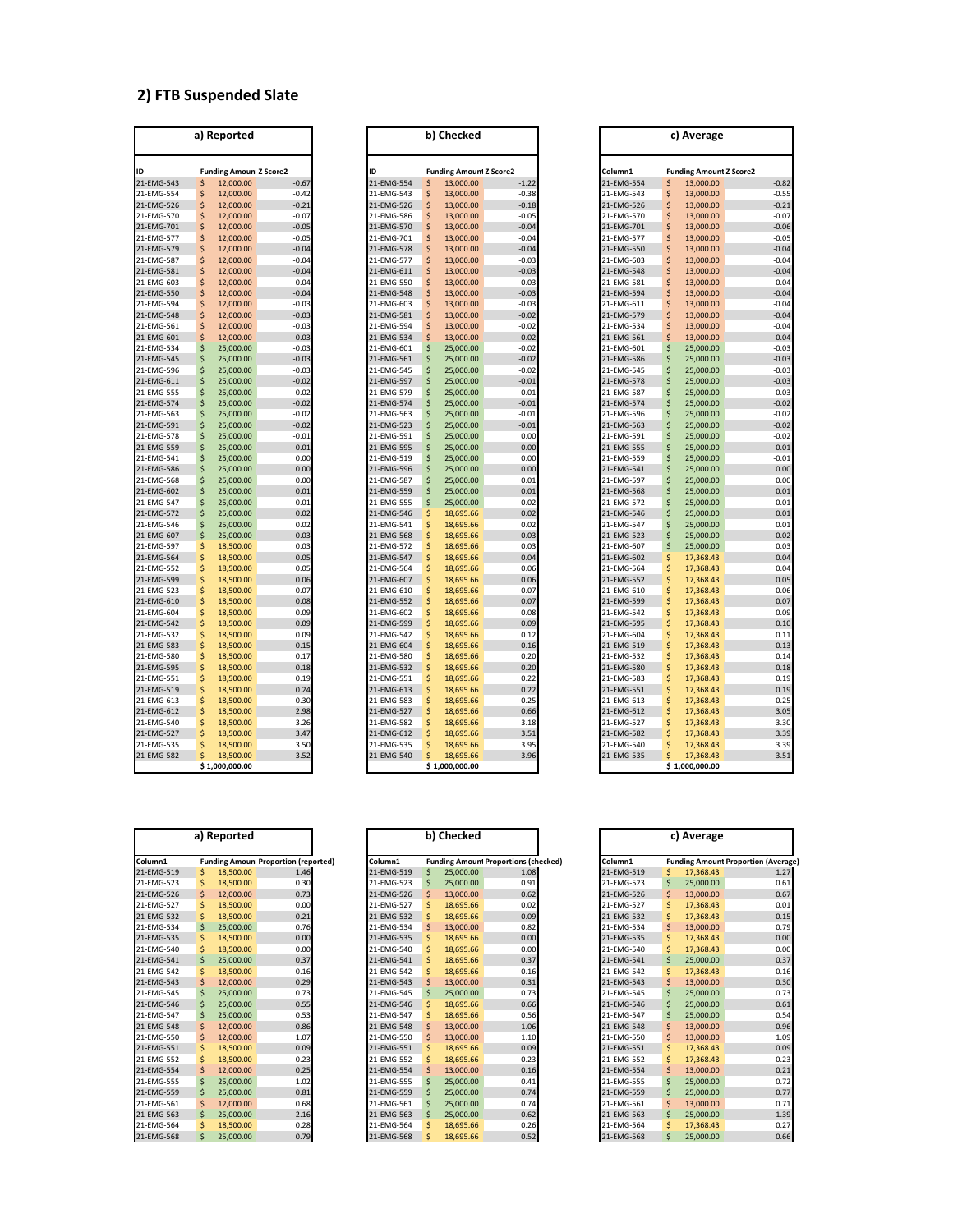| 21-EMG-570 | \$<br>12,000.00 | 1              |
|------------|-----------------|----------------|
| 21-EMG-572 | \$<br>25,000.00 | 0              |
| 21-EMG-574 | \$<br>25,000.00 | 0              |
| 21-EMG-577 | \$<br>12,000.00 | $\mathbf{1}$   |
| 21-EMG-578 | \$<br>25.000.00 | 0              |
| 21-EMG-579 | \$<br>12,000.00 | $\overline{0}$ |
| 21-EMG-580 | \$<br>18,500.00 | 0              |
| 21-EMG-581 | \$<br>12,000.00 | 0              |
| 21-EMG-582 | \$<br>18,500.00 | 0              |
| 21-EMG-583 | \$<br>18,500.00 | 0              |
| 21-EMG-586 | \$<br>25,000.00 | 0              |
| 21-EMG-587 | \$<br>12,000.00 | $\mathbf{1}$   |
| 21-EMG-591 | \$<br>25,000.00 | 1              |
| 21-EMG-594 | \$<br>12,000.00 | 0              |
| 21-EMG-595 | \$<br>18,500.00 | 0              |
| 21-EMG-596 | \$<br>25,000.00 | 0              |
| 21-EMG-597 | \$<br>18,500.00 | 1              |
| 21-EMG-599 | \$<br>18,500.00 | $\overline{0}$ |
| 21-EMG-601 | \$<br>12,000.00 | 0              |
| 21-EMG-602 | \$<br>25,000.00 | 0              |
| 21-EMG-603 | \$<br>12,000.00 | 1              |
| 21-EMG-604 | \$<br>18,500.00 | 0              |
| 21-EMG-607 | \$<br>25,000.00 | 0              |
| 21-EMG-610 | \$<br>18,500.00 | 0              |
| 21-EMG-611 | \$<br>25,000.00 | 0              |
| 21-EMG-612 | \$<br>18,500.00 | $\overline{0}$ |
| 21-EMG-613 | \$<br>18,500.00 | 0              |
| 21-EMG-701 | \$<br>12,000.00 | $\mathbf{1}$   |
|            | 510000000       |                |

| 21-EMG-570 | \$ | 13,000.00 | 1.82 |
|------------|----|-----------|------|
| 21-EMG-572 | \$ | 18,695.66 | 0.52 |
| 21-EMG-574 | Ś  | 25.000.00 | 0.93 |
| 21-EMG-577 | \$ | 13.000.00 | 1.91 |
| 21-EMG-578 | Ś  | 13.000.00 | 1.32 |
| 21-EMG-579 | \$ | 25,000.00 | 0.64 |
| 21-EMG-580 | Ś  | 18,695.66 | 0.10 |
| 21-EMG-581 | \$ | 13,000.00 | 0.92 |
| 21-EMG-582 | Ś  | 18,695.66 | 0.00 |
| 21-EMG-583 | Ś  | 18,695.66 | 0.15 |
| 21-EMG-586 | Ś  | 13.000.00 | 2.56 |
| 21-EMG-587 | \$ | 25.000.00 | 0.48 |
| 21-EMG-591 | \$ | 25.000.00 | 1.13 |
| 21-EMG-594 | \$ | 13.000.00 | 0.85 |
| 21-EMG-595 | Ś  | 25,000.00 | 0.55 |
| 21-EMG-596 | \$ | 25,000.00 | 0.53 |
| 21-EMG-597 | Ś  | 25,000.00 | 1.08 |
| 21-EMG-599 | Ś  | 18,695.66 | 0.18 |
| 21-EMG-601 | Ś  | 25,000.00 | 0.75 |
| 21-EMG-602 | Ś  | 18,695.66 | 0.30 |
| 21-EMG-603 | Ś  | 13.000.00 | 1.01 |
| 21-EMG-604 | Ś  | 18.695.66 | 0.12 |
| 21-EMG-607 | Ś  | 18.695.66 | 0.43 |
| 21-EMG-610 | Ś  | 18,695.66 | 0.35 |
| 21-EMG-611 | \$ | 13,000.00 | 1.21 |
| 21-EMG-612 | \$ | 18,695.66 | 0.00 |
| 21-EMG-613 | Ś  | 18.695.66 | 0.17 |
| 21-EMG-701 | Ś  | 13,000.00 | 1.50 |

| 21-EMG-570 | \$ | 12,000.00      | 1.38 | 21-EMG-570 | Ś | 13,000.00      | 1.82 | 21-EMG-570 | Ŝ  | 13,000.00      | 1.60 |
|------------|----|----------------|------|------------|---|----------------|------|------------|----|----------------|------|
| 21-EMG-572 | S  | 25,000.00      | 0.74 | 21-EMG-572 |   | 18,695.66      | 0.52 | 21-EMG-572 | S  | 25,000.00      | 0.63 |
| 21-EMG-574 |    | 25,000.00      | 0.91 | 21-EMG-574 |   | 25,000.00      | 0.93 | 21-EMG-574 | S  | 25,000.00      | 0.92 |
| 21-EMG-577 |    | 12,000.00      | 1.91 | 21-EMG-577 |   | 13,000.00      | 1.91 | 21-EMG-577 | S  | 13,000.00      | 1.91 |
| 21-EMG-578 |    | 25,000.00      | 0.61 | 21-EMG-578 |   | 13,000.00      | 1.32 | 21-EMG-578 | S  | 25,000.00      | 0.96 |
| 21-EMG-579 |    | 12,000.00      | 0.38 | 21-EMG-579 |   | 25,000.00      | 0.64 | 21-EMG-579 | S  | 13,000.00      | 0.51 |
| 21-EMG-580 |    | 18,500.00      | 0.10 | 21-EMG-580 |   | 18,695.66      | 0.10 | 21-EMG-580 | S  | 17,368.43      | 0.10 |
| 21-EMG-581 |    | 12,000.00      | 0.92 | 21-EMG-581 |   | 13,000.00      | 0.92 | 21-EMG-581 | S  | 13,000.00      | 0.92 |
| 21-EMG-582 |    | 18,500.00      | 0.00 | 21-EMG-582 |   | 18,695.66      | 0.00 | 21-EMG-582 | S  | 17,368.43      | 0.00 |
| 21-EMG-583 |    | 18,500,00      | 0.23 | 21-EMG-583 |   | 18,695.66      | 0.15 | 21-EMG-583 | S  | 17,368.43      | 0.19 |
| 21-EMG-586 |    | 25,000.00      | 0.55 | 21-EMG-586 |   | 13,000.00      | 2.56 | 21-EMG-586 | Ŝ  | 25,000.00      | 1.55 |
| 21-EMG-587 |    | 12,000.00      | 1.00 | 21-EMG-587 |   | 25,000.00      | 0.48 | 21-EMG-587 | S  | 25,000.00      | 0.74 |
| 21-EMG-591 |    | 25,000.00      | 1.16 | 21-EMG-591 |   | 25,000.00      | 1.13 | 21-EMG-591 | S  | 25,000.00      | 1.15 |
| 21-EMG-594 |    | 12,000.00      | 0.94 | 21-EMG-594 |   | 13,000.00      | 0.85 | 21-EMG-594 | S  | 13,000.00      | 0.89 |
| 21-EMG-595 | s  | 18,500.00      | 0.10 | 21-EMG-595 |   | 25,000.00      | 0.55 | 21-EMG-595 | S  | 17,368.43      | 0.32 |
| 21-EMG-596 |    | 25,000.00      | 0.81 | 21-EMG-596 |   | 25,000.00      | 0.53 | 21-EMG-596 | S  | 25,000.00      | 0.67 |
| 21-EMG-597 |    | 18,500.00      | 1.00 | 21-EMG-597 |   | 25,000.00      | 1.08 | 21-EMG-597 | S  | 25,000.00      | 1.04 |
| 21-EMG-599 |    | 18,500.00      | 0.41 | 21-EMG-599 |   | 18,695.66      | 0.18 | 21-EMG-599 | Ś  | 17,368.43      | 0.30 |
| 21-EMG-601 | S  | 12,000.00      | 0.80 | 21-EMG-601 |   | 25,000.00      | 0.75 | 21-EMG-601 | Ŝ  | 25,000.00      | 0.78 |
| 21-EMG-602 |    | 25,000.00      | 0.58 | 21-EMG-602 |   | 18,695.66      | 0.30 | 21-EMG-602 | \$ | 17,368.43      | 0.44 |
| 21-EMG-603 |    | 12,000,00      | 1.01 | 21-EMG-603 |   | 13,000.00      | 1.01 | 21-EMG-603 | S  | 13,000.00      | 1.01 |
| 21-EMG-604 |    | 18,500,00      | 0.21 | 21-EMG-604 |   | 18,695.66      | 0.12 | 21-EMG-604 | Ś  | 17,368.43      | 0.16 |
| 21-EMG-607 |    | 25,000,00      | 0.48 | 21-EMG-607 |   | 18,695.66      | 0.43 | 21-EMG-607 | Ŝ  | 25,000,00      | 0.46 |
| 21-EMG-610 |    | 18,500.00      | 0.42 | 21-EMG-610 |   | 18,695.66      | 0.35 | 21-EMG-610 | S  | 17,368.43      | 0.38 |
| 21-EMG-611 | s  | 25,000.00      | 0.93 | 21-EMG-611 |   | 13,000.00      | 1.21 | 21-EMG-611 | S  | 13,000.00      | 1.07 |
| 21-EMG-612 |    | 18,500.00      | 0.00 | 21-EMG-612 |   | 18,695.66      | 0.00 | 21-EMG-612 | S  | 17,368.43      | 0.00 |
| 21-EMG-613 |    | 18,500.00      | 0.12 | 21-EMG-613 |   | 18,695.66      | 0.17 | 21-EMG-613 | S  | 17,368.43      | 0.14 |
| 21-EMG-701 |    | 12,000.00      | 1.61 | 21-EMG-701 |   | 13,000.00      | 1.50 | 21-EMG-701 | S  | 13,000.00      | 1.55 |
|            |    |                |      |            |   |                |      |            |    |                |      |
|            |    | \$1,000,000.00 |      |            |   | \$1,000,000.00 |      |            |    | \$1,000,000.00 |      |

Excludes: If proportion (p) = 0<p<1, then business expense>revenue = loss 0<p<1 = loss 21-EMG-522 If proportion (p) = p>1, then business expense<revenue = profit p>1 = profitable

| Excludes:  |  |
|------------|--|
| 21-EMG-522 |  |
| 21-EMG-536 |  |
| 21-FMG-537 |  |
| 21-EMG-562 |  |
| 21-EMG-567 |  |
| 21-EMG-573 |  |
| 21-FMG-588 |  |
| 21-EMG-598 |  |
| 21-EMG-605 |  |
| 21-EMG-608 |  |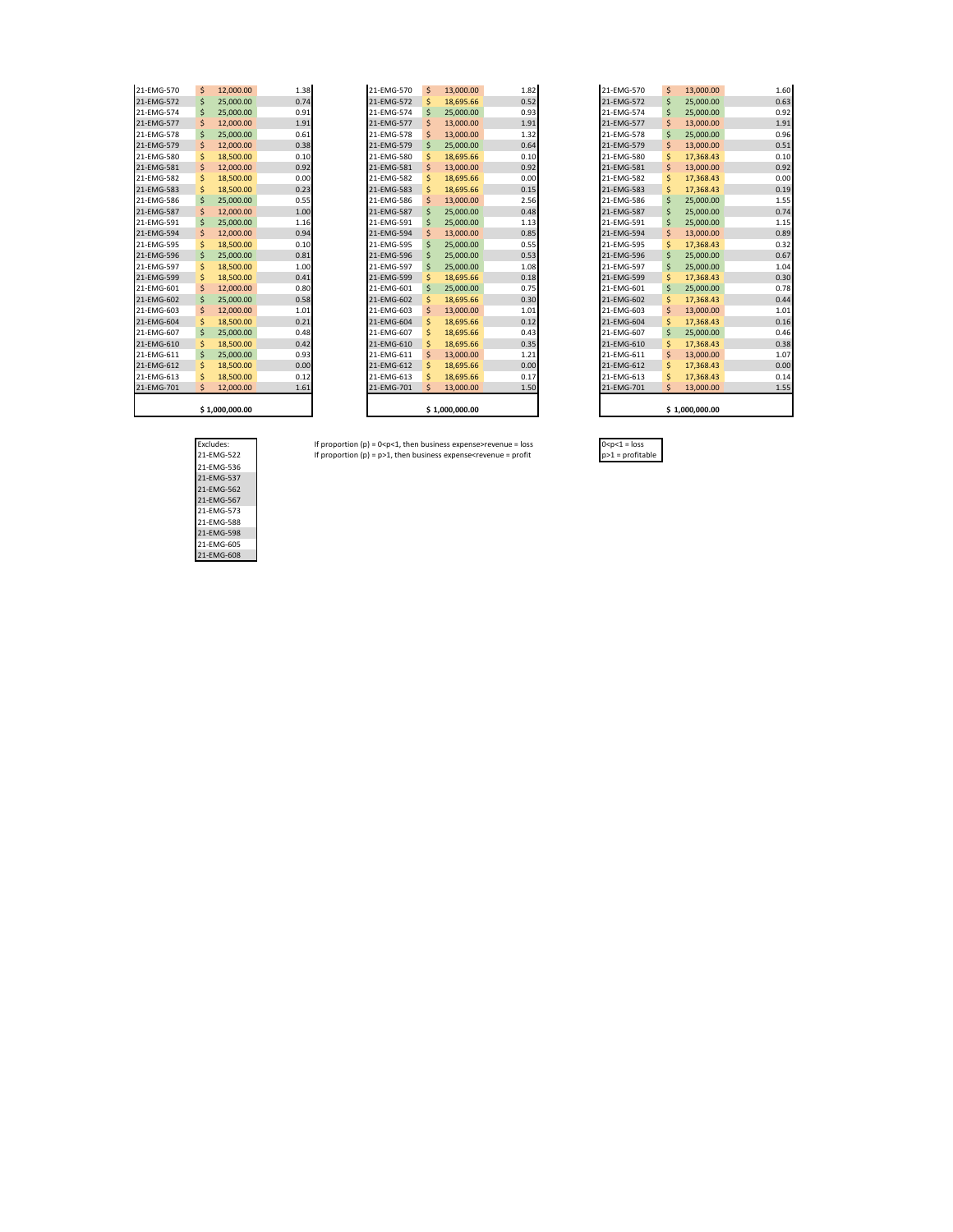# **3) Revenue Excluded Slate (if revenue = 0)**

|            |               | a) Reported           |          |
|------------|---------------|-----------------------|----------|
| ID         |               | <b>Funding Amount</b> | Z Score2 |
| 21-EMG-543 | \$            | 12,500.00             | $-3.69$  |
| 21-EMG-554 | \$            | 12,500.00             | $-2.72$  |
| 21-EMG-526 | \$            | 12,500.00             | $-1.60$  |
| 21-EMG-570 | \$            | 12,500.00             | $-0.65$  |
| 21-EMG-701 | \$            | 12,500.00             | $-0.55$  |
| 21-EMG-520 | \$            | 12,500.00             | $-0.53$  |
| 21-EMG-577 | \$            | 12,500.00             | $-0.51$  |
| 21-EMG-579 | \$            | 12,500.00             | $-0.46$  |
| 21-EMG-587 | $\frac{1}{2}$ | 12,500.00             | $-0.44$  |
| 21-EMG-581 | \$            | 12,500.00             | $-0.42$  |
| 21-EMG-603 | \$            | 12,500.00             | $-0.42$  |
| 21-EMG-550 | \$            | 12,500.00             | $-0.42$  |
| 21-EMG-594 | \$            | 12,500.00             | $-0.41$  |
| 21-EMG-548 | $\frac{1}{2}$ | 12,500.00             | $-0.40$  |
| 21-EMG-561 | \$            | 12,500.00             | $-0.40$  |
| 21-EMG-601 | \$            | 12,500.00             | $-0.39$  |
| 21-EMG-567 | \$            | 12,500.00             | $-0.38$  |
| 21-EMG-534 | \$            | 12,500.00             | $-0.37$  |
| 21-EMG-573 | \$            | 12,500.00             | $-0.36$  |
| 21-EMG-545 | \$            | 12,500.00             | $-0.35$  |
| 21-EMG-596 | \$            | 12,500.00             | $-0.34$  |
| 21-EMG-611 | \$            | 12,500.00             | $-0.31$  |
| 21-EMG-555 | \$            | 25,000.00             | $-0.29$  |
| 21-EMG-574 | \$            | 25,000.00             | $-0.29$  |
| 21-EMG-563 | \$            | 25,000.00             | $-0.27$  |
| 21-EMG-591 | \$            | 25,000.00             | $-0.27$  |
| 21-EMG-522 | \$            | 25,000.00             | $-0.21$  |
| 21-EMG-578 | \$            | 25,000.00             | $-0.20$  |
| 21-EMG-559 | \$            | 25,000.00             | $-0.19$  |
| 21-EMG-608 | \$            | 25,000.00             | $-0.18$  |
| 21-EMG-541 | \$            | 25,000.00             | $-0.15$  |
| 21-EMG-586 | \$            | 25,000.00             | $-0.13$  |
| 21-EMG-568 | \$            | 25,000.00             | $-0.09$  |
| 21-EMG-602 | \$            | 25,000.00             | $-0.07$  |
| 21-EMG-547 | \$            | 25,000.00             | $-0.03$  |
| 21-EMG-572 | \$            | 25,000.00             | 0.00     |
| 21-EMG-546 | \$            | 25,000.00             | 0.07     |
| 21-EMG-607 | \$            | 25,000.00             | 0.11     |
| 21-EMG-597 | \$            | 25,000.00             | 0.17     |
| 21-EMG-537 | \$            | 25,000.00             | 0.17     |
| 21-EMG-564 | \$            | 25,000.00             | 0.27     |
| 21-EMG-552 | \$            | 25,000.00             | 0.30     |
| 21-EMG-562 | \$            | 15,000.00             | 0.34     |
| 21-EMG-599 |               | 15,000.00             | 0.38     |
| 21-EMG-523 | \$            | 15,000.00             | 0.46     |
| 21-EMG-610 | \$            | 15,000.00             | 0.57     |
| 21-EMG-604 | \$            | 15,000.00             | 0.66     |
| 21-EMG-542 |               | 15,000.00             | 0.66     |
| 21-EMG-532 | .<br>\$       | 15,000.00             | 0.67     |
| 21-EMG-598 | $\frac{1}{5}$ | 15,000.00             | 0.93     |
| 21-EMG-583 | \$            | 15,000.00             | 1.24     |
| 21-EMG-605 | \$            | 15,000.00             | 1.48     |
| 21-EMG-580 | \$            | 15,000.00             | 1.52     |
| 21-EMG-595 |               | 15,000.00             | 1.61     |
| 21-EMG-551 | \$            | 15,000.00             | 1.72     |
| 21-EMG-519 | \$            | 15,000.00             | 2.22     |
| 21-EMG-613 | \$            | 15,000.00             | 2.93     |
|            |               |                       |          |

| a) Reported              |         | b) Checked                     |                    |                          |          |                                | c) Average         |  |                          |          |                                |              |  |
|--------------------------|---------|--------------------------------|--------------------|--------------------------|----------|--------------------------------|--------------------|--|--------------------------|----------|--------------------------------|--------------|--|
| ID                       |         | <b>Funding Amount Z Score2</b> |                    | ID                       |          | <b>Funding Amount Z Score2</b> |                    |  |                          |          | <b>Funding Amount Z Score2</b> |              |  |
| 21-EMG-543               | Ŝ       | 12,500.00                      | $-3.69$            | 21-EMG-554               | Ş        | 10,000.00                      | $-3.53$            |  | 21-EMG-554               | \$       | 10,000.00                      | $-0.48$      |  |
| 21-EMG-554               | \$      | 12,500.00                      | $-2.72$            | 21-EMG-543               | \$       | 10,000.00                      | $-2.32$            |  | 21-EMG-543               | \$       | 10,000.00                      | $-0.34$      |  |
| 21-EMG-526               | Ś       | 12,500.00                      | $-1.60$            | 21-EMG-526               | \$       | 10,000.00                      | $-1.45$            |  | 21-EMG-526               | \$       | 10,000.00                      | $-0.09$      |  |
| 21-EMG-570               | \$      | 12,500.00                      | $-0.65$            | 21-EMG-567               | \$       | 10,000.00                      | $-0.69$            |  | 21-EMG-570               | \$       | 10,000.00                      | 0.06         |  |
| 21-EMG-701               | \$      | 12,500.00                      | $-0.55$            | 21-EMG-586               | \$       | 10,000.00                      | $-0.59$            |  | 21-EMG-567               | \$       | 10,000.00                      | 0.07         |  |
| 21-EMG-520               | \$      | 12,500.00                      | $-0.53$            | 21-EMG-570               | \$       | 10,000.00                      | $-0.55$            |  | 21-EMG-701               | \$       | 10,000.00                      | 0.07         |  |
| 21-EMG-577               | Ś       | 12,500.00                      | $-0.51$            | 21-EMG-701               | \$       | 10,000.00                      | $-0.52$            |  | 21-EMG-577               | \$       | 10,000.00                      | 0.08         |  |
| 21-EMG-579               | Ś       | 12,500.00                      | $-0.46$            | 21-EMG-578               | \$       | 10,000.00                      | $-0.50$            |  | 21-EMG-520               | \$       | 10,000.00                      | 0.09         |  |
| 21-EMG-587               | \$      | 12,500.00                      | $-0.44$            | 21-EMG-577               | \$       | 10,000.00                      | $-0.49$            |  | 21-EMG-550               | \$       | 10,000.00                      | 0.09         |  |
| 21-EMG-581               | Ŝ       | 12,500.00                      | $-0.42$            | 21-EMG-611               | \$       | 10,000.00                      | $-0.48$            |  | 21-EMG-603               | \$       | 10,000.00                      | 0.09         |  |
| 21-EMG-603               | \$      | 12,500.00                      | $-0.42$            | 21-EMG-550               | \$       | 10,000.00                      | $-0.46$            |  | 21-EMG-548               | \$       | 10,000.00                      | 0.09         |  |
| 21-EMG-550               | Ś       | 12,500.00                      | $-0.42$            | 21-EMG-548               | \$       | 10,000.00                      | $-0.45$            |  | 21-EMG-581               | \$       | 10,000.00                      | 0.09         |  |
| 21-EMG-594               | \$      | 12,500.00                      | $-0.41$            | 21-EMG-603               | \$       | 10,000.00                      | $-0.44$            |  | 21-EMG-594               | \$       | 25,000.00                      | 0.09         |  |
| 21-EMG-548               | Ś       | 12,500.00                      | $-0.40$            | 21-EMG-581               | \$       | 10,000.00                      | $-0.41$            |  | 21-EMG-611               | \$       | 25,000.00                      | 0.09         |  |
| 21-EMG-561               | \$      | 12,500.00                      | $-0.40$            | 21-EMG-594               | \$       | 10,000.00                      | $-0.39$            |  | 21-EMG-579               | \$       | 25,000.00                      | 0.10         |  |
| 21-EMG-601               | Ś       | 12,500.00                      | $-0.39$            | 21-EMG-534               | \$       | 10,000.00                      | $-0.38$            |  | 21-EMG-534               | \$       | 25,000.00                      | 0.10         |  |
| 21-EMG-567               | Ś       | 12,500.00                      | $-0.38$            | 21-EMG-520               | \$       | 10,000.00                      | $-0.36$            |  | 21-EMG-561               | \$       | 25,000.00                      | 0.10         |  |
| 21-EMG-534               | \$      | 12,500.00                      | $-0.37$            | 21-EMG-601               | \$       | 10,000.00                      | $-0.35$            |  | 21-EMG-601               | \$       | 25,000.00                      | 0.10         |  |
| 21-EMG-573               | Ś       | 12,500.00                      | $-0.36$            | 21-EMG-561               | \$       | 10,000.00                      | $-0.35$            |  | 21-EMG-586               | \$       | 25,000.00                      | 0.10         |  |
| 21-EMG-545               | \$<br>Ś | 12,500.00                      | $-0.35$            | 21-EMG-545               | \$       | 25,000.00                      | $-0.34$            |  | 21-EMG-545               | \$       | 25,000.00                      | 0.10         |  |
| 21-EMG-596<br>21-EMG-611 | Ś       | 12,500.00<br>12,500.00         | $-0.34$<br>$-0.31$ | 21-EMG-597<br>21-EMG-522 | \$       | 25,000.00<br>25,000.00         | $-0.34$<br>$-0.30$ |  | 21-EMG-578<br>21-EMG-573 | \$<br>\$ | 25,000.00<br>25,000.00         | 0.10<br>0.10 |  |
| 21-EMG-555               | Ś       | 25,000.00                      | $-0.29$            | 21-EMG-579               | \$<br>\$ | 25,000.00                      | $-0.30$            |  | 21-EMG-587               | \$       | 25,000.00                      | 0.11         |  |
| 21-EMG-574               | \$      | 25,000.00                      | $-0.29$            | 21-EMG-573               | \$       | 25,000.00                      | $-0.29$            |  | 21-EMG-574               | \$       | 25,000.00                      | 0.11         |  |
| 21-EMG-563               | Ś       | 25,000.00                      | $-0.27$            | 21-EMG-574               | \$       | 25,000.00                      | $-0.28$            |  | 21-EMG-596               | \$       | 25,000.00                      | 0.11         |  |
| 21-EMG-591               | \$      | 25,000.00                      | $-0.27$            | 21-EMG-563               | \$       | 25,000.00                      | $-0.28$            |  | 21-EMG-563               | \$       | 25,000.00                      | 0.11         |  |
| 21-EMG-522               | \$      | 25,000.00                      | $-0.21$            | 21-EMG-523               | \$       | 25,000.00                      | $-0.27$            |  | 21-EMG-591               | \$       | 25,000.00                      | 0.11         |  |
| 21-EMG-578               | Ś       | 25,000.00                      | $-0.20$            | 21-EMG-591               | \$       | 25,000.00                      | $-0.24$            |  | 21-EMG-522               | \$       | 25,000.00                      | 0.11         |  |
| 21-EMG-559               | \$      | 25,000.00                      | $-0.19$            | 21-EMG-595               | \$       | 25,000.00                      | $-0.23$            |  | 21-EMG-555               | \$       | 25,000.00                      | 0.13         |  |
| 21-EMG-608               | \$      | 25,000.00                      | $-0.18$            | 21-EMG-519               | \$       | 25,000.00                      | $-0.22$            |  | 21-EMG-608               | \$       | 25,000.00                      | 0.13         |  |
| 21-EMG-541               | \$      | 25,000.00                      | $-0.15$            | 21-EMG-596               | \$       | 25,000.00                      | $-0.21$            |  | 21-EMG-559               | \$       | 25,000.00                      | 0.13         |  |
| 21-EMG-586               | Ś       | 25,000.00                      | $-0.13$            | 21-EMG-608               | \$       | 25,000.00                      | $-0.17$            |  | 21-EMG-541               | \$       | 25,000.00                      | 0.14         |  |
| 21-EMG-568               | \$      | 25,000.00                      | $-0.09$            | 21-EMG-587               | \$       | 25,000.00                      | $-0.17$            |  | 21-EMG-597               | \$       | 25,000.00                      | 0.14         |  |
| 21-EMG-602               | \$      | 25,000.00                      | $-0.07$            | 21-EMG-559               | \$       | 25,000.00                      | $-0.12$            |  | 21-EMG-568               | \$       | 25,000.00                      | 0.15         |  |
| 21-EMG-547               | Ś       | 25,000.00                      | $-0.03$            | 21-EMG-537               | \$       | 25,000.00                      | $-0.09$            |  | 21-EMG-572               | \$       | 14,347.83                      | 0.16         |  |
| 21-EMG-572               | Ś       | 25,000.00                      | 0.00               | 21-EMG-555               | \$       | 25,000.00                      | $-0.07$            |  | 21-EMG-546               | \$       | 14,347.83                      | 0.16         |  |
| 21-EMG-546               | Ś       | 25,000.00                      | 0.07               | 21-EMG-546               | \$       | 25,000.00                      | $-0.02$            |  | 21-EMG-547               | \$       | 14,347.83                      | 0.16         |  |
| 21-EMG-607               | \$      | 25,000.00                      | 0.11               | 21-EMG-541               | \$       | 25,000.00                      | $-0.01$            |  | 21-EMG-537               | \$       | 14,347.83                      | 0.16         |  |
| 21-EMG-597               | \$      | 25,000.00                      | 0.17               | 21-EMG-568               | \$       | 25,000.00                      | 0.03               |  | 21-EMG-523               | \$       | 14,347.83                      | 0.1          |  |
| 21-EMG-537               | \$      | 25,000.00                      | 0.17               | 21-EMG-572               | \$       | 25,000.00                      | 0.04               |  | 21-EMG-607               | \$       | 14,347.83                      | 0.18         |  |
| 21-EMG-564               | Ś       | 25,000.00                      | 0.27               | 21-EMG-547               | \$       | 25,000.00                      | 0.10               |  | 21-EMG-602               | \$       | 14,347.83                      | 0.19         |  |
| 21-EMG-552               | \$      | 25,000.00                      | 0.30<br>0.34       | 21-EMG-564               | \$<br>\$ | 25,000.00                      | 0.30<br>0.34       |  | 21-EMG-564               | \$<br>\$ | 14,347.83                      | 0.19<br>0.20 |  |
| 21-EMG-562<br>21-EMG-599 | \$<br>Ś | 15,000.00<br>15,000.00         | 0.38               | 21-EMG-607<br>21-EMG-610 | \$       | 25,000.00<br>15,000.00         | 0.40               |  | 21-EMG-552<br>21-EMG-562 | \$       | 14,347.83<br>14,347.83         | 0.21         |  |
| 21-EMG-523               | \$      | 15,000.00                      | 0.46               | 21-EMG-552               | \$       | 15,000.00                      | 0.40               |  | 21-EMG-610               | \$       | 14,347.83                      | 0.22         |  |
| 21-EMG-610               | Ś       | 15,000.00                      | 0.57               | 21-EMG-562               | \$       | 15,000.00                      | 0.42               |  | 21-EMG-599               | \$       | 14,347.83                      | 0.23         |  |
| 21-EMG-604               | \$      | 15,000.00                      | 0.66               | 21-EMG-602               | \$       | 15,000.00                      | 0.56               |  | 21-EMG-542               | \$       | 14,347.83                      | 0.27         |  |
| 21-EMG-542               | Ś       | 15,000.00                      | 0.66               | 21-EMG-599               | \$       | 15,000.00                      | 0.68               |  | 21-EMG-595               | \$       | 14,347.83                      | 0.27         |  |
| 21-EMG-532               | \$      | 15,000.00                      | 0.67               | 21-EMG-605               | \$       | 15,000.00                      | 0.85               |  | 21-EMG-598               | \$       | 14,347.83                      | 0.29         |  |
| 21-EMG-598               | Ś       | 15,000.00                      | 0.93               | 21-EMG-542               | \$       | 15,000.00                      | 0.93               |  | 21-EMG-604               | \$       | 14,347.83                      | 0.30         |  |
| 21-EMG-583               | \$      | 15,000.00                      | 1.24               | 21-EMG-598               | \$       | 15,000.00                      | 0.96               |  | 21-EMG-605               | \$       | 14,347.83                      | 0.33         |  |
| 21-EMG-605               | \$      | 15,000.00                      | 1.48               | 21-EMG-604               | \$       | 15,000.00                      | 1.42               |  | 21-EMG-519               | \$       | 14,347.83                      | 0.33         |  |
| 21-EMG-580               | Ś       | 15,000.00                      | 1.52               | 21-EMG-580               | \$       | 15,000.00                      | 1.94               |  | 21-EMG-532               | \$       | 14,347.83                      | 0.33         |  |
| 21-EMG-595               | Ś       | 15,000.00                      | 1.61               | 21-EMG-532               | \$       | 15,000.00                      | 2.02               |  | 21-EMG-580               | Ś        | 14,347.83                      | 0.39         |  |
| 21-EMG-551               | \$      | 15,000.00                      | 1.72               | 21-EMG-551               | \$       | 15,000.00                      | 2.19               |  | 21-EMG-583               | \$       | 14,347.83                      | 0.42         |  |
| 21-EMG-519               | \$      | 15,000.00                      | 2.22               | 21-EMG-613               | \$       | 15,000.00                      | 2.28               |  | 21-EMG-551               | \$       | 14,347.83                      | 0.42         |  |
| 21-EMG-613               | Ś       | 15,000.00                      | 2.93               | 21-EMG-583               | Ś.       | 15,000.00                      | 2.76               |  | 21-EMG-613               | Ś        | 14,347.83                      | 0.52         |  |
|                          |         |                                |                    |                          |          |                                |                    |  |                          |          |                                |              |  |

| 000.000.00. 1.000<br>c | ,000.00<br>റററ | .000.000.00 |
|------------------------|----------------|-------------|
|                        |                |             |

| a) Reported |    |                            |      |
|-------------|----|----------------------------|------|
| ID          |    | <b>Funding Amount prop</b> |      |
| 21-EMG-519  |    | 15,000,00                  | 1.46 |
| 21-EMG-520  | S  | 12,500.00                  | 1.24 |
| 21-EMG-522  |    | 25,000,00                  | 0.66 |
| 21-EMG-523  | Ŝ. | 15,000.00                  | 0.30 |
| 21-EMG-526  | Ś. | 12,500.00                  | 0.73 |
| 21-EMG-532  | Ŝ. | 15,000.00                  | 0.21 |
| 21-EMG-534  | S. | 12,500.00                  | 0.76 |
| 21-EMG-537  | S. | 25,000.00                  | 0.61 |
| 21-EMG-541  | S. | 25,000.00                  | 0.37 |
| 21-EMG-542  | Ŝ. | 15,000.00                  | 0.16 |
| 21-EMG-543  | S. | 12,500.00                  | 0.29 |
| 21-EMG-545  | S. | 12,500.00                  | 0.73 |
| 21-EMG-546  |    | 25,000.00                  | 0.55 |
| 21-EMG-547  | S. | 25,000.00                  | 0.53 |

|                        | c) Average                         |              |
|------------------------|------------------------------------|--------------|
|                        | <b>Funding Amount</b>              | Z Score2     |
| 1-EMG-554              | \$<br>10,000.00                    | $-0.48$      |
| 1-EMG-543              | \$<br>10,000.00                    | $-0.34$      |
| 1-EMG-526              | \$<br>10,000.00                    | $-0.09$      |
| 1-EMG-570              | \$<br>10,000.00                    | 0.06         |
| 1-EMG-567              | \$<br>10,000.00                    | 0.07         |
| 1-EMG-701              | \$<br>10,000.00                    | 0.07         |
| 1-EMG-577              | \$<br>10,000.00                    | 0.08         |
| 1-EMG-520              | \$<br>10,000.00                    | 0.09         |
| 1-EMG-550              | \$<br>10,000.00<br>\$              | 0.09         |
| 1-EMG-603<br>1-EMG-548 | 10,000.00<br>\$                    | 0.09         |
| 1-EMG-581              | 10,000.00<br>\$<br>10,000.00       | 0.09<br>0.09 |
| 1-EMG-594              | \$<br>25,000.00                    | 0.09         |
| 1-EMG-611              | \$<br>25,000.00                    | 0.09         |
| 1-EMG-579              | \$<br>25,000.00                    | 0.10         |
| 1-EMG-534              | \$<br>25,000.00                    | 0.10         |
| 1-EMG-561              | \$<br>25,000.00                    | 0.10         |
| 1-EMG-601              | \$<br>25,000.00                    | 0.10         |
| 1-EMG-586              | \$<br>25,000.00                    | 0.10         |
| 1-EMG-545              | \$<br>25,000.00                    | 0.10         |
| 1-EMG-578              | \$<br>25,000.00                    | 0.10         |
| 1-EMG-573              | .<br>\$<br>25,000.00               | 0.10         |
| 1-EMG-587              | \$<br>25,000.00                    | 0.11         |
| 1-EMG-574              | \$<br>25,000.00                    | 0.11         |
| 1-EMG-596              | \$<br>25,000.00                    | 0.11         |
| 1-EMG-563              | \$<br>25,000.00                    | 0.11         |
| 1-EMG-591              | \$<br>25,000.00                    | 0.11         |
| 1-EMG-522              | \$<br>25,000.00                    | 0.11         |
| 1-EMG-555              | \$<br>25,000.00                    | 0.13         |
| 1-EMG-608              | \$<br>25,000.00                    | 0.13         |
| 1-EMG-559              | \$<br>25,000.00                    | 0.13         |
| 1-EMG-541              | \$<br>25,000.00                    | 0.14         |
| 1-EMG-597              | \$<br>25,000.00                    | 0.14         |
| 1-EMG-568              | \$<br>25,000.00                    | 0.15         |
| 1-EMG-572              | \$<br>14,347.83                    | 0.16         |
| 1-EMG-546              | \$<br>14,347.83                    | 0.16         |
| 1-EMG-547              | \$<br>14,347.83                    | 0.16         |
| 1-EMG-537              | \$<br>14,347.83                    | 0.16         |
| 1-EMG-523              | \$<br>14,347.83                    | 0.17         |
| 1-EMG-607              | \$<br>14,347.83                    | 0.18         |
| 1-EMG-602              | \$<br>14,347.83                    | 0.19         |
| 1-EMG-564              | \$<br>14,347.83                    | 0.19         |
| 1-EMG-552              | \$<br>14,347.83<br>\$              | 0.20         |
| 1-EMG-562              | 14,347.83                          | 0.21         |
| 1-EMG-610              | \$<br>14,347.83<br>\$              | 0.22         |
| 1-EMG-599<br>1-EMG-542 | 14,347.83                          | 0.23<br>0.27 |
| 1-EMG-595              | \$<br>14,347.83<br>\$<br>14,347.83 | 0.27         |
| 1-EMG-598              | \$<br>14,347.83                    | 0.29         |
| 1-EMG-604              | \$<br>14,347.83                    | 0.30         |
| 1-EMG-605              | \$<br>14,347.83                    | 0.33         |
| 1-EMG-519              | \$<br>14,347.83                    | 0.33         |
| 1-EMG-532              | \$<br>14,347.83                    | 0.33         |
| 1-EMG-580              | \$<br>14,347.83                    | 0.39         |
| 1-EMG-583              | \$<br>14,347.83                    | 0.42         |
| 1-EMG-551              | \$<br>14,347.83                    | 0.42         |
| 1-EMG-613              | \$<br>14,347.83                    | 0.52         |
|                        |                                    |              |

|            |    | c) Average                    |      |
|------------|----|-------------------------------|------|
|            |    |                               |      |
| ID         |    | <b>Funding Amount Column2</b> |      |
| 21-EMG-519 | \$ | 14,347.83                     | 1.27 |
| 21-EMG-520 | Ś  | 10,000.00                     | 1.19 |
| 21-EMG-522 | Ś  | 25,000.00                     | 0.66 |
| 21-EMG-523 | Ś  | 14,347.83                     | 0.61 |
| 21-EMG-526 | Ś  | 10,000.00                     | 0.67 |
| 21-EMG-532 | Ś  | 14,347.83                     | 0.15 |
| 21-EMG-534 | Ś  | 25,000.00                     | 0.79 |
| 21-EMG-537 | Ś  | 14,347.83                     | 0.62 |
| 21-EMG-541 | Ś  | 25,000.00                     | 0.37 |
| 21-EMG-542 | Ś  | 14,347.83                     | 0.16 |
| 21-EMG-543 | Ś  | 10,000.00                     | 0.30 |
| 21-EMG-545 | Ś  | 25,000.00                     | 0.73 |
| 21-EMG-546 | \$ | 14,347.83                     | 0.61 |
| 21-EMG-547 | Ś  | 14.347.83                     | 0.54 |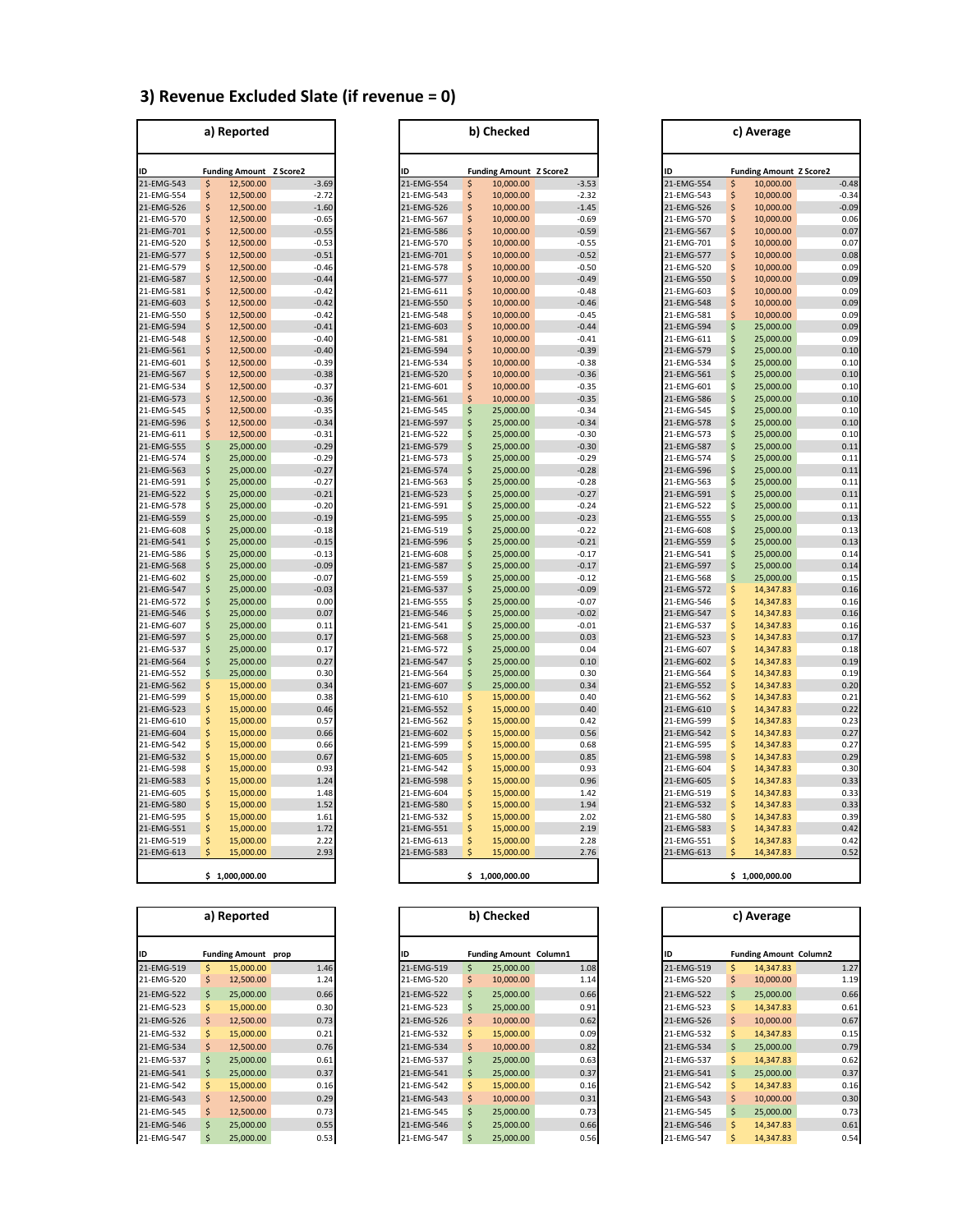| 21-EMG-548 | \$ | 12,500.00 | 0.86 |
|------------|----|-----------|------|
| 21-EMG-550 | \$ | 12,500.00 | 1.07 |
| 21-EMG-551 | \$ | 15,000.00 | 0.09 |
| 21-EMG-552 | \$ | 25,000.00 | 0.23 |
| 21-EMG-554 | \$ | 12,500.00 | 0.25 |
| 21-EMG-555 | \$ | 25,000.00 | 1.02 |
| 21-EMG-559 | \$ | 25,000.00 | 0.81 |
| 21-EMG-561 | \$ | 12,500.00 | 0.68 |
| 21-EMG-562 | \$ | 15,000.00 | 0.33 |
| 21-EMG-563 | \$ | 25,000.00 | 2.16 |
| 21-EMG-564 | \$ | 25,000.00 | 0.28 |
| 21-EMG-567 | \$ | 12,500.00 | 0.80 |
| 21-EMG-568 | \$ | 25,000.00 | 0.79 |
| 21-EMG-570 | \$ | 12,500.00 | 1.38 |
| 21-EMG-572 | \$ | 25,000.00 | 0.74 |
| 21-EMG-573 | \$ | 12,500.00 | 0.80 |
| 21-EMG-574 | \$ | 25,000.00 | 0.91 |
| 21-EMG-577 | \$ | 12,500.00 | 1.91 |
| 21-EMG-578 | \$ | 25,000.00 | 0.61 |
| 21-EMG-579 | \$ | 12,500.00 | 0.38 |
| 21-EMG-580 | \$ | 15,000.00 | 0.10 |
| 21-EMG-581 | \$ | 12,500.00 | 0.92 |
| 21-EMG-583 | \$ | 15,000.00 | 0.23 |
| 21-EMG-586 | \$ | 25,000.00 | 0.55 |
| 21-EMG-587 | \$ | 12,500.00 | 1.00 |
| 21-EMG-591 | \$ | 25,000.00 | 1.16 |
| 21-EMG-594 | \$ | 12,500.00 | 0.94 |
| 21-EMG-595 | \$ | 15,000.00 | 0.10 |
| 21-EMG-596 | \$ | 12,500.00 | 0.81 |
| 21-EMG-597 | \$ | 25,000.00 | 1.00 |
| 21-EMG-598 | \$ | 15,000.00 | 0.39 |
| 21-EMG-599 | \$ | 15,000.00 | 0.41 |
| 21-EMG-601 | \$ | 12,500.00 | 0.80 |
| 21-EMG-602 | \$ | 25,000.00 | 0.58 |
| 21-EMG-603 | \$ | 12,500.00 | 1.01 |
| 21-EMG-604 | \$ | 15,000.00 | 0.21 |
| 21-EMG-605 | \$ | 15,000.00 | 0.16 |
| 21-EMG-607 | \$ | 25,000.00 | 0.48 |
| 21-EMG-608 | \$ | 25,000.00 | 0.97 |
| 21-EMG-610 | \$ | 15,000.00 | 0.42 |
| 21-EMG-611 | \$ | 12,500.00 | 0.93 |
| 21-EMG-613 | \$ | 15,000.00 | 0.12 |
| 21-EMG-701 | Ś  | 12,500.00 | 1.61 |
|            |    |           |      |

 $\mathbf{r}$ 

| 21-EMG-548 | S  | 12.500.00 | 0.86 | 21-EMG-548 | \$                 | 10.000.00 | 1.06       | 21-EMG-548 | \$                 | 10.000.00 | 0.96      |
|------------|----|-----------|------|------------|--------------------|-----------|------------|------------|--------------------|-----------|-----------|
| 21-EMG-550 | \$ | 12,500.00 | 1.07 | 21-EMG-550 | \$                 | 10,000.00 | 1.10       | 21-EMG-550 | \$                 | 10,000.00 | 1.09      |
| 21-EMG-551 | \$ | 15,000.00 | 0.09 | 21-EMG-551 | \$                 | 15,000.00 | 0.09       | 21-EMG-551 | \$                 | 14,347.83 | 0.09      |
| 21-EMG-552 | Ś  | 25,000.00 | 0.23 | 21-EMG-552 | \$                 | 15,000.00 | 0.23       | 21-EMG-552 | \$                 | 14,347.83 | 0.23      |
| 21-EMG-554 | Ś  | 12,500.00 | 0.25 | 21-EMG-554 | \$                 | 10,000.00 | 0.16       | 21-EMG-554 | \$                 | 10,000.00 | 0.21      |
| 21-EMG-555 | Ś  | 25,000.00 | 1.02 | 21-EMG-555 | \$                 | 25,000.00 | 0.41       | 21-EMG-555 | \$                 | 25,000.00 | 0.72      |
| 21-EMG-559 | Ś  | 25,000.00 | 0.81 | 21-EMG-559 | \$                 | 25,000.00 | 0.74       | 21-EMG-559 | \$                 | 25,000.00 | 0.77      |
| 21-EMG-561 | Ś  | 12,500.00 | 0.68 | 21-EMG-561 | \$                 | 10,000.00 | 0.74       | 21-EMG-561 | \$                 | 25,000.00 | 0.71      |
| 21-EMG-562 | Ś  | 15,000.00 | 0.33 | 21-EMG-562 | \$                 | 15,000.00 | 0.23       | 21-EMG-562 | \$                 | 14,347.83 | 0.28      |
| 21-EMG-563 | Ś  | 25,000.00 | 2.16 | 21-EMG-563 | \$                 | 25,000.00 | 0.62       | 21-EMG-563 | \$                 | 25,000.00 | 1.39      |
| 21-EMG-564 | Ś  | 25,000.00 | 0.28 | 21-EMG-564 | \$                 | 25,000.00 | 0.26       | 21-EMG-564 | \$                 | 14,347.83 | 0.27      |
| 21-EMG-567 | Ś  | 12,500.00 | 0.80 | 21-EMG-567 | \$                 | 10,000.00 | 1196328.00 | 21-EMG-567 | \$                 | 10,000.00 | 598164.40 |
| 21-EMG-568 | Ś  | 25,000.00 | 0.79 | 21-EMG-568 | \$                 | 25,000.00 | 0.52       | 21-EMG-568 | \$                 | 25,000.00 | 0.66      |
| 21-EMG-570 | Ś  | 12,500.00 | 1.38 | 21-EMG-570 | \$                 | 10,000.00 | 1.82       | 21-EMG-570 | \$                 | 10,000.00 | 1.60      |
| 21-EMG-572 | Ś  | 25,000.00 | 0.74 | 21-EMG-572 | \$                 | 25,000.00 | 0.52       | 21-EMG-572 | Ś.                 | 14,347.83 | 0.63      |
| 21-EMG-573 | Ś  | 12,500.00 | 0.80 | 21-EMG-573 | \$                 | 25,000.00 | 0.64       | 21-EMG-573 | \$                 | 25,000.00 | 0.72      |
| 21-EMG-574 | Ś  | 25,000.00 | 0.91 | 21-EMG-574 | \$                 | 25,000.00 | 0.93       | 21-EMG-574 | \$                 | 25,000.00 | 0.92      |
| 21-EMG-577 | Ś  | 12,500.00 | 1.91 | 21-EMG-577 | \$                 | 10,000.00 | 1.91       | 21-EMG-577 | \$                 | 10,000.00 | 1.91      |
| 21-EMG-578 | Ś  | 25,000.00 | 0.61 | 21-EMG-578 | \$                 | 10,000.00 | 1.32       | 21-EMG-578 | \$                 | 25,000.00 | 0.96      |
| 21-EMG-579 | Ś  | 12,500.00 | 0.38 | 21-EMG-579 | \$                 | 25,000.00 | 0.64       | 21-EMG-579 | \$                 | 25,000.00 | 0.51      |
| 21-EMG-580 | \$ | 15,000.00 | 0.10 | 21-EMG-580 | \$                 | 15,000.00 | 0.10       | 21-EMG-580 | \$                 | 14,347.83 | 0.10      |
| 21-EMG-581 | Ś  | 12,500.00 | 0.92 | 21-EMG-581 | \$                 | 10,000.00 | 0.92       | 21-EMG-581 | \$                 | 10,000.00 | 0.92      |
| 21-EMG-583 | Ś  | 15,000.00 | 0.23 | 21-EMG-583 | \$                 | 15,000.00 | 0.15       | 21-EMG-583 | \$                 | 14,347.83 | 0.19      |
| 21-EMG-586 | Ś  | 25,000.00 | 0.55 | 21-EMG-586 | \$                 | 10,000.00 | 2.56       | 21-EMG-586 | \$                 | 25,000.00 | 1.55      |
| 21-EMG-587 | \$ | 12,500.00 | 1.00 | 21-EMG-587 | \$                 | 25,000.00 | 0.48       | 21-EMG-587 | \$                 | 25,000.00 | 0.74      |
| 21-EMG-591 | Ś  | 25,000.00 | 1.16 | 21-EMG-591 | \$                 | 25,000.00 | 1.13       | 21-EMG-591 | \$                 | 25,000.00 | 1.15      |
| 21-EMG-594 | \$ | 12,500.00 | 0.94 | 21-EMG-594 | \$                 | 10,000.00 | 0.85       | 21-EMG-594 | $\mathsf{\hat{S}}$ | 25,000.00 | 0.89      |
| 21-EMG-595 | Ś  | 15,000.00 | 0.10 | 21-EMG-595 | \$                 | 25,000.00 | 0.55       | 21-EMG-595 | \$                 | 14,347.83 | 0.32      |
| 21-EMG-596 | Ś  | 12,500.00 | 0.81 | 21-EMG-596 | \$                 | 25,000.00 | 0.53       | 21-EMG-596 | \$                 | 25,000.00 | 0.67      |
| 21-EMG-597 | Ś  | 25,000.00 | 1.00 | 21-EMG-597 | \$                 | 25,000.00 | 1.08       | 21-EMG-597 | \$                 | 25,000.00 | 1.04      |
| 21-EMG-598 | \$ | 15,000.00 | 0.39 | 21-EMG-598 | \$                 | 15,000.00 | 0.31       | 21-EMG-598 | \$                 | 14,347.83 | 0.35      |
| 21-EMG-599 | Ś  | 15,000.00 | 0.41 | 21-EMG-599 | \$                 | 15,000.00 | 0.18       | 21-EMG-599 | \$                 | 14,347.83 | 0.30      |
| 21-EMG-601 | \$ | 12,500.00 | 0.80 | 21-EMG-601 | \$                 | 10,000.00 | 0.75       | 21-EMG-601 | \$                 | 25,000.00 | 0.78      |
| 21-EMG-602 | Ś  | 25,000.00 | 0.58 | 21-EMG-602 | \$                 | 15,000.00 | 0.30       | 21-EMG-602 | \$                 | 14,347.83 | 0.44      |
| 21-EMG-603 | Ś  | 12,500.00 | 1.01 | 21-EMG-603 | \$                 | 10,000.00 | 1.01       | 21-EMG-603 | \$                 | 10,000.00 | 1.01      |
| 21-EMG-604 | \$ | 15,000.00 | 0.21 | 21-EMG-604 | \$                 | 15,000.00 | 0.12       | 21-EMG-604 | \$                 | 14,347.83 | 0.16      |
| 21-EMG-605 | Ś  | 15,000.00 | 0.16 | 21-EMG-605 | \$                 | 15,000.00 | 0.16       | 21-EMG-605 | \$                 | 14,347.83 | 0.16      |
| 21-EMG-607 | Ś  | 25,000.00 | 0.48 | 21-EMG-607 | \$                 | 25,000.00 | 0.43       | 21-EMG-607 | \$                 | 14,347.83 | 0.46      |
| 21-EMG-608 | Ś  | 25,000.00 | 0.97 | 21-EMG-608 | \$                 | 25,000.00 | 0.97       | 21-EMG-608 | Ś                  | 25,000.00 | 0.97      |
| 21-EMG-610 | Ś  | 15,000.00 | 0.42 | 21-EMG-610 | \$                 | 15,000.00 | 0.35       | 21-EMG-610 | \$                 | 14,347.83 | 0.38      |
| 21-EMG-611 | Ś  | 12,500.00 | 0.93 | 21-EMG-611 | \$                 | 10,000.00 | 1.21       | 21-EMG-611 | \$                 | 25,000.00 | 1.07      |
| 21-EMG-613 | S  | 15,000.00 | 0.12 | 21-EMG-613 | \$                 | 15,000.00 | 0.17       | 21-EMG-613 | \$                 | 14,347.83 | 0.14      |
| 21-EMG-701 | Ś  | 12,500.00 | 1.61 | 21-EMG-701 | $\mathsf{\hat{S}}$ | 10,000.00 | 1.50       | 21-EMG-701 | \$.                | 10,000.00 | 1.55      |
|            |    |           |      |            |                    |           |            |            |                    |           |           |
|            |    |           |      |            |                    |           |            |            |                    |           |           |

| 21-EMG-548 | \$<br>10,000.00    | 0.96      |
|------------|--------------------|-----------|
| 21-EMG-550 | \$<br>10,000.00    | 1.09      |
| 21-EMG-551 | \$<br>14,347.83    | 0.09      |
| 21-EMG-552 | \$<br>14,347.83    | 0.23      |
| 21-EMG-554 | \$<br>10,000.00    | 0.21      |
| 21-EMG-555 | \$<br>25,000.00    | 0.72      |
| 21-EMG-559 | \$<br>25,000.00    | 0.77      |
| 21-EMG-561 | \$<br>25,000.00    | 0.71      |
| 21-EMG-562 | \$<br>14,347.83    | 0.28      |
| 21-EMG-563 | \$<br>25,000.00    | 1.39      |
| 21-EMG-564 | \$<br>14,347.83    | 0.27      |
| 21-EMG-567 | \$<br>10,000.00    | 598164.40 |
| 21-EMG-568 | \$<br>25,000.00    | 0.66      |
| 21-EMG-570 | \$<br>10,000.00    | 1.60      |
| 21-EMG-572 | \$<br>14,347.83    | 0.63      |
| 21-EMG-573 | \$<br>25,000.00    | 0.72      |
| 21-EMG-574 | \$<br>25,000.00    | 0.92      |
| 21-EMG-577 | \$<br>10,000.00    | 1.91      |
| 21-EMG-578 | \$<br>25,000.00    | 0.96      |
| 21-EMG-579 | \$<br>25,000.00    | 0.51      |
| 21-EMG-580 | \$<br>14,347.83    | 0.10      |
| 21-EMG-581 | \$<br>10,000.00    | 0.92      |
| 21-EMG-583 | \$<br>14,347.83    | 0.19      |
| 21-EMG-586 | \$<br>25,000.00    | 1.55      |
| 21-EMG-587 | \$<br>25,000.00    | 0.74      |
| 21-EMG-591 | \$<br>25,000.00    | 1.15      |
| 21-EMG-594 | \$<br>25,000.00    | 0.89      |
| 21-EMG-595 | \$<br>14,347.83    | 0.32      |
| 21-EMG-596 | \$<br>25,000.00    | 0.67      |
| 21-EMG-597 | \$<br>25,000.00    | 1.04      |
| 21-EMG-598 | \$<br>14,347.83    | 0.35      |
| 21-EMG-599 | \$<br>14,347.83    | 0.30      |
| 21-EMG-601 | \$<br>25,000.00    | 0.78      |
| 21-EMG-602 | \$<br>14,347.83    | 0.44      |
| 21-EMG-603 | \$<br>10,000.00    | 1.01      |
| 21-EMG-604 | \$<br>14,347.83    | 0.16      |
| 21-EMG-605 | \$<br>14,347.83    | 0.16      |
| 21-EMG-607 | \$<br>14,347.83    | 0.46      |
| 21-EMG-608 | \$<br>25,000.00    | 0.97      |
| 21-EMG-610 | \$<br>14,347.83    | 0.38      |
| 21-EMG-611 | \$<br>25,000.00    | 1.07      |
| 21-EMG-613 | \$<br>14,347.83    | 0.14      |
| 21-EMG-701 | \$<br>10,000.00    | 1.55      |
|            |                    |           |
|            | \$<br>1,000,000.00 |           |

**\$ 1,000,000.00 \$ 1,000,000.00 \$ 1,000,000.00**

21-EMG-535 21-EMG-536 21-EMG-540 21-EMG-582 21-EMG-588 21-EMG-612

# Excludes: If proportion (p) = 0<p<1, then business expense>revenue = loss 0<p<1 = loss 21-EMG-527 If proportion (p) = p>1, then business expense<revenue = profit p>1 = profitable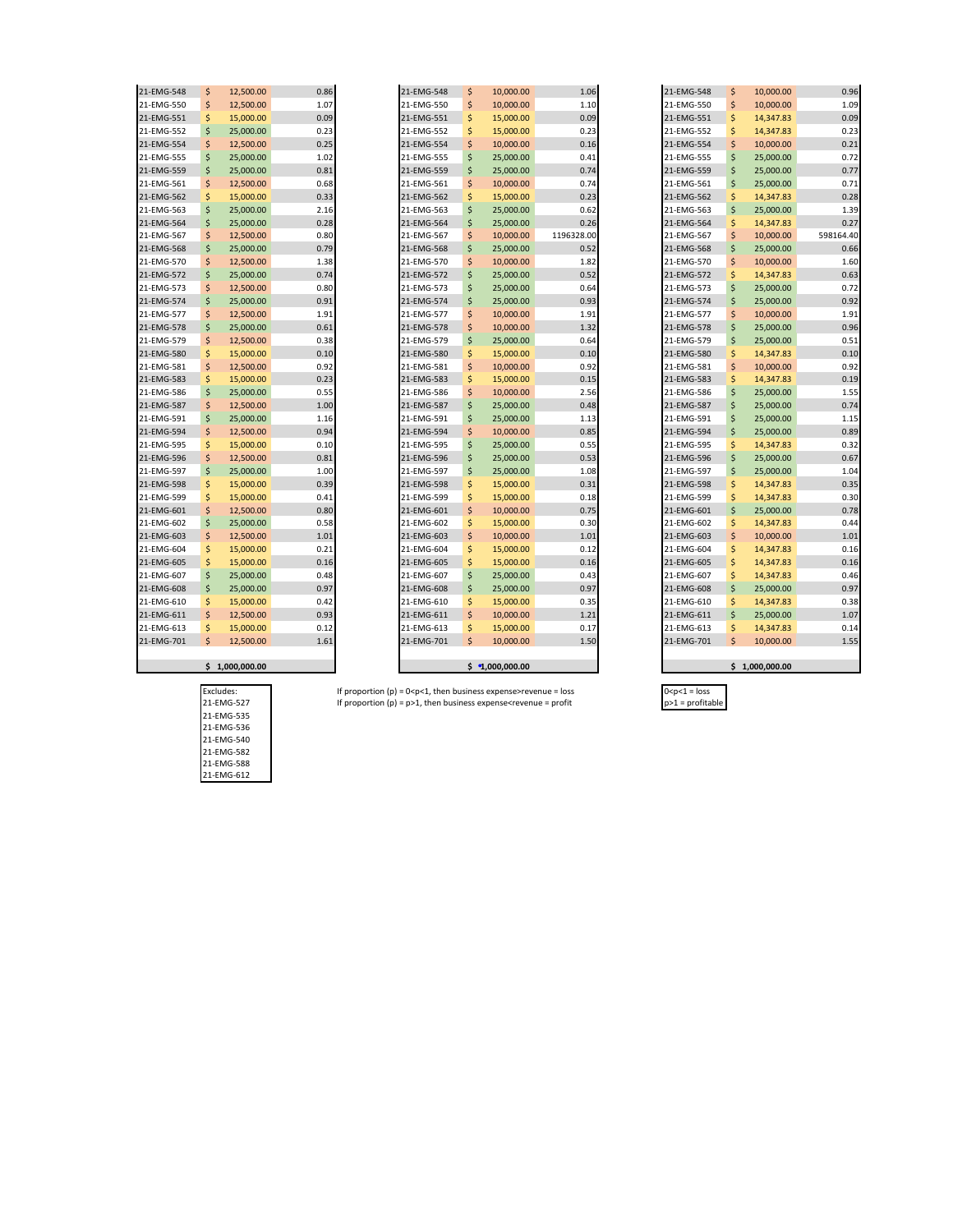#### **4) FTB Suspended + Revenue Excluded Slate**

|            |    | a) Reported          |          |
|------------|----|----------------------|----------|
|            |    |                      |          |
|            |    |                      |          |
| Column1    |    | <b>Funding Amoun</b> | Z Score2 |
| 21-EMG-543 | \$ | 15,000.00            | $-3.48$  |
| 21-EMG-554 | \$ | 15,000.00            | $-2.56$  |
| 21-EMG-526 | \$ | 15,000.00            | $-1.50$  |
| 21-EMG-570 | \$ | 15,000.00            | $-0.59$  |
| 21-EMG-701 | \$ | 15,000.00            | $-0.50$  |
| 21-EMG-577 | \$ | 15,000.00            | $-0.46$  |
| 21-EMG-579 | \$ | 15,000.00            | $-0.41$  |
| 21-EMG-587 | \$ | 15,000.00            | $-0.39$  |
| 21-EMG-581 | \$ | 15,000.00            | $-0.38$  |
| 21-EMG-603 | \$ | 15,000.00            | $-0.37$  |
| 21-EMG-550 | \$ | 15,000.00            | $-0.37$  |
| 21-EMG-594 | \$ | 15,000.00            | $-0.36$  |
| 21-EMG-548 | \$ | 15,000.00            | $-0.36$  |
| 21-EMG-561 | \$ | 15,000.00            | $-0.35$  |
| 21-EMG-601 | \$ | 15,000.00            | $-0.34$  |
| 21-EMG-534 | \$ | 15,000.00            | $-0.32$  |
| 21-EMG-545 | \$ | 15,000.00            | $-0.31$  |
| 21-EMG-596 | \$ | 15,000.00            | $-0.30$  |
| 21-EMG-611 | \$ | 25,000.00            | $-0.27$  |
| 21-EMG-555 | Ś  | 25,000.00            | $-0.25$  |
| 21-EMG-574 | \$ | 25,000.00            | $-0.25$  |
| 21-EMG-563 | \$ | 25,000.00            | $-0.23$  |
| 21-EMG-591 | \$ | 25,000.00            | $-0.23$  |
| 21-EMG-578 | \$ | 25,000.00            | $-0.16$  |
| 21-EMG-559 | \$ | 25,000.00            | $-0.15$  |
| 21-EMG-541 | \$ | 25,000.00            | $-0.12$  |
| 21-EMG-586 | \$ | 25.000.00            | $-0.10$  |
| 21-EMG-568 | \$ | 25,000.00            | $-0.06$  |
| 21-EMG-602 | \$ | 25,000.00            | $-0.04$  |
| 21-EMG-547 | \$ | 25,000.00            | 0.00     |
| 21-EMG-572 | \$ | 25,000.00            | 0.03     |
| 21-EMG-546 | \$ | 25,000.00            | 0.09     |
| 21-EMG-607 | \$ | 25,000.00            | 0.13     |
| 21-EMG-597 | \$ | 25,000.00            | 0.18     |
| 21-EMG-564 | \$ | 25,000.00            | 0.28     |
| 21-EMG-552 | \$ | 23,461.54            | 0.31     |
| 21-EMG-599 | \$ | 23,461.54            | 0.38     |
| 21-EMG-523 | \$ | 23,461.54            | 0.46     |
| 21-EMG-610 | \$ | 23,461.54            | 0.56     |
| 21-EMG-604 | \$ | 23,461.54            | 0.65     |
| 21-EMG-542 | \$ | 23,461.54            | 0.65     |
| 21-EMG-532 | \$ | 23,461.54            | 0.66     |
| 21-EMG-583 | \$ | 23,461.54            | 1.20     |
| 21-EMG-580 | \$ | 23,461.54            | 1.47     |
|            | \$ |                      |          |
| 21-EMG-595 | ś  | 23,461.54            | 1.56     |
| 21-EMG-551 | \$ | 23,461.54            | 1.66     |
| 21-EMG-519 | Ś  | 23,461.54            | 2.13     |
| 21-EMG-613 |    | 23,461.54            | 2.80     |

|  | \$1,000,000.00 |  |
|--|----------------|--|

|            | a) Reported |           |                                             |            |    | b) Checked |                                             |            |    | c) Average     |
|------------|-------------|-----------|---------------------------------------------|------------|----|------------|---------------------------------------------|------------|----|----------------|
| Column1    |             |           | <b>Funding Amoun Proportions (reported)</b> | Column1    |    |            | <b>Funding Amount Proportions (checked)</b> | ID         |    | <b>Funding</b> |
| 21-EMG-519 | Ś           | 23,461.54 | 1.46                                        | 21-EMG-519 | \$ | 25,000.00  | 1.08                                        | 21-EMG-519 | Ś  | 23,181.82      |
| 21-EMG-523 | \$          | 23,461.54 | 0.30                                        | 21-EMG-523 | \$ | 25,000.00  | 0.91                                        | 21-EMG-523 | \$ | 25,000.00      |
| 21-EMG-526 | Ś           | 15,000.00 | 0.73                                        | 21-EMG-526 | \$ | 15,000.00  | 0.62                                        | 21-EMG-526 | Ś  | 15,000.00      |
| 21-EMG-532 | Ś           | 23,461.54 | 0.21                                        | 21-EMG-532 | Ś  | 24,166.67  | 0.09                                        | 21-EMG-532 | Ś  | 23,181.82      |
| 21-EMG-534 | \$          | 15,000.00 | 0.76                                        | 21-EMG-534 | \$ | 15,000.00  | 0.82                                        | 21-EMG-534 | \$ | 15,000.00      |
| 21-EMG-541 | \$          | 25,000.00 | 0.37                                        | 21-EMG-541 | \$ | 25,000.00  | 0.37                                        | 21-EMG-541 | \$ | 25,000.00      |
| 21-EMG-542 | \$          | 23,461.54 | 0.16                                        | 21-EMG-542 | \$ | 24,166.67  | 0.16                                        | 21-EMG-542 | \$ | 23,181.82      |
| 21-EMG-543 | \$          | 15,000.00 | 0.29                                        | 21-EMG-543 | \$ | 15,000.00  | 0.31                                        | 21-EMG-543 | \$ | 15,000.00      |
| 21-EMG-545 | \$          | 15,000.00 | 0.73                                        | 21-EMG-545 | \$ | 15,000.00  | 0.73                                        | 21-EMG-545 | Ś  | 15,000.00      |
| 21-EMG-546 | Ś           | 25,000.00 | 0.55                                        | 21-EMG-546 | Ś  | 25,000.00  | 0.66                                        | 21-EMG-546 | Ś  | 25,000.00      |
| 21-EMG-547 | \$          | 25,000.00 | 0.53                                        | 21-EMG-547 | \$ | 25,000.00  | 0.56                                        | 21-EMG-547 | \$ | 25,000.00      |
| 21-EMG-548 | \$          | 15,000.00 | 0.86                                        | 21-EMG-548 | \$ | 15,000.00  | 1.06                                        | 21-EMG-548 | \$ | 15,000.00      |
| 21-EMG-550 | \$          | 15,000.00 | 1.07                                        | 21-EMG-550 | \$ | 15,000.00  | 1.10                                        | 21-EMG-550 | Ś  | 15,000.00      |
| 21-EMG-551 | \$          | 23,461.54 | 0.09                                        | 21-EMG-551 | \$ | 24,166.67  | 0.09                                        | 21-EMG-551 | \$ | 23,181.82      |
| 21-EMG-552 | \$          | 23,461.54 | 0.23                                        | 21-EMG-552 | \$ | 24,166.67  | 0.23                                        | 21-EMG-552 | \$ | 25,000.00      |
| 21-EMG-554 | \$          | 15,000.00 | 0.25                                        | 21-EMG-554 | \$ | 15,000.00  | 0.16                                        | 21-EMG-554 | \$ | 15,000.00      |
| 21-EMG-555 | \$          | 25,000.00 | 1.02                                        | 21-EMG-555 | \$ | 25,000.00  | 0.41                                        | 21-EMG-555 | Ś  | 25,000.00      |
| 21-EMG-559 | Ś           | 25,000.00 | 0.81                                        | 21-EMG-559 | \$ | 25,000.00  | 0.74                                        | 21-EMG-559 | Ś  | 25,000.00      |
| 21-EMG-561 | \$          | 15,000.00 | 0.68                                        | 21-EMG-561 | \$ | 15,000.00  | 0.74                                        | 21-EMG-561 | \$ | 15,000.00      |
| 21-EMG-563 | \$          | 25,000.00 | 2.16                                        | 21-EMG-563 | \$ | 25,000.00  | 0.62                                        | 21-EMG-563 | \$ | 25,000.00      |
| 21-EMG-564 | \$          | 25,000.00 | 0.28                                        | 21-EMG-564 | \$ | 25,000.00  | 0.26                                        | 21-EMG-564 | \$ | 25,000.00      |
| 21-EMG-568 | \$          | 25,000.00 | 0.79                                        | 21-EMG-568 | \$ | 25,000.00  | 0.52                                        | 21-EMG-568 | \$ | 25,000.00      |
| 21-EMG-570 | \$          | 15,000.00 | 1.38                                        | 21-EMG-570 | \$ | 15,000.00  | 1.82                                        | 21-EMG-570 | Ś  | 15,000.00      |
| 21-EMG-572 | \$          | 25,000.00 | 0.74                                        | 21-EMG-572 | \$ | 25,000.00  | 0.52                                        | 21-EMG-572 | Ś  | 25,000.00      |
| 21-EMG-574 | Ś           | 25,000.00 | 0.91                                        | 21-EMG-574 | \$ | 25,000.00  | 0.93                                        | 21-EMG-574 | Ś  | 25,000.00      |
| 21-EMG-577 | \$          | 15,000.00 | 1.91                                        | 21-EMG-577 | \$ | 15,000.00  | 1.91                                        | 21-EMG-577 | \$ | 15,000.00      |
| 21-EMG-578 | \$          | 25,000.00 | 0.61                                        | 21-EMG-578 | \$ | 15,000.00  | 1.32                                        | 21-EMG-578 | \$ | 25,000.00      |
| 21-EMG-579 | \$          | 15,000.00 | 0.38                                        | 21-EMG-579 | \$ | 25,000.00  | 0.64                                        | 21-EMG-579 | \$ | 15,000.00      |
| 21-EMG-580 | \$          | 23,461.54 | 0.10                                        | 21-EMG-580 | Ś  | 24,166.67  | 0.10                                        | 21-EMG-580 | Ś  | 23,181.82      |
| 21-EMG-581 | Ś           | 15,000.00 | 0.92                                        | 21-EMG-581 | Ś  | 15,000.00  | 0.92                                        | 21-EMG-581 |    | 15,000.00      |

| a) Reported |    |                               |         | b) Checked |    |                                             |         | c) Average |    |                |                              |
|-------------|----|-------------------------------|---------|------------|----|---------------------------------------------|---------|------------|----|----------------|------------------------------|
|             |    |                               |         |            |    |                                             |         |            |    |                |                              |
| Column1     |    | <b>Funding Amoun Z Score2</b> |         | Column1    |    | <b>Funding Amount Proportions (checked)</b> |         | ID         |    | <b>Funding</b> | <b>Proportions (average)</b> |
| 21-EMG-543  | \$ | 15,000.00                     | $-3.48$ | 21-EMG-554 | \$ | 15.000.00                                   | $-3.31$ | 21-EMG-554 | \$ | 15,000.00      | $-2.69$                      |
| 21-EMG-554  | \$ | 15,000.00                     | $-2.56$ | 21-EMG-543 | \$ | 15,000.00                                   | $-2.17$ | 21-EMG-543 | \$ | 15,000.00      | $-2.36$                      |
| 21-EMG-526  | \$ | 15,000.00                     | $-1.50$ | 21-EMG-526 | Ś  | 15,000.00                                   | $-1.36$ | 21-EMG-526 | \$ | 15,000.00      | $-1.39$                      |
| 21-EMG-570  | \$ | 15,000.00                     | $-0.59$ | 21-EMG-586 | Ś  | 15,000.00                                   | $-0.55$ | 21-EMG-570 | \$ | 15,000.00      | $-0.59$                      |
| 21-EMG-701  | \$ | 15,000.00                     | $-0.50$ | 21-EMG-570 | Ś  | 15,000.00                                   | $-0.51$ | 21-EMG-701 | \$ | 15,000.00      | $-0.53$                      |
| 21-EMG-577  | \$ | 15,000.00                     | $-0.46$ | 21-EMG-701 | Ś  | 15,000.00                                   | $-0.48$ | 21-EMG-577 | \$ | 15,000.00      | $-0.50$                      |
| 21-EMG-579  | \$ | 15,000.00                     | $-0.41$ | 21-EMG-578 | S  | 15,000.00                                   | $-0.46$ | 21-EMG-550 | \$ | 15,000.00      | $-0.44$                      |
| 21-EMG-587  | \$ | 15,000.00                     | $-0.39$ | 21-EMG-577 | Ś  | 15,000.00                                   | $-0.45$ | 21-EMG-603 | \$ | 15,000.00      | $-0.43$                      |
| 21-EMG-581  | \$ | 15,000.00                     | $-0.38$ | 21-EMG-611 | Ś  | 15,000.00                                   | $-0.44$ | 21-EMG-548 | \$ | 15,000.00      | $-0.43$                      |
| 21-EMG-603  | \$ | 15,000.00                     | $-0.37$ | 21-EMG-550 | Ś  | 15,000.00                                   | $-0.42$ | 21-EMG-581 | \$ | 15,000.00      | $-0.42$                      |
| 21-EMG-550  | \$ | 15,000.00                     | $-0.37$ | 21-EMG-548 | Ś  | 15,000.00                                   | $-0.42$ | 21-EMG-594 | \$ | 15,000.00      | $-0.41$                      |
| 21-EMG-594  | \$ | 15,000.00                     | $-0.36$ | 21-EMG-603 | Ś  | 15,000.00                                   | $-0.40$ | 21-EMG-611 | \$ | 15,000.00      | $-0.40$                      |
| 21-EMG-548  | \$ | 15,000.00                     | $-0.36$ | 21-EMG-581 | Ś  | 15,000.00                                   | $-0.38$ | 21-EMG-579 | \$ | 15,000.00      | $-0.38$                      |
| 21-EMG-561  | \$ | 15,000.00                     | $-0.35$ | 21-EMG-594 | Ś  | 15,000.00                                   | $-0.36$ | 21-EMG-534 | \$ | 15,000.00      | $-0.38$                      |
| 21-EMG-601  | \$ | 15,000.00                     | $-0.34$ | 21-EMG-534 | Ś  | 15,000.00                                   | $-0.35$ | 21-EMG-561 | \$ | 15,000.00      | $-0.38$                      |
| 21-EMG-534  | \$ | 15,000.00                     | $-0.32$ | 21-EMG-601 | Ś  | 15,000.00                                   | $-0.32$ | 21-EMG-601 | \$ | 15,000.00      | $-0.38$                      |
| 21-EMG-545  | \$ | 15,000.00                     | $-0.31$ | 21-EMG-561 | Ś  | 15,000.00                                   | $-0.32$ | 21-EMG-586 | \$ | 15,000.00      | $-0.36$                      |
| 21-EMG-596  | \$ | 15,000.00                     | $-0.30$ | 21-EMG-545 | Ś  | 15,000.00                                   | $-0.31$ | 21-EMG-545 | \$ | 15,000.00      | $-0.36$                      |
| 21-EMG-611  | \$ | 25,000.00                     | $-0.27$ | 21-EMG-597 | Ś  | 15,000.00                                   | $-0.31$ | 21-EMG-578 | \$ | 25,000.00      | $-0.35$                      |
| 21-EMG-555  | \$ | 25,000.00                     | $-0.25$ | 21-EMG-579 | S  | 25,000.00                                   | $-0.27$ | 21-EMG-587 | \$ | 25,000.00      | $-0.32$                      |
| 21-EMG-574  | \$ | 25,000.00                     | $-0.25$ | 21-EMG-574 | Ś  | 25,000.00                                   | $-0.26$ | 21-EMG-574 | \$ | 25,000.00      | $-0.30$                      |
| 21-EMG-563  | \$ | 25,000.00                     | $-0.23$ | 21-EMG-563 | Ś  | 25,000.00                                   | $-0.25$ | 21-EMG-596 | \$ | 25,000.00      | $-0.29$                      |
| 21-EMG-591  | \$ | 25,000.00                     | $-0.23$ | 21-EMG-523 | Ś  | 25,000.00                                   | $-0.25$ | 21-EMG-563 | \$ | 25,000.00      | $-0.29$                      |
| 21-EMG-578  | \$ | 25,000.00                     | $-0.16$ | 21-EMG-591 | Ś  | 25,000.00                                   | $-0.22$ | 21-EMG-591 | \$ | 25,000.00      | $-0.27$                      |
| 21-EMG-559  | \$ | 25,000.00                     | $-0.15$ | 21-EMG-595 | Ś  | 25,000.00                                   | $-0.21$ | 21-EMG-555 | \$ | 25,000.00      | $-0.20$                      |
| 21-EMG-541  | \$ | 25,000.00                     | $-0.12$ | 21-EMG-519 | \$ | 25,000.00                                   | $-0.20$ | 21-EMG-559 | \$ | 25,000.00      | $-0.18$                      |
| 21-EMG-586  | \$ | 25,000.00                     | $-0.10$ | 21-EMG-596 | Ś  | 25,000.00                                   | $-0.19$ | 21-EMG-541 | \$ | 25,000.00      | $-0.11$                      |
| 21-EMG-568  | \$ | 25,000.00                     | $-0.06$ | 21-EMG-587 | \$ | 25,000.00                                   | $-0.15$ | 21-EMG-597 | \$ | 25,000.00      | $-0.10$                      |
| 21-EMG-602  | \$ | 25,000.00                     | $-0.04$ | 21-EMG-559 | Ś  | 25,000.00                                   | $-0.10$ | 21-EMG-568 | \$ | 25,000.00      | $-0.06$                      |
| 21-EMG-547  | \$ | 25,000.00                     | 0.00    | 21-EMG-555 | \$ | 25,000.00                                   | $-0.06$ | 21-EMG-572 | \$ | 25,000.00      | $-0.01$                      |
| 21-EMG-572  | \$ | 25,000.00                     | 0.03    | 21-EMG-546 | Ś  | 25,000.00                                   | $-0.01$ | 21-EMG-546 | \$ | 25,000.00      | 0.00                         |
| 21-EMG-546  | \$ | 25,000.00                     | 0.09    | 21-EMG-541 | \$ | 25,000.00                                   | $-0.01$ | 21-EMG-547 | \$ | 25,000.00      | 0.00                         |
| 21-EMG-607  | \$ | 25,000.00                     | 0.13    | 21-EMG-568 | Ś  | 25,000.00                                   | 0.04    | 21-EMG-523 | \$ | 25,000.00      | 0.08                         |
| 21-EMG-597  | \$ | 25,000.00                     | 0.18    | 21-EMG-572 | \$ | 25,000.00                                   | 0.04    | 21-EMG-607 | \$ | 25,000.00      | 0.18                         |
| 21-EMG-564  | \$ | 25,000.00                     | 0.28    | 21-EMG-547 | Ś  | 25,000.00                                   | 0.10    | 21-EMG-602 | \$ | 25,000.00      | 0.19                         |
| 21-EMG-552  | \$ | 23,461.54                     | 0.31    | 21-EMG-564 | Ś  | 25,000.00                                   | 0.28    | 21-EMG-564 | \$ | 25,000.00      | 0.24                         |
| 21-EMG-599  | \$ | 23,461.54                     | 0.38    | 21-EMG-607 | S  | 24,166.67                                   | 0.32    | 21-EMG-552 | \$ | 25,000.00      | 0.31                         |
| 21-EMG-523  | \$ | 23,461.54                     | 0.46    | 21-EMG-610 | Ś  | 24,166.67                                   | 0.38    | 21-EMG-610 | \$ | 23,181.82      | 0.45                         |
| 21-EMG-610  | \$ | 23,461.54                     | 0.56    | 21-EMG-552 | Ś  | 24,166.67                                   | 0.38    | 21-EMG-599 | \$ | 23,181.82      | 0.48                         |
| 21-EMG-604  | \$ | 23,461.54                     | 0.65    | 21-EMG-602 | Ś  | 24,166.67                                   | 0.53    | 21-EMG-542 | \$ | 23,181.82      | 0.75                         |
| 21-EMG-542  | \$ | 23,461.54                     | 0.65    | 21-EMG-599 | Ś  | 24,166.67                                   | 0.65    | 21-EMG-595 | \$ | 23,181.82      | 0.79                         |
| 21-EMG-532  | \$ | 23,461.54                     | 0.66    | 21-EMG-542 | Ś  | 24,166.67                                   | 0.88    | 21-EMG-604 | \$ | 23,181.82      | 0.96                         |
| 21-EMG-583  | \$ | 23,461.54                     | 1.20    | 21-EMG-604 | Ś  | 24,166.67                                   | 1.34    | 21-EMG-519 | \$ | 23,181.82      | 1.19                         |
| 21-EMG-580  | \$ | 23,461.54                     | 1.47    | 21-EMG-580 | Ś  | 24,166.67                                   | 1.83    | 21-EMG-532 | \$ | 23,181.82      | 1.24                         |
| 21-EMG-595  | \$ | 23,461.54                     | 1.56    | 21-EMG-532 | Ś  | 24,166.67                                   | 1.90    | 21-EMG-580 | Ś  | 23,181.82      | 1.71                         |
| 21-EMG-551  | Ś  | 23,461.54                     | 1.66    | 21-EMG-551 | Ś  | 24,166.67                                   | 2.06    | 21-EMG-583 | \$ | 23,181.82      | 1.91                         |
| 21-EMG-519  | \$ | 23,461.54                     | 2.13    | 21-EMG-613 | Ś  | 24,166.67                                   | 2.14    | 21-EMG-551 | \$ | 23,181.82      | 1.96                         |
| 21-EMG-613  | Ś  | 23,461.54                     | 2.80    | 21-EMG-583 | Ś  | 24,166.67                                   | 2.60    | 21-EMG-613 | Ś. | 23,181.82      | 2.84                         |

| ,,,,,,,,,,,, |
|--------------|
|              |
|              |
| b) Checked   |
|              |
|              |

| Column1    |    |           | <b>Funding Amoun Proportions (reported)</b> | Column1    |   | <b>Funding Amount Proportions (checked)</b> |      |  | ID         |    | <b>Funding</b> | <b>Proportions (average)</b> |
|------------|----|-----------|---------------------------------------------|------------|---|---------------------------------------------|------|--|------------|----|----------------|------------------------------|
| 21-EMG-519 | s. | 23,461.54 | 1.46                                        | 21-EMG-519 | S | 25,000.00                                   | 1.08 |  | 21-EMG-519 | \$ | 23,181.82      | 1.27                         |
| 21-EMG-523 |    | 23,461.54 | 0.30                                        | 21-EMG-523 |   | 25,000.00                                   | 0.91 |  | 21-EMG-523 | \$ | 25,000.00      | 0.61                         |
| 21-EMG-526 |    | 15,000.00 | 0.73                                        | 21-EMG-526 |   | 15,000.00                                   | 0.62 |  | 21-EMG-526 | S  | 15,000.00      | 0.67                         |
| 21-EMG-532 |    | 23,461.54 | 0.21                                        | 21-EMG-532 |   | 24,166.67                                   | 0.09 |  | 21-EMG-532 | s  | 23,181.82      | 0.15                         |
| 21-EMG-534 |    | 15,000,00 | 0.76                                        | 21-EMG-534 |   | 15,000,00                                   | 0.82 |  | 21-EMG-534 | S  | 15,000.00      | 0.79                         |
| 21-EMG-541 |    | 25,000.00 | 0.37                                        | 21-EMG-541 |   | 25,000,00                                   | 0.37 |  | 21-EMG-541 | S  | 25,000,00      | 0.37                         |
| 21-EMG-542 | s  | 23,461.54 | 0.16                                        | 21-EMG-542 |   | 24.166.67                                   | 0.16 |  | 21-EMG-542 | s  | 23.181.82      | 0.16                         |
| 21-EMG-543 |    | 15,000.00 | 0.29                                        | 21-EMG-543 |   | 15,000,00                                   | 0.31 |  | 21-EMG-543 | \$ | 15,000,00      | 0.30                         |
| 21-EMG-545 |    | 15,000.00 | 0.73                                        | 21-EMG-545 |   | 15,000,00                                   | 0.73 |  | 21-EMG-545 | S  | 15,000.00      | 0.73                         |
| 21-EMG-546 |    | 25,000.00 | 0.55                                        | 21-EMG-546 |   | 25,000,00                                   | 0.66 |  | 21-EMG-546 | S  | 25,000.00      | 0.61                         |
| 21-EMG-547 |    | 25,000.00 | 0.53                                        | 21-EMG-547 |   | 25,000.00                                   | 0.56 |  | 21-EMG-547 | Ś  | 25,000.00      | 0.54                         |
| 21-EMG-548 |    | 15,000.00 | 0.86                                        | 21-EMG-548 |   | 15,000.00                                   | 1.06 |  | 21-EMG-548 | Ś  | 15,000.00      | 0.96                         |
| 21-EMG-550 |    | 15,000.00 | 1.07                                        | 21-EMG-550 |   | 15,000.00                                   | 1.10 |  | 21-EMG-550 | S  | 15,000.00      | 1.09                         |
| 21-EMG-551 |    | 23,461.54 | 0.09                                        | 21-EMG-551 |   | 24,166.67                                   | 0.09 |  | 21-EMG-551 | \$ | 23,181.82      | 0.09                         |
| 21-EMG-552 |    | 23,461.54 | 0.23                                        | 21-EMG-552 |   | 24,166.67                                   | 0.23 |  | 21-EMG-552 | \$ | 25,000.00      | 0.23                         |
| 21-EMG-554 |    | 15,000.00 | 0.25                                        | 21-EMG-554 |   | 15,000.00                                   | 0.16 |  | 21-EMG-554 | S  | 15,000.00      | 0.21                         |
| 21-EMG-555 |    | 25,000.00 | 1.02                                        | 21-EMG-555 |   | 25,000,00                                   | 0.41 |  | 21-EMG-555 | S  | 25,000.00      | 0.72                         |
| 21-EMG-559 |    | 25,000.00 | 0.81                                        | 21-EMG-559 | S | 25,000,00                                   | 0.74 |  | 21-EMG-559 | \$ | 25,000.00      | 0.77                         |
| 21-EMG-561 |    | 15,000,00 | 0.68                                        | 21-EMG-561 |   | 15,000,00                                   | 0.74 |  | 21-EMG-561 | S  | 15,000.00      | 0.71                         |
| 21-EMG-563 |    | 25,000.00 | 2.16                                        | 21-EMG-563 |   | 25,000,00                                   | 0.62 |  | 21-EMG-563 | S  | 25,000.00      | 1.39                         |
| 21-EMG-564 |    | 25,000.00 | 0.28                                        | 21-EMG-564 |   | 25,000.00                                   | 0.26 |  | 21-EMG-564 | Ś  | 25,000.00      | 0.27                         |
| 21-EMG-568 |    | 25,000.00 | 0.79                                        | 21-EMG-568 |   | 25,000,00                                   | 0.52 |  | 21-EMG-568 | s  | 25,000,00      | 0.66                         |
| 21-EMG-570 |    | 15,000.00 | 1.38                                        | 21-EMG-570 |   | 15,000,00                                   | 1.82 |  | 21-EMG-570 | S  | 15,000,00      | 1.60                         |
| 21-EMG-572 |    | 25,000.00 | 0.74                                        | 21-EMG-572 |   | 25,000.00                                   | 0.52 |  | 21-EMG-572 | \$ | 25,000.00      | 0.63                         |
| 21-EMG-574 |    | 25,000.00 | 0.91                                        | 21-EMG-574 |   | 25,000.00                                   | 0.93 |  | 21-EMG-574 | S  | 25,000.00      | 0.92                         |
| 21-EMG-577 |    | 15,000.00 | 1.91                                        | 21-EMG-577 |   | 15,000.00                                   | 1.91 |  | 21-EMG-577 | Ś  | 15,000.00      | 1.91                         |
| 21-EMG-578 |    | 25,000.00 | 0.61                                        | 21-EMG-578 |   | 15,000.00                                   | 1.32 |  | 21-EMG-578 | S  | 25,000.00      | 0.96                         |
| 21-EMG-579 |    | 15,000.00 | 0.38                                        | 21-EMG-579 |   | 25,000.00                                   | 0.64 |  | 21-EMG-579 | \$ | 15,000.00      | 0.51                         |
| 21-EMG-580 |    | 23,461.54 | 0.10                                        | 21-EMG-580 |   | 24,166.67                                   | 0.10 |  | 21-EMG-580 | S  | 23,181.82      | 0.10                         |
| 21-EMG-581 |    | 15,000.00 | 0.92                                        | 21-EMG-581 |   | 15,000.00                                   | 0.92 |  | 21-EMG-581 | S  | 15,000.00      | 0.92                         |
| 21-EMG-583 |    | 23.461.54 | 0.23                                        | 21-EMG-583 |   | 24.166.67                                   | 0.15 |  | 21-FMG-583 |    | 23.181.82      | 0.19                         |

|            |    | c) Average     |                             |
|------------|----|----------------|-----------------------------|
|            |    |                |                             |
| ID         |    | <b>Funding</b> | <b>Proportions (average</b> |
| 21-EMG-554 | \$ | 15,000.00      | $-2.69$                     |
| 21-EMG-543 | \$ | 15,000.00      | $-2.36$                     |
| 21-EMG-526 | \$ | 15,000.00      | $-1.39$                     |
| 21-EMG-570 | \$ | 15,000.00      | $-0.59$                     |
| 21-EMG-701 | Ś  | 15,000.00      | $-0.53$                     |
| 21-EMG-577 | \$ | 15,000.00      | $-0.50$                     |
| 21-EMG-550 | \$ | 15,000.00      | $-0.44$                     |
| 21-EMG-603 | \$ | 15,000.00      | $-0.43$                     |
| 21-EMG-548 | \$ | 15,000.00      | $-0.43$                     |
| 21-EMG-581 | \$ | 15,000.00      | $-0.42$                     |
| 21-EMG-594 | \$ | 15,000.00      | $-0.41$                     |
| 21-EMG-611 | \$ | 15,000.00      | $-0.40$                     |
| 21-EMG-579 | \$ | 15,000.00      | $-0.38$                     |
| 21-EMG-534 | Ś  | 15,000.00      | $-0.38$                     |
| 21-EMG-561 | \$ | 15,000.00      | $-0.38$                     |
| 21-EMG-601 | \$ | 15,000.00      | $-0.38$                     |
| 21-EMG-586 | Ś  | 15,000.00      | $-0.36$                     |
| 21-EMG-545 | \$ | 15,000.00      | $-0.36$                     |
| 21-EMG-578 | \$ | 25,000.00      | $-0.35$                     |
| 21-EMG-587 | \$ | 25,000.00      | $-0.32$                     |
| 21-EMG-574 | \$ | 25,000.00      | $-0.30$                     |
| 21-EMG-596 | \$ | 25.000.00      | $-0.29$                     |
| 21-EMG-563 | \$ | 25,000.00      | $-0.29$                     |
| 21-EMG-591 | Ś  | 25,000.00      | $-0.27$                     |
| 21-EMG-555 | \$ | 25,000.00      | $-0.20$                     |
| 21-EMG-559 | Ś  | 25,000.00      | $-0.18$                     |
| 21-EMG-541 | \$ | 25,000.00      | $-0.11$                     |
| 21-EMG-597 | \$ | 25,000.00      | $-0.10$                     |
| 21-EMG-568 | \$ | 25,000.00      | $-0.06$                     |
| 21-EMG-572 | \$ | 25,000.00      | $-0.01$                     |
| 21-EMG-546 | \$ | 25,000.00      | 0.00                        |
| 21-EMG-547 | \$ | 25,000.00      | 0.00                        |
| 21-EMG-523 | \$ | 25,000.00      | 0.08                        |
| 21-EMG-607 | \$ | 25.000.00      | 0.18                        |
| 21-EMG-602 | \$ | 25,000.00      | 0.19                        |
| 21-EMG-564 | \$ | 25,000.00      | 0.24                        |
| 21-EMG-552 | \$ | 25,000.00      | 0.31                        |
| 21-EMG-610 | \$ | 23,181.82      | 0.45                        |
| 21-EMG-599 | \$ | 23,181.82      | 0.48                        |
| 21-EMG-542 | \$ | 23,181.82      | 0.75                        |
| 21-EMG-595 | \$ | 23,181.82      | 0.79                        |
| 21-EMG-604 | \$ | 23,181.82      | 0.96                        |
| 21-EMG-519 | \$ | 23,181.82      | 1.19                        |
| 21-EMG-532 | \$ | 23,181.82      | 1.24                        |
| 21-EMG-580 | \$ | 23,181.82      | 1.71                        |
| 21-EMG-583 | \$ | 23,181.82      | 1.91                        |
| 21-EMG-551 | \$ | 23,181.82      | 1.96                        |
| 21-EMG-613 | \$ | 23,181.82      | 2.84                        |
|            |    |                |                             |

| c) Average |
|------------|
|            |

| ID         | <b>Funding</b>  | <b>Proportions (average)</b> |
|------------|-----------------|------------------------------|
| 21-EMG-519 | \$<br>23.181.82 | 1.27                         |
| 21-EMG-523 | \$<br>25,000.00 | 0.61                         |
| 21-EMG-526 | \$<br>15,000.00 | 0.67                         |
| 21-EMG-532 | \$<br>23,181.82 | 0.15                         |
| 21-EMG-534 | \$<br>15.000.00 | 0.79                         |
| 21-EMG-541 | \$<br>25,000.00 | 0.37                         |
| 21-EMG-542 | \$<br>23,181.82 | 0.16                         |
| 21-EMG-543 | \$<br>15,000.00 | 0.30                         |
| 21-EMG-545 | \$<br>15.000.00 | 0.73                         |
| 21-EMG-546 | \$<br>25,000.00 | 0.61                         |
| 21-EMG-547 | \$<br>25,000.00 | 0.54                         |
| 21-EMG-548 | \$<br>15,000.00 | 0.96                         |
| 21-EMG-550 | \$<br>15,000.00 | 1.09                         |
| 21-EMG-551 | \$<br>23,181.82 | 0.09                         |
| 21-EMG-552 | \$<br>25,000.00 | 0.23                         |
| 21-EMG-554 | \$<br>15,000.00 | 0.21                         |
| 21-EMG-555 | \$<br>25,000.00 | 0.72                         |
| 21-EMG-559 | \$<br>25,000.00 | 0.77                         |
| 21-EMG-561 | \$<br>15,000.00 | 0.71                         |
| 21-EMG-563 | \$<br>25,000.00 | 1.39                         |
| 21-EMG-564 | \$<br>25,000.00 | 0.27                         |
| 21-EMG-568 | \$<br>25,000.00 | 0.66                         |
| 21-EMG-570 | \$<br>15.000.00 | 1.60                         |
| 21-EMG-572 | \$<br>25,000.00 | 0.63                         |
| 21-EMG-574 | \$<br>25,000.00 | 0.92                         |
| 21-EMG-577 | \$<br>15,000.00 | 1.91                         |
| 21-EMG-578 | \$<br>25,000.00 | 0.96                         |
| 21-EMG-579 | \$<br>15,000.00 | 0.51                         |
| 21-EMG-580 | \$<br>23,181.82 | 0.10                         |
| 21-EMG-581 | \$<br>15,000.00 | 0.92                         |
| 21-EMG-583 | \$<br>23.181.82 | 0.19                         |